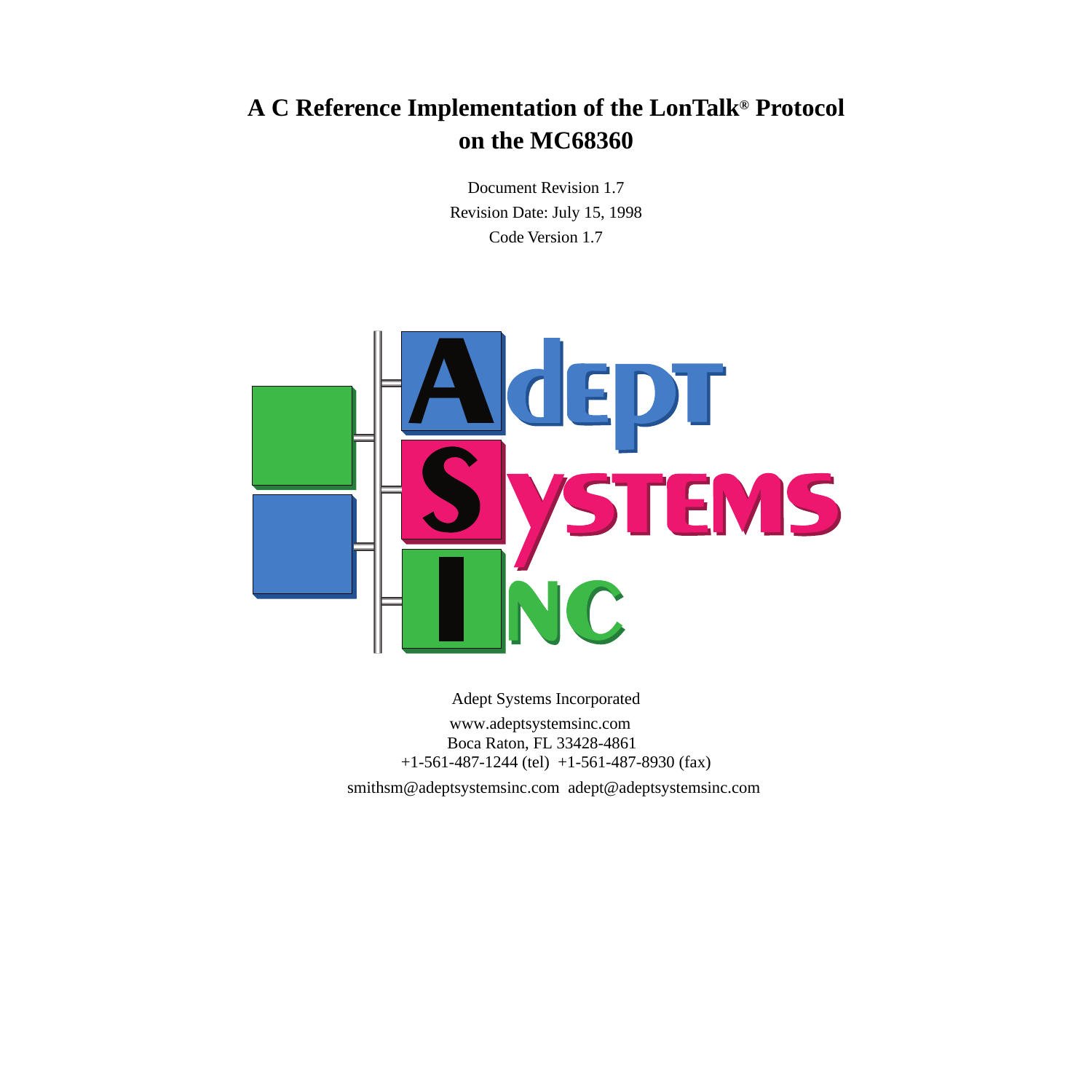# **TABLE OF CONTENTS**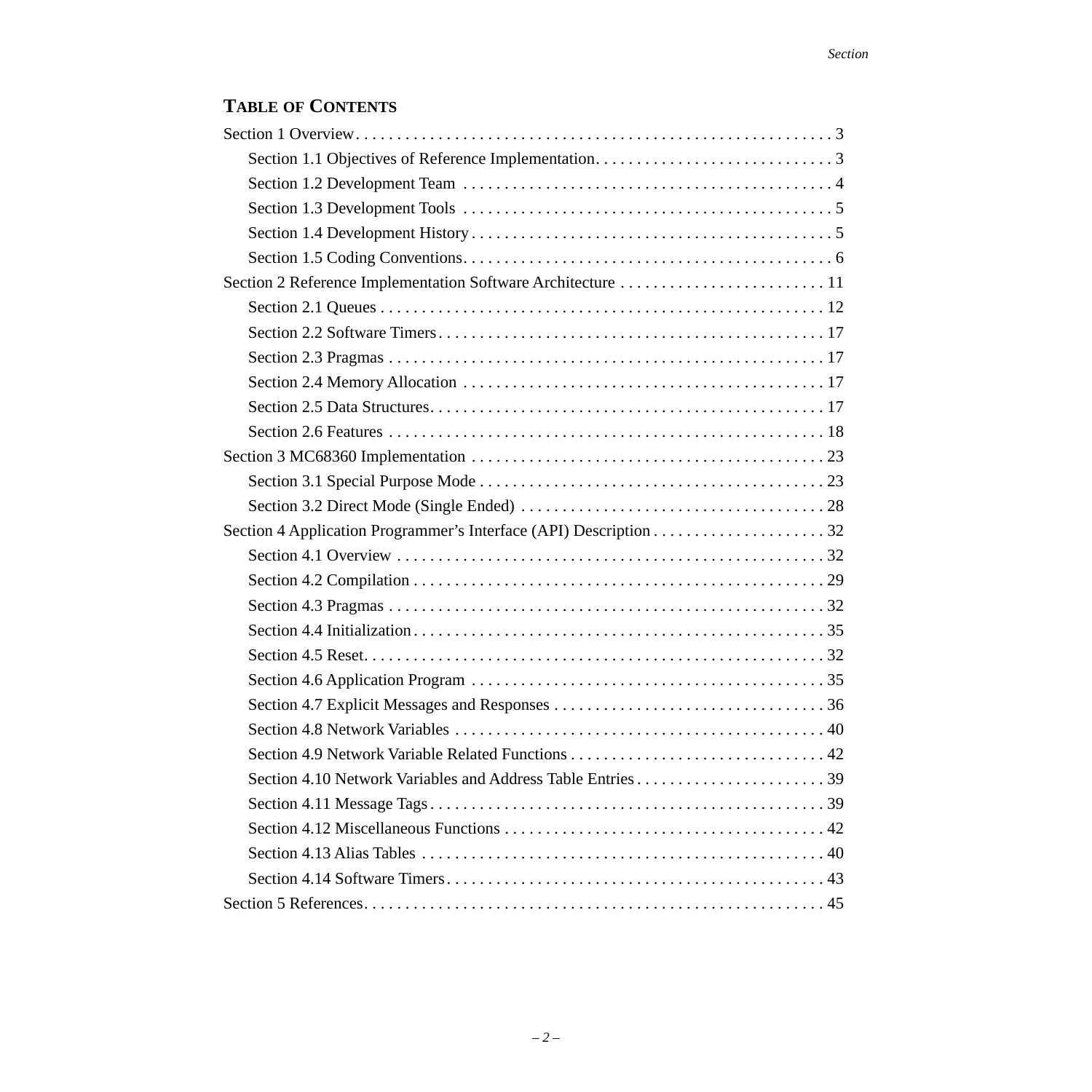# <span id="page-2-0"></span>**1 OVERVIEW**

This document describes the "C" language reference implementation of the LonTalk\* protocol on the MC68360. The objectives of the reference implementation are described along with the approach taken in its development. The software architecture is described along with the relevant details associated with implementation on a 68360. The API for the reference implementation is also given.

## <span id="page-2-1"></span>**1.1 Objectives of Reference Implementation**

*1.1.1 Support Open Protocol Specification—* In the past the only available implementation of the LonTalk® protocol was on a Neuron® processor. Recently however, Echelon® Corporation has made the LonTalk protocol open for implementation on any processor. In an effort to facilitate more rapid implementation and porting to other processors, Echelon®[\\*](#page-2-2) Corporation has contracted with Adept Systems to develop and document a working C language implementation on an MC68360 as the basis for a open protocol specification. LonTalk is under consideration for adoption as a standard protocol by several industrial control standards organizations. An essential requirement for many of these standards bodies is a complete open specification of the protocol. The existing LonTalk Protocol Specification document published by Echelon contains only pseudo-code and is not a complete self-contained specification. One of the goals of reference implementation is to expand and clarify the specification with the addition of working C code. The reference implementation was developed from a functional description only of the LonTalk protocol. No Neuron® C or Neuron assembly source code was provided for reference. Because of this "clean" approach to the reference implementation development, omissions, confusing descriptions, and errors in the original protocol specification became more apparent. As a result a list of clarifying questions and answers has been compiled for future reference.

*1.1.2 Clarity and Understandability vs. Performance—* Because the reference implementation's main purpose is to support an open protocol specification the emphasis was put on developing clear, correct, and understandable code as opposed to optimally performing code relative to speed and memory. The implementation minimizes dependence on the features of a specific development environment or operating system services or additional external hardware. For example, the reference implementation does not use a real time operating system (RTOS) but has built in its own scheduling and timing facilities. In every case where possible ANSI C language code was used instead of assembly. In fact, there is only one line of assembly code in the reference implementation. The behavior of the Neuron® processor is the "gold" standard for correct behavior of the implementation.

*1.1.3 Readability—* A set of coding conventions has been adopted that emphasize readability and documentation. The coding conventions help to maintain consistency throughout the code. The conventions used were based on a combination of recommendations from well known C style manuals and the development teams preferences.

*1.1.4 Neuron*® *Memory Map Emulation—* A virtual memory map of the Neuron Chip's 64k memory space is maintained in a global structure. This approach makes it easier for the reference

<span id="page-2-2"></span><sup>\*.</sup> Echelon, LON, LONWORKS, LonBuilder, NodeBuilder, LonManager, LonTalk, LonUsers, Neuron, 3120, 3150, the Echelon logo, and the LonUsers logo are trademarks of Echelon Corporation registered in the United States and other countries. LonLink, LonResponse, LonSupport, LonMaker, and LonPoint are trademarks of Echelon Corporation.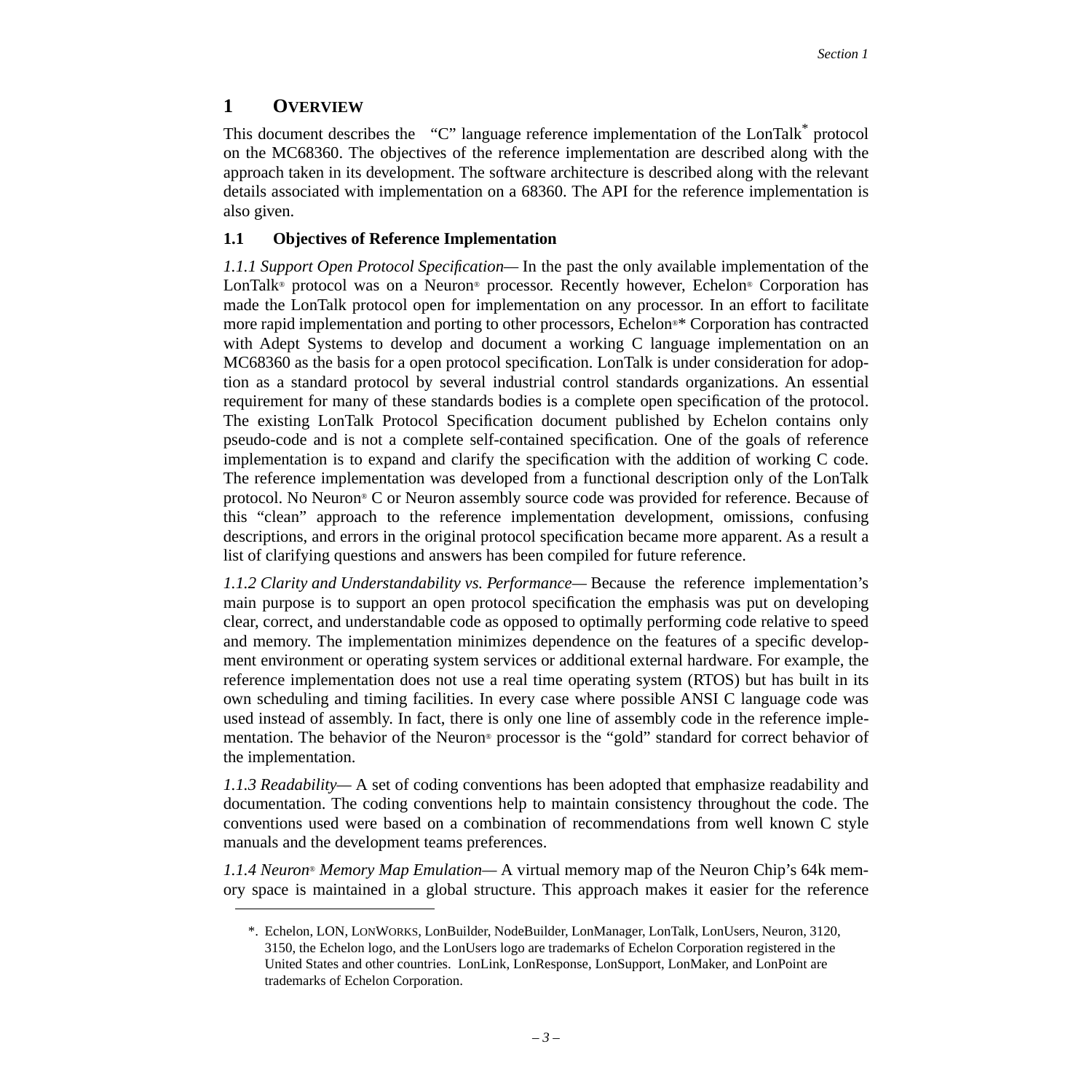implementation to replicate Neuron® chip facilities for reading and writing memory to set configuration parameters in response to network management messages.

*1.1.5 Data Flow Architecture—* The software design developed by Adept is driven by the objectives stated above. A data flow style architecture was selected where the layers execute in round robin fashion and pass information from layer to layer with global memory queues. The provides a clearer separation of functionality in the layers than would a function call stack thereby enhancing understandability.The data flow approach also simplifies the implementation by avoiding function blocking for timers to expire and/or complex function return handling. This approach also makes it easier to port the implementation to other processors and/or a multi-process RTOS where each layer could be its own process and communicates through either shared memory or message queues.

*1.1.6 68360 Microcontroller—* The microprocessor hardware selected by Echelon for the reference implementation is the Motorola MC68360 quad integrated communications controller. The 68360 has a 32 bit processor core and a multifunction communications processor module. The communications processor includes many of the functions needed to implement the media access control layer of the LonTalk protocol. Because of the 68360's built in support for several other protocols it has potential as a generic platform for building gateways between LonTalk and other protocols such as TCP/IP-Ethernet. It was hoped that no external hardware would be required to implement the LonTalk protocol on the 68360. As of this writing, however, several hardware design features of the 68360 are incompatible with the direct mode of the LonTalk protocol. This document describes the finished implementation of special purpose mode only.

*1.1.7 Future Protocol Ports—* One other requirement is that Adept Systems be positioned in the future to do ports of the LonTalk Protocol to other platforms or provide consulting services to others doing ports.

### <span id="page-3-0"></span>**1.2 Development Team**

Dr. Samuel Smith and Dr. Stanley Dunn founded Adept Systems in 1994 to commercialize intelligent, distributed control system technology and expertise developed at Florida Atlantic University (FAU). The FAU Advanced Marine Systems Group, under the direction of Dr. Smith and Dr. Dunn, has developed this technology and expertise over the past six years as the result of a multimillion dollar research program to develop autonomous underwater vehicles (AUV), sensor systems, and shipboard automation. A key factor in this successful research has been the creation of a modular, low-cost reconfigurable AUV architecture that uses the LONWORKS® technology.

For the purpose of this proposed work, Adept has assembled a very capable development team. The 3 primary members of this team are Samuel Smith, K. Ganesan, and Bryan Jacobson. In addition to the 3 principles members the development team will be supplemented by staff and graduate students at FAU who will be hired on a contract basis as needed.

Dr. Smith is the project leader. His primary technical participation is focused on the physical and link layers with emphasis on the processor and electronic hardware specific implementation issues. He has a Ph.D. in electrical and computer engineering and is experienced in embedded controllers, and has over 4 years experience with LONWORKS® development and 10+ years experience in C programming. Dr. Ganesan's primary technical participation will focus on the network, transport, and session layers in addition to the overall architecture. He has a Ph.D. in computer science and is experienced in networking, real time operating systems, and database design with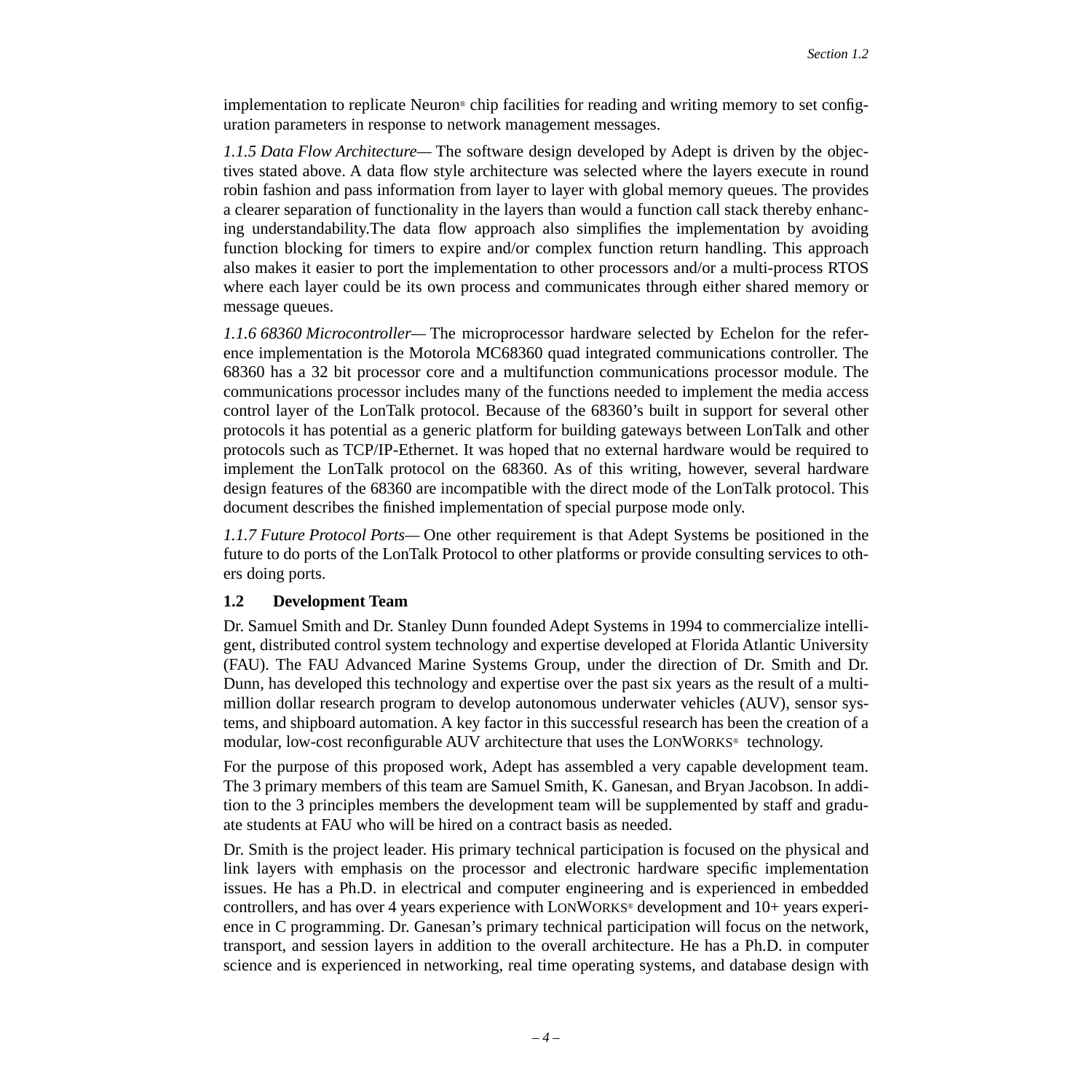12+ years of experience in C programming. Mr. Jacobson's primary technical participation will focus on the presentation and application layers and in code integration, testing, and validation. He has an M.S. in Computer Science and is experienced in portability, portability testing and validation, and compiler15+ design with 15+ years experience in C language programming.

### <span id="page-4-0"></span>**1.3 Development Tools**

The major components to the development environment include an Arnewsh SBC360-1M development board, Software Development System's (SDS) CrossCode 68K C Compiler Suite and SingleStep C BDM Debugger.

The SBC360 has a 25 MHz MC68EN360 processor with 1 Mbyte of DRAM, on-board ROM monitor/debugger, Ethernet port, serial cable, BDM port, and documentation. The board requires an external 5 Volt power supply. The SDS development environment runs in Windows95/NT and includes a software simulator of the 68360. The SBC360 sells for \$975. The SDS compiler does not include a make facility. We use the Gnu Software Foundation make utility. It can be obtained by ftp from ftp.prep.ai.mit.edu/make-3.75.tar.gz. A C compiler such as Visual C is needed to build the make utility. A pre-compiled version is provided with the reference implementation. The SDS compiler includes a limited text editor but will work with a more full featured editor such as EMACS. The CrossCode C compiler is \$2000 and the SingleStep BDM debugger is \$2500. The debugger comes with a cable to connect the BDM port to a PC parallel port. Contact information is listed below.

Arnewsh Inc. P.O. Box 270352 Fort Collins, CO 80527-0352 Tel: 970-223-1616 Fax: 970-223-9573

Software Development Systems 815 Commerce, Suite 250 Oak Brook, Illinois 60521 Tel: 800-448-7733 or 630-368-0400 Fax: 630-990-4641

## <span id="page-4-1"></span>**1.4 Development History**

Because the reference implementation was developed from a functional description of the protocol specification, the first few weeks of the project involved extensive review and clarification of the protocol specification document through a combination of phone, email, and in person exchanges between Echelon and Adept [\[Echelon 95\].](#page-44-1) A history of the Q&A exchanges has been compiled. The initial software architecture was then designed. The coding tasks were divided into three groups, the MAC layer, the middle layers  $2 - 6$ , and layer 7 including the API. Coding proceeded in parallel on these 3 groups. Modifications and revisions to the architecture were made as appropriate as understanding and the implementation matured. Before the MAC layer was finished it was desirable to test the completed parts of the middle layers. To do this the protocol stack was modified to allow multiple protocol stacks to run on a single processor with a software virtual channel connecting the stacks. This greatly sped the testing of the middle and upper layers of the reference implementation.

Clarifications on 68360 functionality were provided by one of the Motorola field sales representatives. At first study it appeared that there might be a few problems in implementing the direct mode on the 68360 without external hardware. As a result the initial development focused on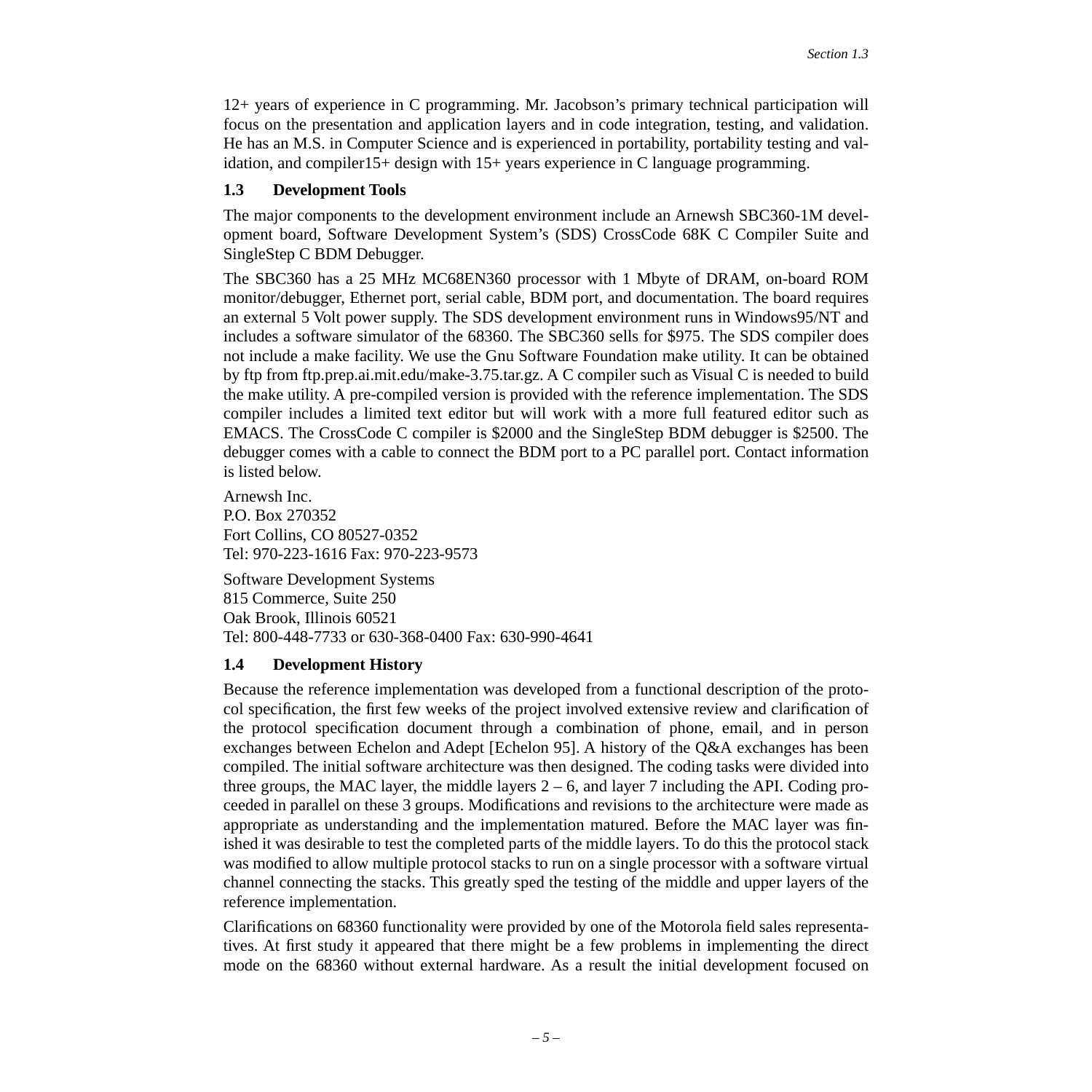implementing the special purpose mode while waiting for help and clarification from Motorola. The goal was to implement a skeleton stack that supported at least one physical layer interface, one protocol service type and one message type. The technical challenge for the special purpose mode was to implement continuous transfers of frames between the 68360 and the transceiver. A combination of functionality in the transceiver and 68360 make is impossible to implement continuous transfers. Instead a non-continuous mode was implemented with the addition of some limited external hardware. Details are given below in [Sec. 3](#page-22-0). This allowed the upper layers to communicate with Neuron Chips and facilitated further development and testing of the upper layers. Once the basic special purpose mode was working, development resumed on the direct mode. Several discrepancies between the actual and documented function of the 68360 in transparent mode became problematic with regards to implementing direct mode. Development resumed on the channel access algorithm for special purpose mode which was subsequently completed.

#### <span id="page-5-0"></span>**1.5 Coding Conventions**

The Coding conventions and examples are given below.

```
File Naming
     File names are all in lower case. 
    The name reflects the purpose of its use.
     For example, network.c or session.c.
     To facilitate use with DOS systems, we will restrict our filename
     length to 8 characters. 
.c and .h files
     Every .c file will have a corresponding .h file that represents
     the public interface except main.c that contains main.
     Every .h file has the following information:
     1) constant definitions (#define)
     2) macro definitions 
     3) type definitions
     4) global variable declarations (i.e extern declarations)
     5) functions prototypes 
     Only prototypes for functions that are visible outside of the .c file
     should be given the prototypes in the .h file. 
     All functions which are used locally inside the .c file should be
     declared as static so that there is no conflict with same names 
     from other files.
     Global variables used only in the .c file should be declared as static. 
     Only those global variables that are declared in the .c file and visible
     outside should be given the extern declaration in the .h file.
```
 Each function prototype should be preceded by a comment that gives information about the proper usage of the function. The function prototype should be the same as the function heading in the .c file.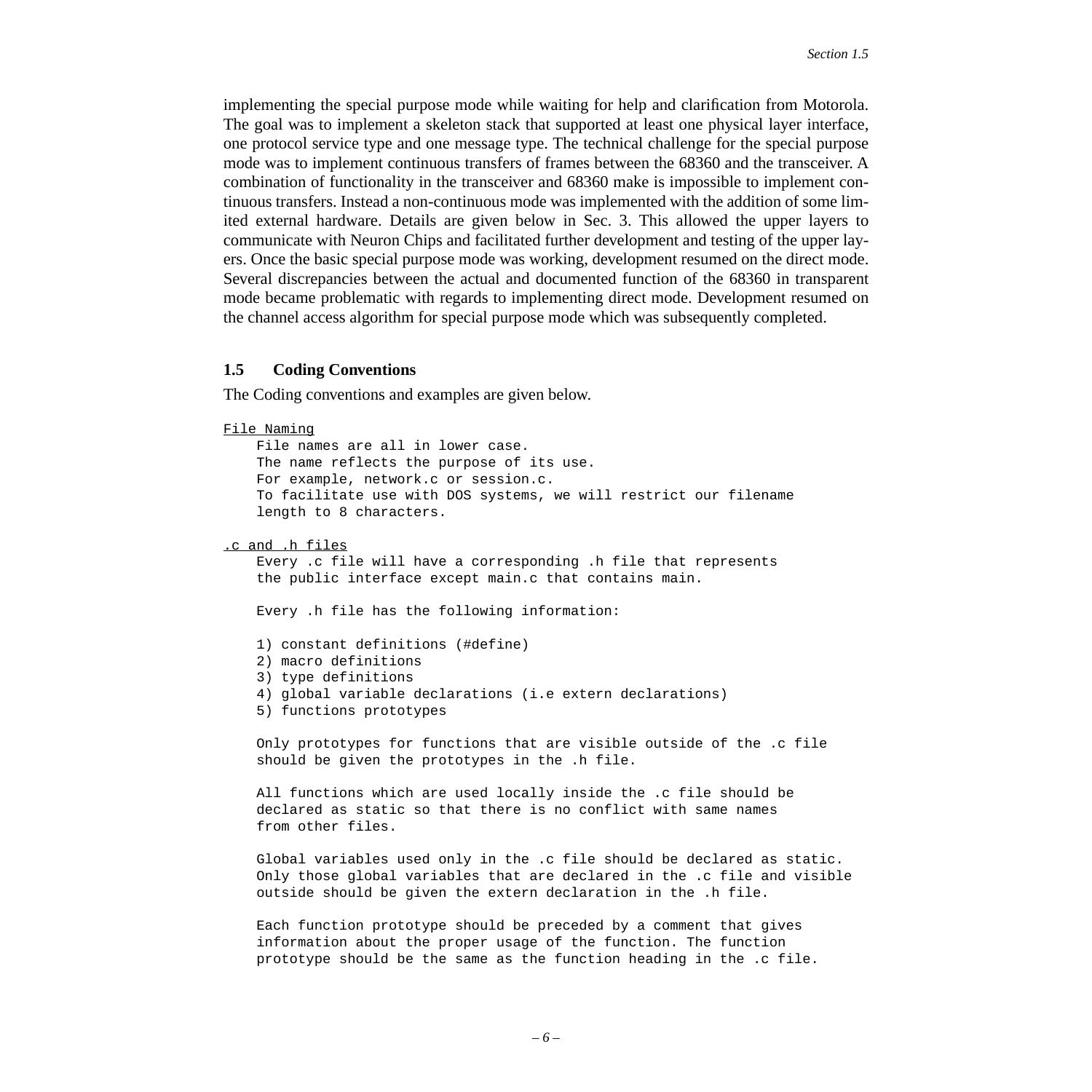Every .h file should use #ifdef to avoid multiple inclusions. #ifndef \_NETWORK\_BUFFERMGT #define \_NETWORK\_BUFFERMGT <body of file> #endif Also, when header files are included in .c files, use < > instead of double quotes. Use the compiler option -I to tell the compiler where to find the header files. This gives flexibility in relocating header files, if necessary. File Creation Restrict all lines in the file to no more than 70 characters, whenever possible. Use tabs as you like. But for portability, replace tabs with spaces when saving files. Every file should have a header and footer. The header should identify the following: File Name: References: Reference to protocol spec sections or other papers that contributed to the code development. Purpose: The purpose of this file. Note: Any thing that does not fit anywhere above. To Do: Things to be done. Delete this as soon as it is done. The footer should identify the end of the file. /\*\*\*\*\*\*\*\*\*\*\*\*\*\*\*\*\*\*\*\*\*sesenc.c\*\*\*\*\*\*\*\*\*\*\*\*\*\*/ Coding Function Headings: Every function should be preceded by decorated comment that gives the following information: /\*\*\*\*\*\*\*\*\*\*\*\*\*\*\*\*\*\*\*\*\*\*\*\*\*\*\*\*\*\*\*\*\*\*\*\*\*\*\*\*\*\*\*\*\*\*\*\*\*\*\*\*\*\*\*\*\*\*\*\*\*\*\*\*\* Function: Returns: Reference: Protocol Spec Reference Purpose: Comments: Any thing else you want to say. \*\*\*\*\*\*\*\*\*\*\*\*\*\*\*\*\*\*\*\*\*\*\*\*\*\*\*\*\*\*\*\*\*\*\*\*\*\*\*\*\*\*\*\*\*\*\*\*\*\*\*\*\*\*\*\*\*\*\*\*\*\*\*\*\*\*/ Constants: All upper case letters. Use \_ to separate words #define MAX\_MSG\_BUFFER\_SIZE 500 #define MAX\_MSG\_COUNT 10 Parameterized Macros: All upper case letters. Use \_ to separate words. Use parenthesis for protecting arguments. #define MAX(a,b) (((a) > (b))?(a):(b)) Types: Capitalize each word in the type name.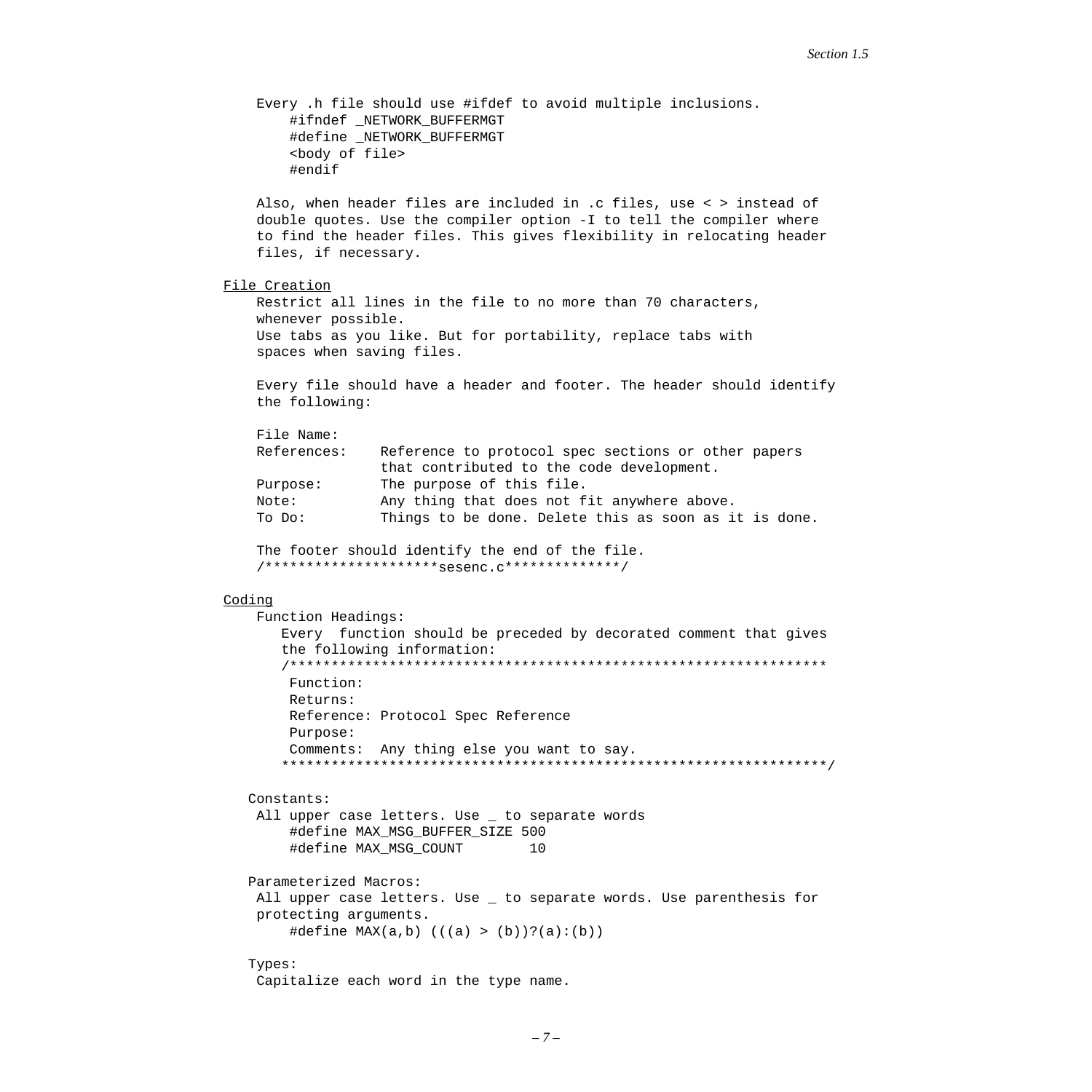```
 MsgOut 
         BroadcastAddress
    Variables:
     Start with lower case and every word should be capitalized.
     No underscore is used.
         maxSoFar
         repeatCount
         priority
     For Pointer variables, use the suffix Ptr, if convenient.
     For Global variables, use the suffic Gbl, if convenient.
         addrTblGbl
         msgTblPtr
    Formal Parameters:
     Use the following suffixes for all formal parameters of functions.
     This requirement is not absolutely necessary, but makes the code
     more readable. Follow this whenever possible.
         In For Input Parameters passed by value
         Inp For Input Parameters passed by reference
                (for efficiency. Especially structures)
         Out For Output Parameters
         InOut For Input/Output Parameters
    Functions:
     Capitalize every word including the first word. 
         SendMessage
         ReceiveMessage
         NetVarUpdate
Indentation style
    We shall use 3 spaces for indentation of sub-statements for all statements.
     Use space after keywords such as if, for, while, switch.
    Use space before and after operands such as +, -, *, etc.
Functions
    The indentation style for functions looks as follows:
   <return-type> <fn-name>( <parameters> )
    {
       <declarations>
       <body>
    }
    <declarations>
        If more than one variable is declared in one declaration, put the
        variables on separate lines to facilitate comments for each variable.
        Indent all variables as well as comments.
        For example,
     double miles, /* Distance in miles */
            kms, /* Distance in kms */ feet; /* Distance in feet */
```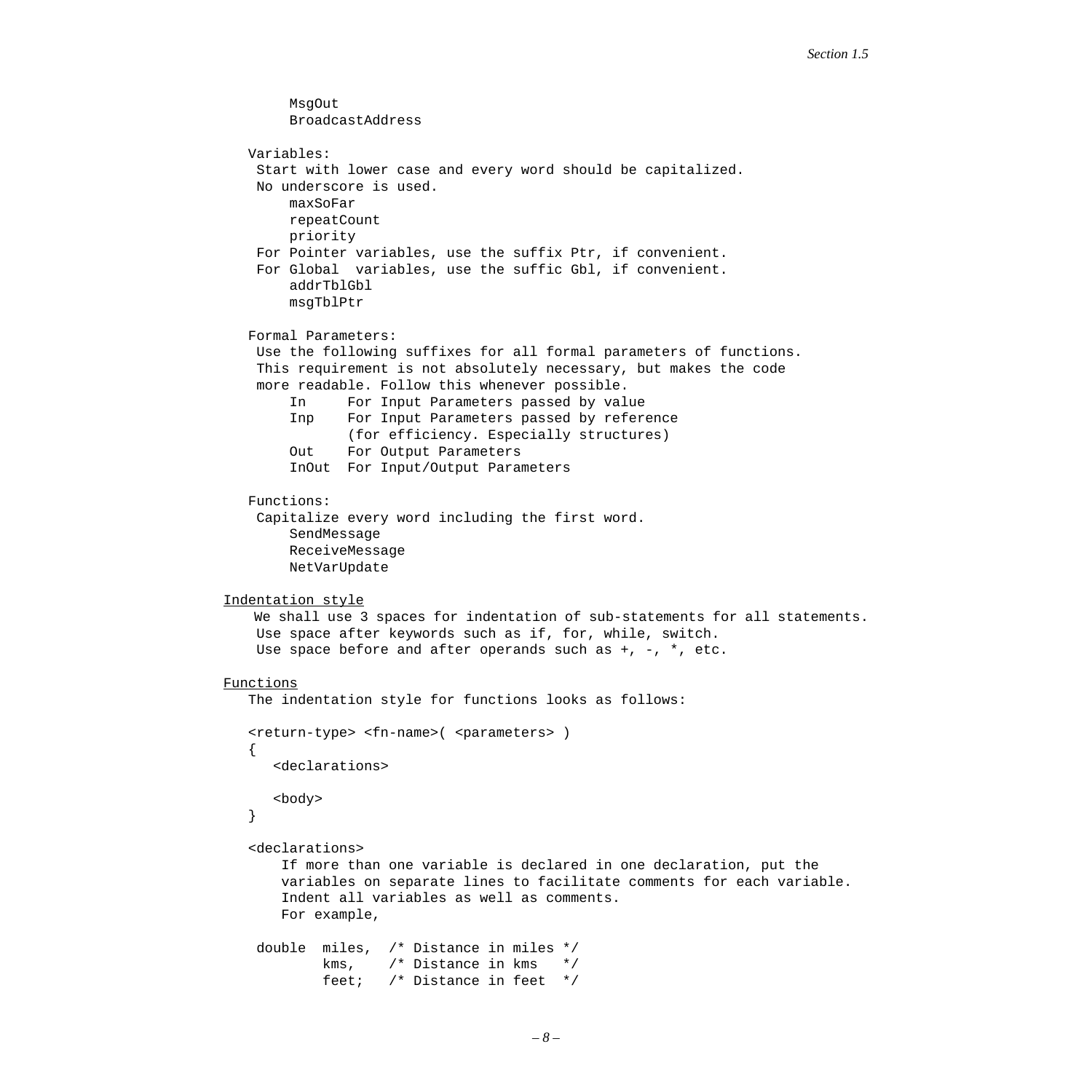```
 <paramters>
         Use suffixes Inp, In, Out, InOut as described earlier.
if
     if ( <expr> )
     {
        <then-part>
     }
     else if ( <expr> )
     {
        <else-part>
     }
     else
     {
        <else-part>
     }
     Note: Even if there is only one statement in then or else parts,
    we shall use \{\} so that future changes are easier.
     The same goes for loops too.
while
     while ( <expr> )
     {
        <declarations>
        <body>
     }
do while
     do 
     {
        <declarations>
        <body>
     }
    while ( <expr> );
for
    for ( <init> ; <condition> ; <update> )
     {
        <body>
     }
switch
     switch ( <expr> )
     {
        case <const>:
           <statments>
           /* Fall Through */
        case <const>:
```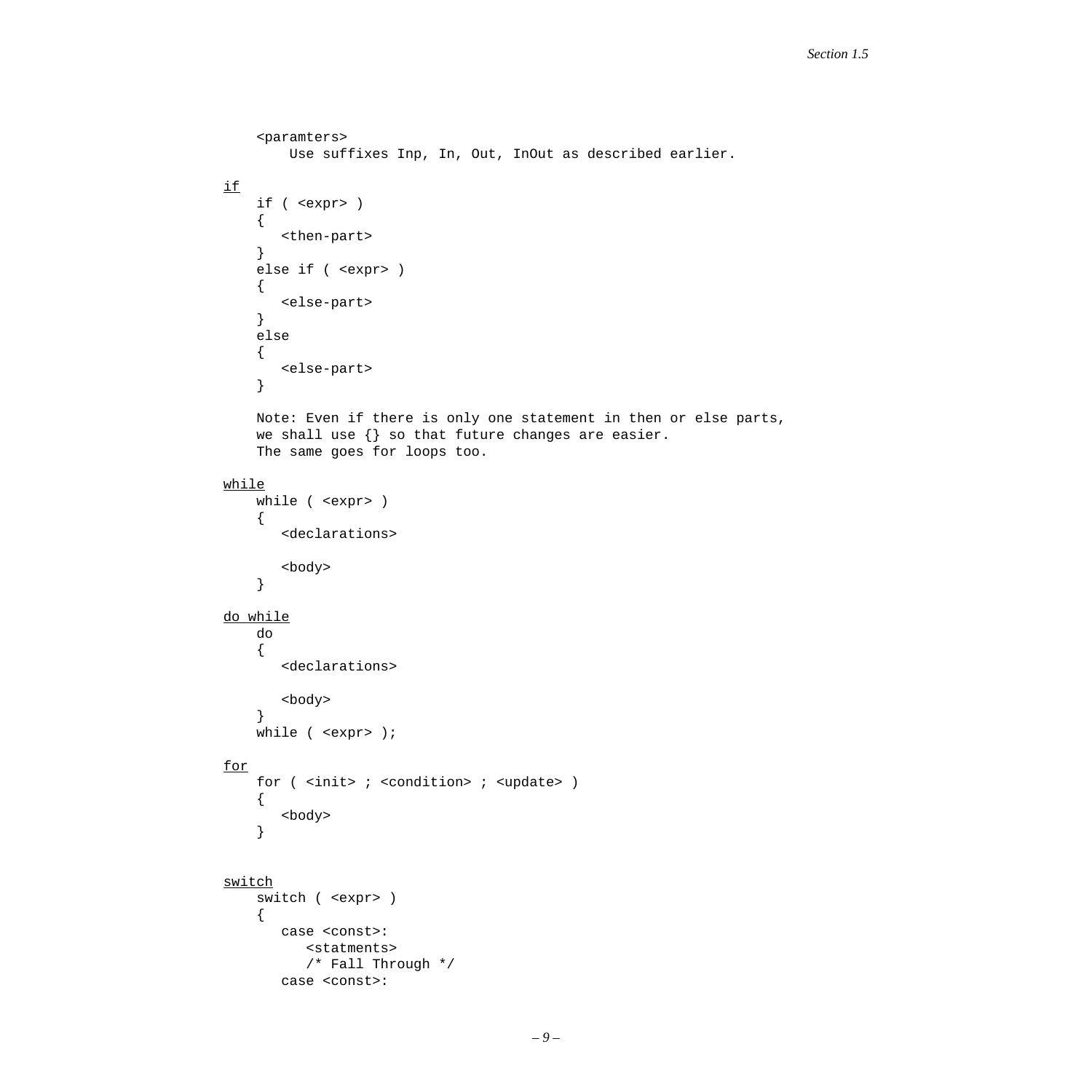```
 <statements>
    break;
  :
  :
 default:
    <statements>
```
}

 Even if there is nothing to do in default case, we shall always have the default case. If there is nothing, just have a comment that says so. /\* do nothing \*/.

#### Other Files

 In addition to the .c and .h file pairs, we may have additional .h files that do not necessarily correspond to any .c file. The purpose of these files is to provide system wide definitions of types and constants.

End of Code Conventions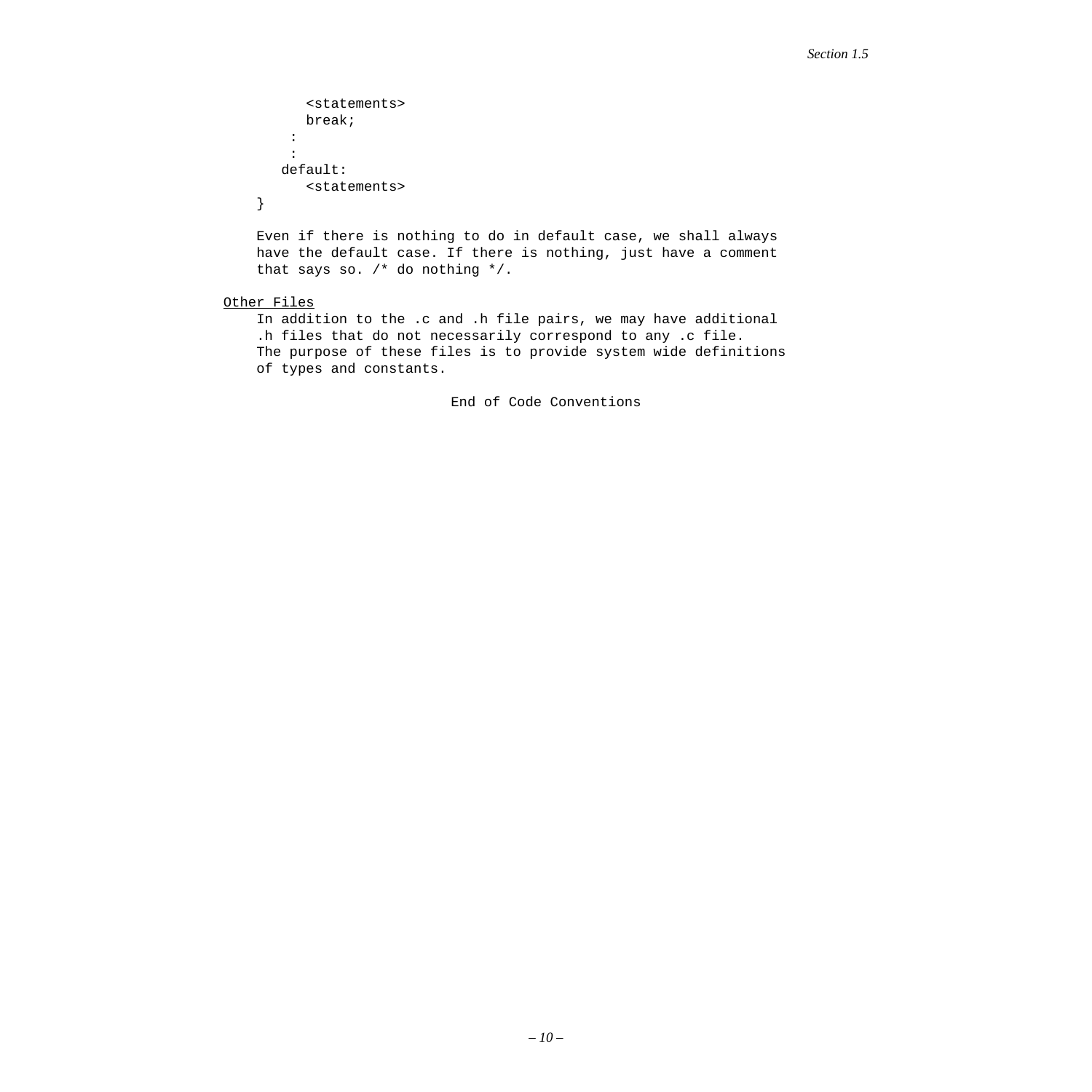# <span id="page-10-0"></span>**2 REFERENCE IMPLEMENTATION SOFTWARE ARCHITECTURE**

This section explains the architecture and data structures used for implementing the reference implementation. The reader is assumed to have some reasonable understanding of the services offered by various layers of the protocol stack. Working knowledge of Neuron® C programs is also helpful.

The architecture for the reference implementation uses a data-flow model instead of a functional model due the nature of the interaction among the various layers. One of the reasons for this choice is its simplicity. The data-flow model helps avoid unnecessary complexities involved with blocking when function calls are used. The data flow model is also easier to partition and schedule in a real time limited resource implementation. Each layer has three major functions: *Reset, Send, Receive*. *Reset* is used on a node reset so that the layer can initialize and allocate its data structures. *Send* is used to process any outgoing packet(s) waiting for that layer. *Receive* is used to process any incoming packet(s) waiting for that layer. Some layers also have an additional function *Init* to perform initialization that is done only once during power-up.

The main round robin scheduler simply cycles through all the layers and the application program. In each cycle, the scheduler calls the Send function of each of the layers then calls the Receive function of each of the layers starting. The exact sequence is diagrammed in [Fig. 2.1](#page-11-1) . In each cycle, it also calls the Application Program. It is up to the Application Program to use the time slice in whatever way it wants to use it. For example, it can call one or more critical sections during that time slice. It is important that the application program does not take up too much time or else the layers will not have sufficient time to process the messages. The Send and Receive functions of each layer should process minimal amount of work and return back to the scheduler. The main scheduler calls the function NodeReset at start and whenever the node is reset. The function NodeReset in turn calls the Reset functions of each of the layers. In addition, the main scheduler also calls the function PHYIO that is responsible for checking button press events and LED control. The timing critical parts of the Link layer including the MAC sub-layer such the packet framing, encoding, decoding, and channel access algorithms are interrupt driven.

The information flow between the layers through the respective buffers is shown in [Fig. 2.2](#page-12-0). The reference implementation has been designed with minimal or no dependence on operating system details or machine architecture. In fact, the implementation does not use any operating system. The only code that depends on 68360 are the Interrupt Service Routines. Emphasis has been placed on readability more than on efficiency, even though every effort has been made to make code run efficiently. The code can be easily enhanced and ported to other systems provided the physical layer can be rewritten for the new architecture. Another important feature of the reference implementation is that it supports multiple stacks for possible future extension. Currently the multiple stacks run only in simulation mode in which there is no physical layer is involved. A stub function transfers packets between all the stacks. In fact, the simulation mode was used early in the development of the reference implementation to test the higher level code before the physical layer was available. It is not difficult to modify the code to handle one physical layer, but withseveral stacks running simultaneously on the 68360.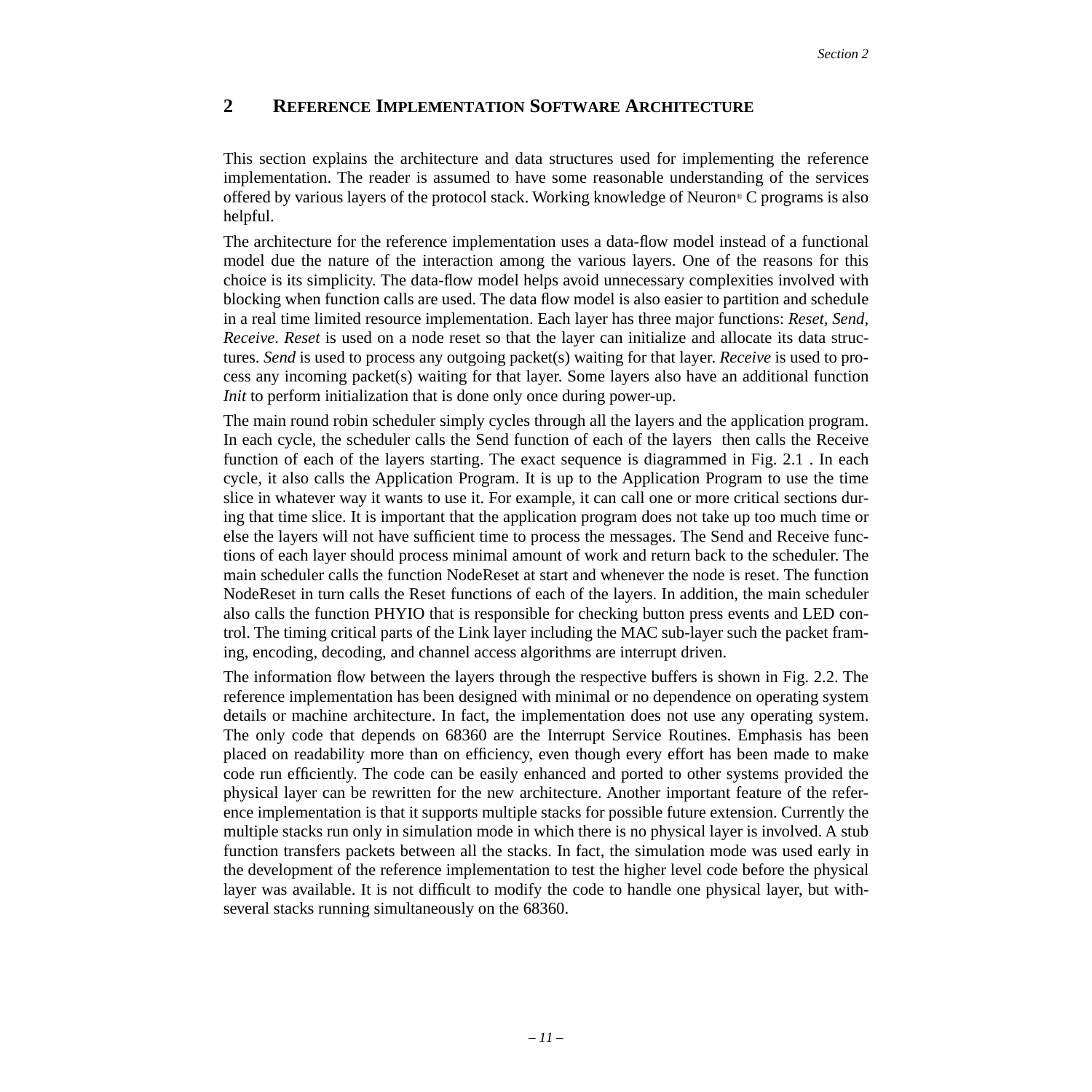

<span id="page-11-1"></span>

### <span id="page-11-0"></span>**2.1 Queues**

Queues are used as the primary data structure to store packets. There are generally three kinds of queues: *Input, Output, and OutputPriority*. *Input* queues are used to store incoming packets. *Output* queues are used to store non-priority packets. Finally, *OutputPriority* queues are used to store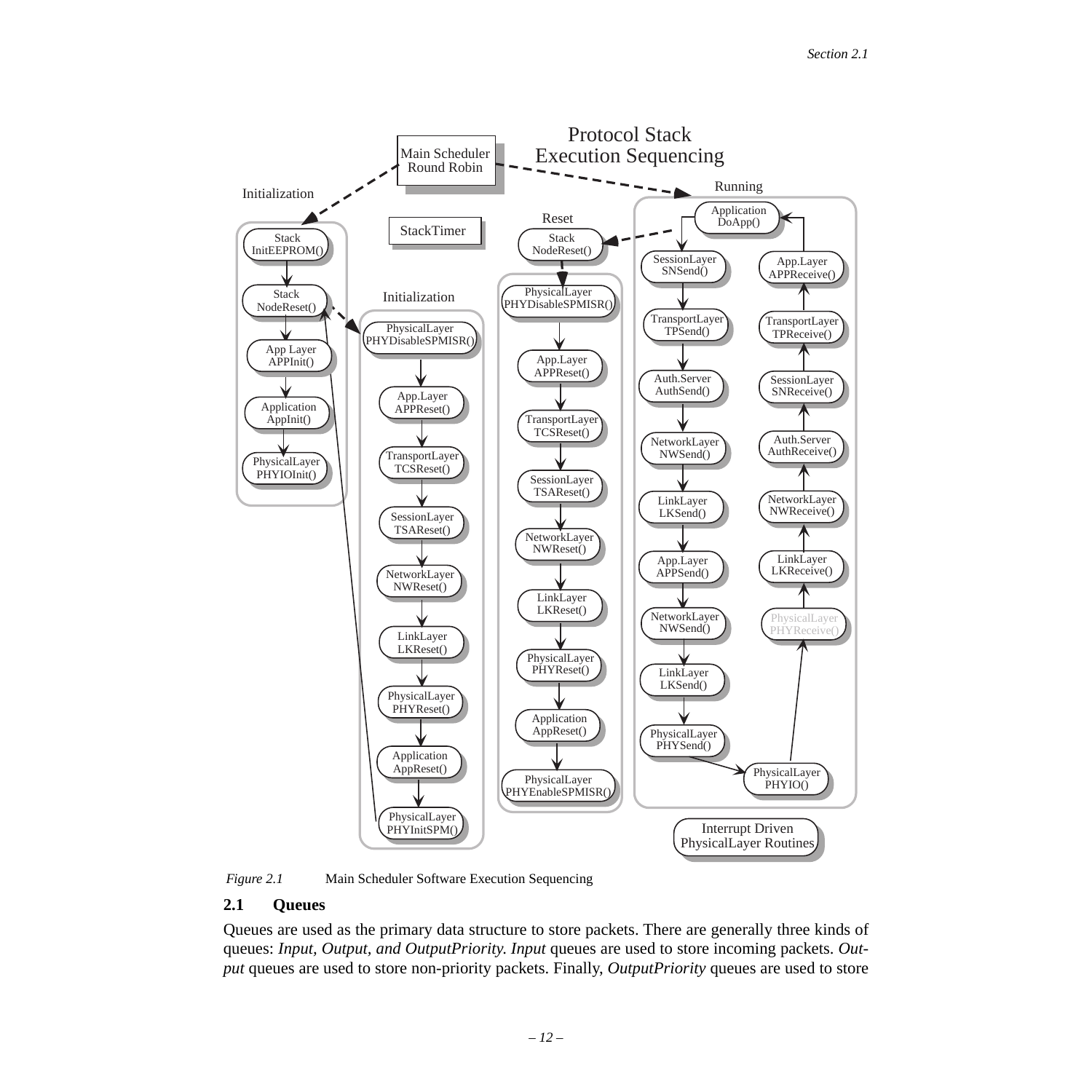

<span id="page-12-0"></span>*Figure 2.2* Data Flow Diagram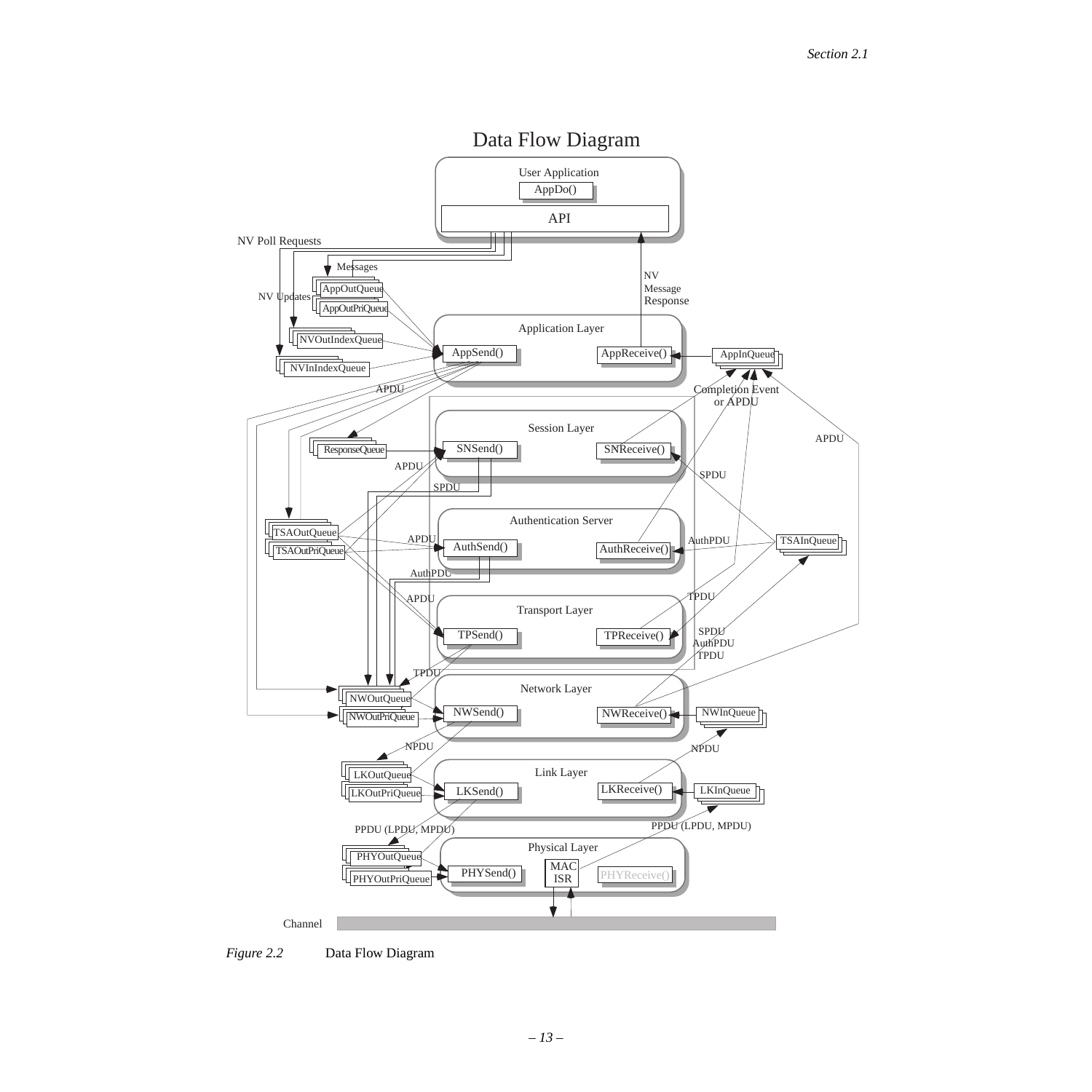priority packets. In this section we explain the queues used by each of the layers and how they are used.

*2.1.1 Application Layer—* The application layer uses *Output* and *OutputPriority* queues to store explicit messages sent by the application program. If these queues are full, then the application can not queue up any more messages. Each item in the queue has two parts. The first part of the item is a fixed structure called APPSendParam. This structure has all the information regarding what to do with the packet such as whether the packet needs authentication, what service is used etc. These are the same information available in the MsgOut (or msg\_out) structure except the data portion and the code. The second part of the queue item is the actual APDU which consists of the code and the data. If the data is too large to fit, the message is discarded and the application is notified with a completion event (i.e app layer calls the function MsgCompletes). Based on the priority of the message, the packet is queued up in the appropriate queue. If the queue is full, the message is discarded and the application is notified with MsgCompletes event.

The application layer uses an Input Queue for receiving incoming packets from the network as well as to receive transaction completion indications from the transport, session, and network layers. If the packet received from this queue is an indication event, then it might be for a transaction generated by the application layer itself (e.g. Network Variable Updates or Network Variable Polls) or for a transaction generated by the application program. Transactions generated by the application layer are given negative tags and transactions generated by the application program are given non-negative tags. The indication packet is appropriately processed either to give Msg-Completes event or NVUpdateCompletes event to the application. Some indications might be discarded such as the ones for Service Pin messages.

The application layer and the session layer share a dedicated queue for responses. Responses from the application program and the application itself are placed in this queue. This queue is used only for responses. The session layer checks this queue for any outstanding responses every time the SNSend is called. There is a good reason for having a dedicated queue for the response queue. The alternative to not using the queue is to place the response along with messages in the application layer's output queue and then transfer to the session layer's queue. This alternative will fail due to the following reason. Consider a scenario in which a node is busy sending a request message and thus the session layer is busy. Until the transaction is completed, the corresponding message from the session layer's output is not removed. If the response is behind this request message (or even worse well back in the queue) the response will not get delivered in time. When the application wants to send a response, it is directly placed in this queue by the application layer.

In addition to the above mentioned queues, the application layer uses a pair of queues to handle network variable updates and polls. The nvOutIndexQ is used to store the indices of network variables (priority or non-priority) that are scheduled to be sent out. Each item in the queue has the index of the network variable followed optionally by the value of the variable. If a network variable is declared as a synchronous variable, then the value field follows the index. Otherwise, only the index is stored. Every time APPSend function is called by the scheduler, it checks for network variable updates in this queue and sends appropriate nv messages. The nvInIndexQ is used to store the indices of network variables (priority or non-priority) polled by the application program. Once again, the APPSend functions checks this queue and sends appropriate nv request messages. These two pairs of queues are small compared to other queues. Due to the way the algorithm for handling network variables and aliases works, the same queue is used for both priority as well as non-priority variables (This includes any outgoing network variable updates or aliases). This is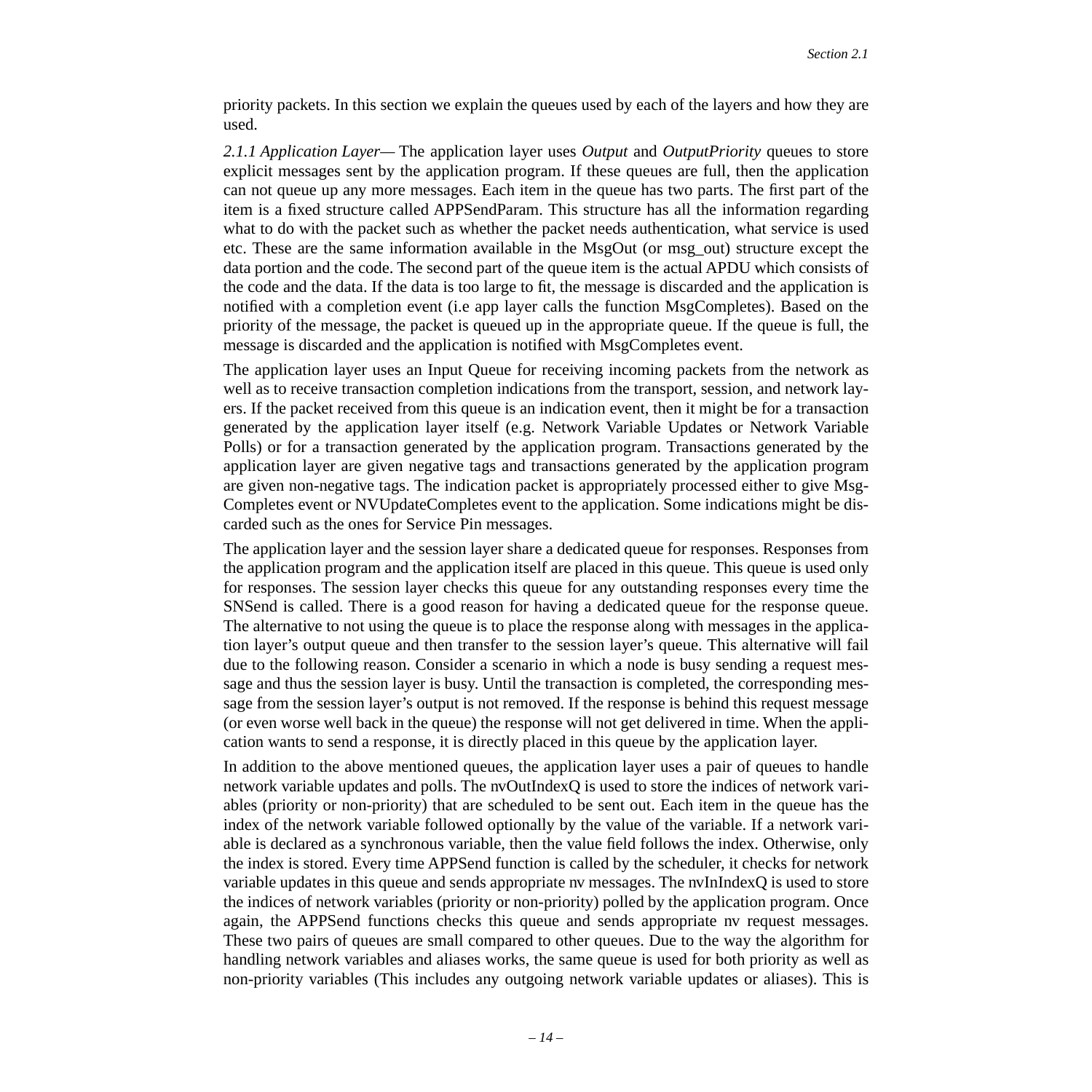equivalent to the way the Neuron chip implementation uses its application buffers. Thus, an outgoing priority message or netowork variable update could get sent down from the application layer after a outgoing non-priority message or network variable update. Using distinct priority and non-priority queues for the outgoing upper layers of the protocol stack would make the book keeping required to process completion events for a network variable and its aliases that do not share the same priority characteristic problematic. The effort needed to implement this is nontrivial and was not attempted on this implementation. At the Physical layer however there are two outgoing queues one priority and one non-priority. Each time the channel access algorithm runs it checks the priority queue first for pending packets. Priority messages or NV updates that arrive at the physical layer before a previous non-priority message or NV update has successfully completed a channel access attempt will get to access the network first.

Every time the scheduler calls the function APPSend, the application layer will try to send a priority message, a network variable update, a network variable poll, and a non-priority message. APPReceive function will receive only one message at a time. If the incoming message cannot be processed due to unavailability of resources, it might stay there until it can be processed.

*2.1.2 Transport, Session, (and Authentication) Layers—* The reference implementation does not support the tx\_by\_addr flag in the read only data structure which facilitates a node to send several outgoing transactions as long as they are to different destinations. Thus, there can be at most only one priority and one non-priority transaction that can be active at a given time. To avoid excessive usage of queues, the reference implementation uses a single set of *Output*, *OutputPriority*, and *Input* queues for the transport, session, and indeed the authentication layers. The authentication component is used by both session and transport layers. It is not really a separate layer, but for the sake of understanding of the queue structure, we can consider it to be a layer. The *Output* and *OutputPriority* queues are used to store outgoing APDUs meant for transport or session layer.

The transport layer uses the *Output*, and *OutputPriority* queues to process Acknowledged or Unacknowledged Repeated messages from the application layer. If the message at the head of the queue is not one of these services, the transport layer ignores that queue and does nothing. The priority queue is looked at before the non-priority queue. The item in the queue is not removed until the transaction is complete. The *Input* queue is used for receiving incoming TPDUs. The transport layer will process the incoming TPDU to take appropriate action. Once again, it is possible that the incoming message cannot be processed due to unavailability of resources and hence it might stay there until it can be processed.

The session layer is similar to the transport layer in the way the *Input*, *Output* and *OutputPriority* queues are used. In addition, the session layer examines the *Response* queue for any outgoing responses. The response is matched with the corresponding request in the receive record (discussed later) pool to determine the priority and the destination. If the corresponding network queue does not have space for the response, the response is left undisturbed in the *Response* queue. Currently, the reference implementation does not search for other responses in the same queue for possible transmission (e.g. it does not use the same priority). By nature of the properties of a queue, this operation will violate the way a queue should be used. A different data structure may be more appropriate for this type of operation, but the reference implementation chose to stick with only queues for simplicity.

The authentication layer does not use *Output* or *OutputPriority* Queues. However, the *Input* queue is used to process incoming AuthPDUs (Challenges and Replies). The authentication layer is also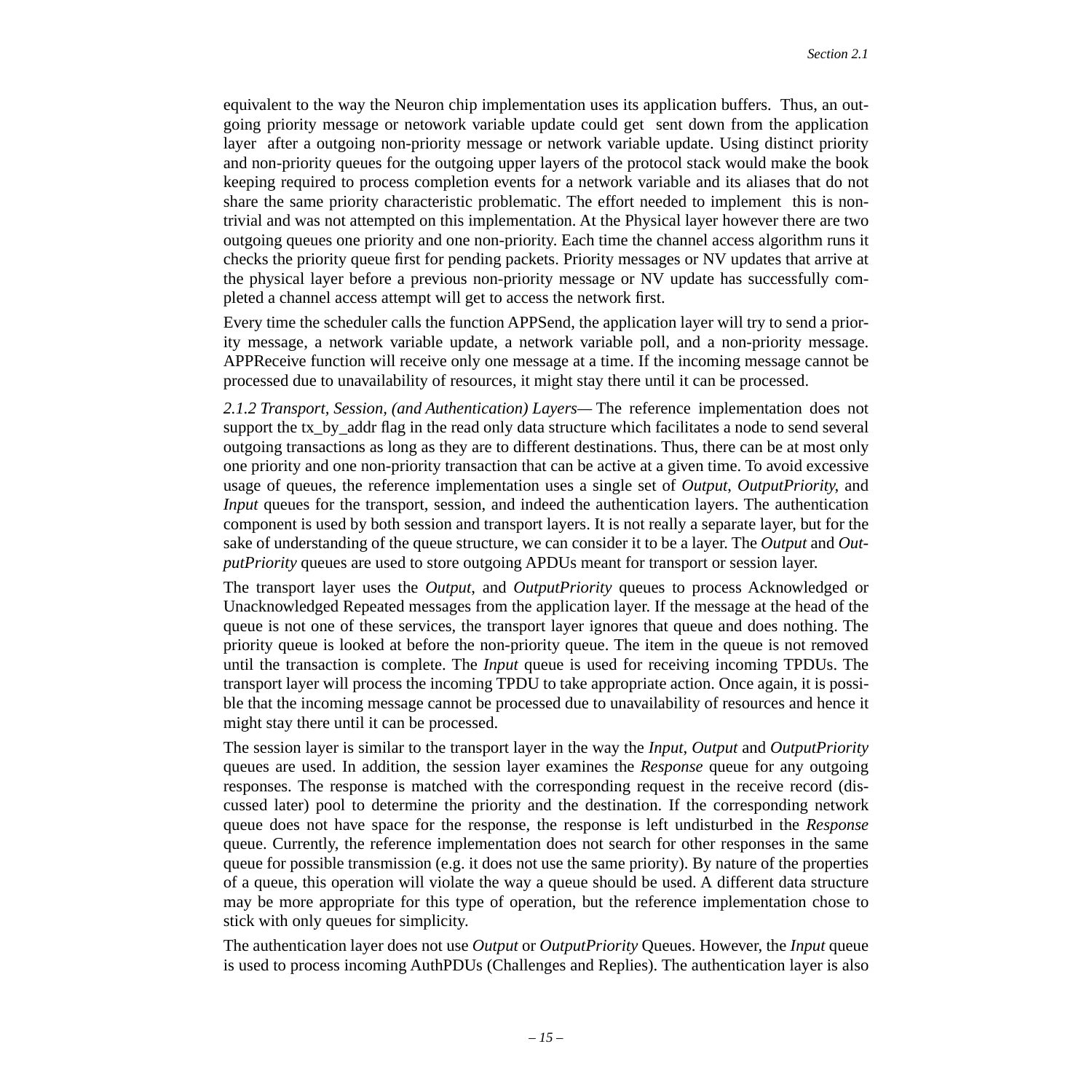responsible for searching through the receive records pool (discussed later) for messages that require initiation of challenges (that were not sent earlier due to overflow of network queue space). Authentication layer serves both session and transport layers. When a challenge is received, the authentication layer determines the priority of the challenge message and appropriately check the transmit record for a match. If a match is found, it sends the reply. When a reply is received, the authentication layer searches through the receive records pool for a message for which the challenge was issued. If there is no such record, then the reply is discarded. Otherwise, the reply is matched and the authentication flag is set based on whether the match succeeded or failed. As soon as the authentication is completed, the authentication layer will attempt to deliver the packet to the application layer using the same function that is used the transport or session layers. This is done as a courtesy and to avoid the delay in the delivery of the packet until the next cycle. If a packet is flagged as a packet to be authenticated and the authentication process fails (either Reply does not arrive in time or it does not match), the packet is discarded.

*2.1.3 Network Layer—* The network layer uses *Input*, *Output*, and *OutputPriority* queues. The Output and OutputPriority queues are used to send outgoing APDUs, or TPDUs, or SPDUS, or AuthPDUs. The fixed portion of the queue item indicates whether to use alternate path, the backlog value, destination address etc. The *Input* queue is used to receive incoming NPDUs. The network layer will process the NPDU, strip the header portion, and deliver the enclosed PDU to the appropriate layer by placing it in the *Input* queue of that layer. If the outgoing packet is an APDU, then the network layer will also give success indication to the application layer. The reference implementation requires the output queue size to be at least two or else the program will not run.

*2.1.4 Link Layer—* The Link Layer uses *Output* and *OutputPriority* queues to process outgoing LPDUs. These LPDUs are generated and placed in the queues by the network layer. As usual, each item has two parts, the first part giving the parameters for handling the LPDU and the second part containing the LPDU itself. The *Input* queue for the link layer is used for receiving incoming LPDUs and is different from all the previous queues in the way it is handled. The *Input* queue is filled by the Interrupt Service Routing(ISR) that handles the physical medium for receiving packets from the network. Since, semaphores are not used for mutual exclusion, there is a potential problem in which the queue is updated (actually updating of the queueSize is the only problem) by both ISR and the link layer. To avoid this problem, we use a queue in which the first part has a flag and size of the LPDU and the second part is the actual LPDU. Link layer maintains a head pointer into this queue and the ISR maintains a tail pointer into this queue. Whenever a new LPDU is received, the ISR checks it the queue item to be used is free by testing the flag. If it is free, it places the LPDU and sets the flag to indicate that the item contains a valid LPDU. Similarly, the link layer checks the flag of the head of the queue to see if it contains valid item. If so, it removes it and resets the flag. Due to corruption of packets when 68360 is asked to compute the CRC, the link layer also computes the CRC for outgoing packets. For incoming packets, the CRC computation is done by the mac layer as bytes are received one by one in the special purpose mode. The reason for is due to the fact that mac layer needs to know whether the packet received has valid CRC or not and the backlog value in the packet to implement the channel access algorithm correctly. Priority slots are present in the channel only after receiving a packet with valid CRC.

*2.1.5 Physical Layer—* The physical layer is a front end for the Interrupt Service Routine. The physical layer uses only *Output* and *OutputPriority* Queues. There is no need for Input queue as packets are directly retrieved from the network. The *Output* queues are flag based just like the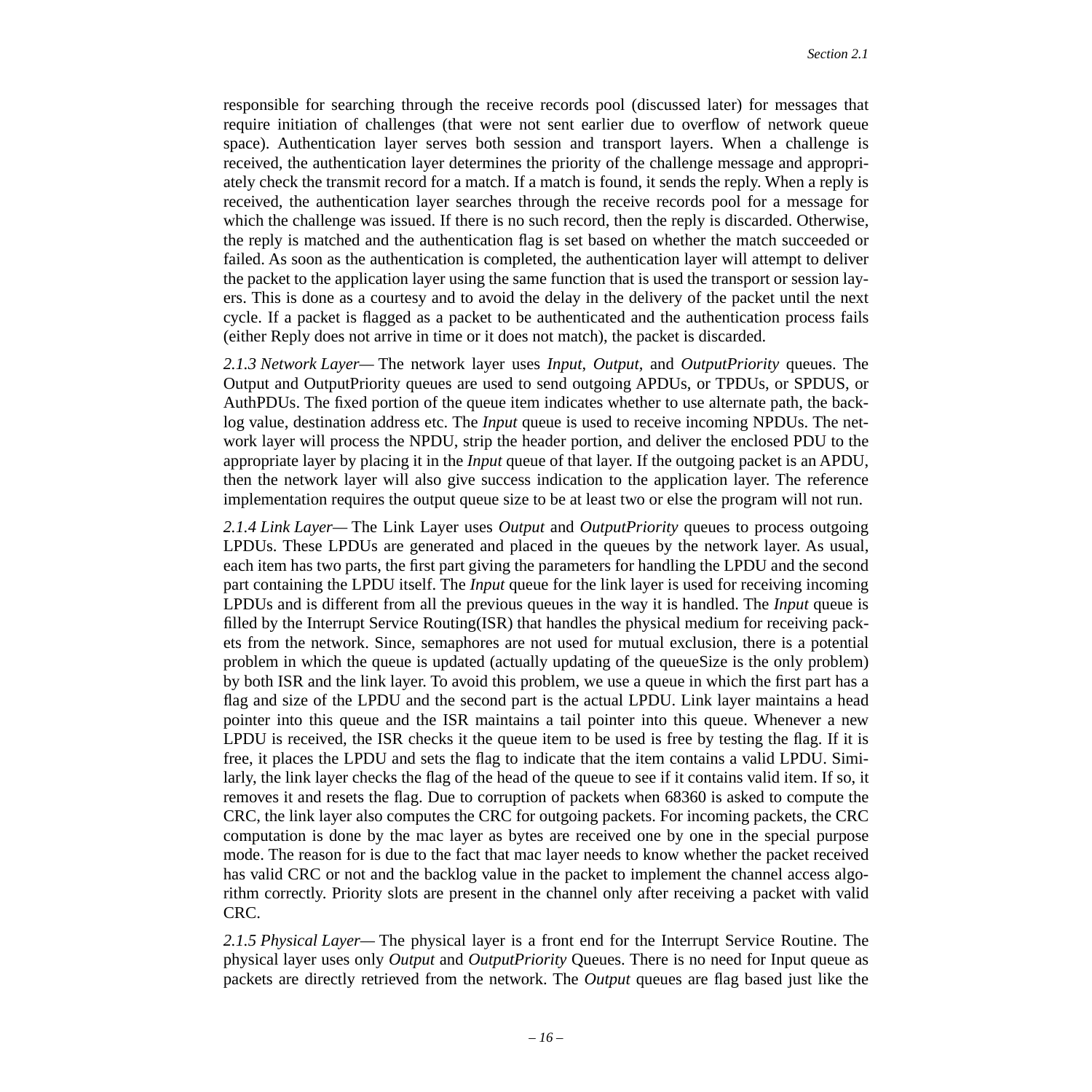*Input* queue for link layer. The Send function of the physical layer checks the data structures for the ISR to see if it is ready for transmitting a new packet. If it is and a packet is available for transmission, it copies the packet from the queue to the data structure for the ISR so that it is sent out. The Receive function of the physical layer currently does nothing as the ISR itself copies the received packet into the link layers's *Input* queue directly.

### <span id="page-16-0"></span>**2.2 Software Timers**

Software Timers are implemented with the help of a single hardware timer. For each software timer, we keep track of its current value, the last update tim, and whether the timer expired or not. When a function wants to check if a timer has expired, it simply calls MsTimerExpired. A timer is considered expired only the first time the current value is found to have a value of 0. SetMsTimer function can be used to initialize a timer to some initial value. There is also a function called UpdateMsTimer to update a timer. Any number of software timers are supported. Reference Implementation does not support repeating timers. They can be easily handled by the application program by simply calling SetMsTimer again whenever MsTimerExpired returns TRUE.

### <span id="page-16-1"></span>**2.3 Pragmas**

Neuron® C has pragmas to support customization of various parameters affecting the protocol stack. The reference implementation does not have a Neuron® C compiler. Regular C compiler is used to compile the application along with the code for the protocol stack. Hence the file custom. h is used to define users configurable constants the node before reset. This file and custom.c contains most of the information that is normally handled through pragma statements in a Neuron® C program.

### <span id="page-16-2"></span>**2.4 Memory Allocation**

The allocation of buffers during node reset is done by calling the *Reset* function in each of the layers. A global array that is large enough is set aside to allocate buffers. A variable is initialized to the base address of this array. Each layer takes what it needs from this array and update this variable so that the next layer can allocate buffer using this new address. This mechanism is very simple and helps avoid the use of malloc. The constant MALLOC\_SIZE in custom.h determines the size of this array. If it is too small, the layers may not be able to get the storage they need and this situation will result in main returning to start.s (an assembly file giving entry to main) which loops on a single line. DONE BRA DONE; loop if main ever returns.

## <span id="page-16-3"></span>**2.5 Data Structures**

The various data structures, including the queues, used for the reference implementation were designed based primarily on the data structures discussed in the LONWORKS® Technology Device Data book. The memory space is divided into two major sections: Stack Data, Neuron® chip Memory Map.

The Neuron® chip Map is used to mirror the memory layout of a Neuron® chip. EEPROM is part of the Neuron® Map and starts at address 0xF000 as in existing Neuron Chips. The data structures other than EEPROM contained in the Neuron Memory Map include the stat structure, SNVT structures, Proxy Data, errorLog, resetCause, and network variable (config, alias, and fixed) tables. The rest of Neuron Memory map is unused. EEPROM contains read only data structure, configuration parameters, domain table, and address table. The reason for not placing network variable tables in EEPROM is to support large number of network variables. The network man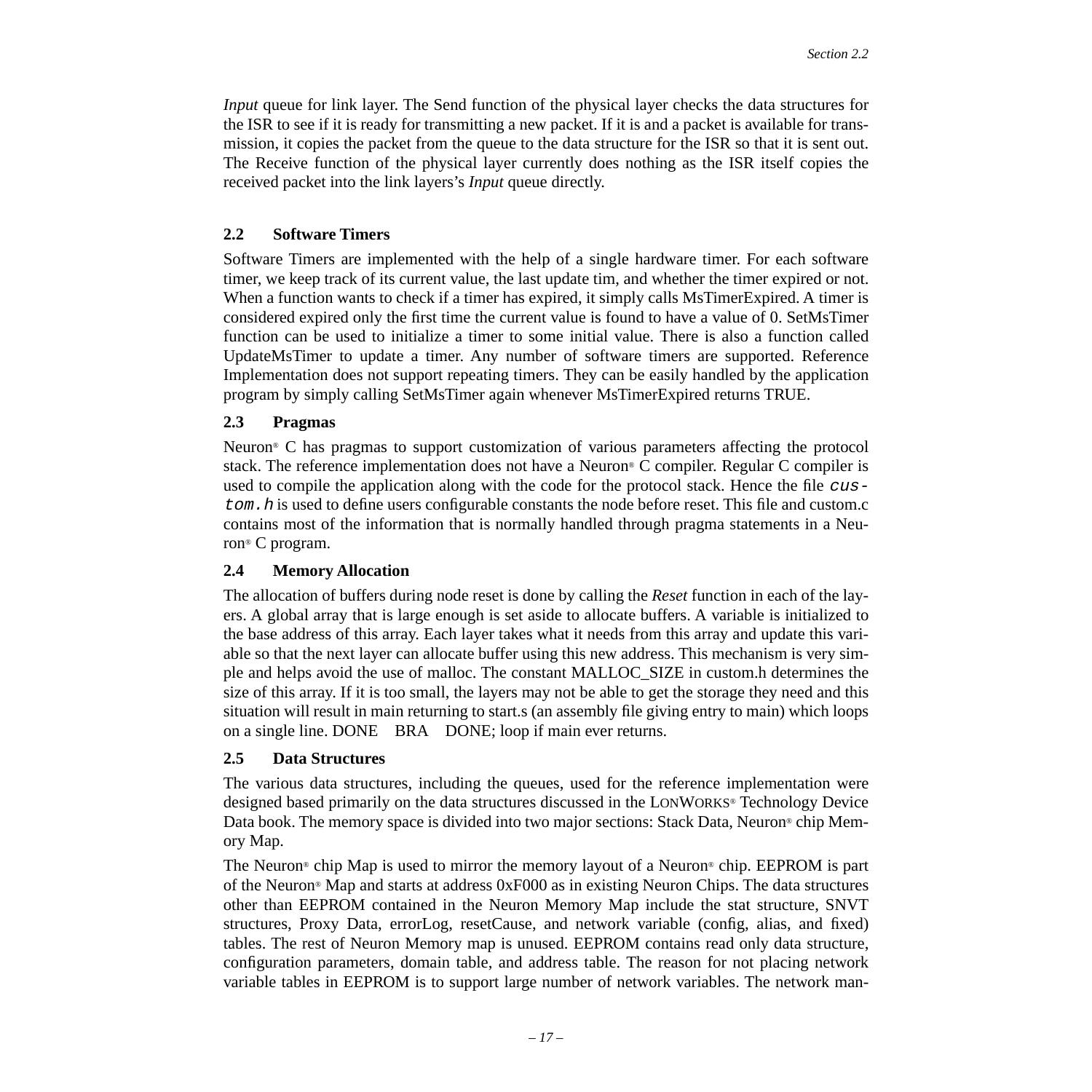agement read-memory(or write-memory) command does the necessary mapping necessary to fetch(or write) the data. Reading absolute location 0 is trapped and data value of 11 (base version number) is replaced.

The Stack Data is used to represent the storage for all the queue data structures, hardware timer, transmit records, receive records, tables used by the transaction control sub-layer for assigning transaction ids, api variables such as msgIn, msgOut, respIn, respOut, miscellaneous book keeping variables, and finally, variables representing the status of i/o buttons and LEDs.

To facilitate multiple stacks, these data structures are maintained one for each stack. Three global pointers gp, eep, and nmp are used to point to the appropriate data structures for the individual stack. These variables are set by the scheduler before starting the cycle for an individual stack. The scheduler cycles through the functions for every stack.

The files custom.h and custom.c are used to initialize various data structures of the protocol stack. The scheduler calls the function InitEEPROM to initialize various data structures inside EEPROM based on values specified in these files. This is done only once during the boot process. If the data structures are modified using network management messages, these new values will persist unless the 68360 itself is reset. If the system has access to an external hard disk, the software can be easily modified to save the configuration and binding information in a file on exit and load them after initialization but before the scheduler starts.

The readOnlyDataStruct in EEPROM is 41 bytes long and includes the readOnlyData2 structure described in the Technology Device Data Book. The configData and domainTable are as described in the data book. The number of address table entries is determined by a constant defined in cutom.h. One limitation of the Neuron chip is that the number of address table entries has a maximum of 15. The reference implementation allows any number of address table entries, though it reports a maximum of 15 entries to the management tools through read memory commands relative to readOnlyDataStruct. The use of address tables are discussed in a later section. The network variable config table, alias table, and fixed tables are as described in the data book.

Each stack has one priority and one non-priority transmit record. The number of receive records is determined by a constant defined in custom.h and there is no restriction on the size of receive record table. The transaction control sub-layer uses a table to keep track of transaction ids used for various destinations to ensure that the same id is not used for the next transaction to that destination. The size of this table is determined by the constant TID\_TABLE\_SIZE defined in the file node.h.

## <span id="page-17-0"></span>**2.6 Features**

The reference implementation, not restricted by the limitations of a Neuron chip, has several enhanced features that are not supported in the Neuron chip. This section describes all the features supported by the reference implementation including the enhanced features.

*2.6.1 Addressing Modes—* Reference Implementation supports Unique Id, Subnet Node, Broadcast, and Multicast addressing modes as is done in the neuron chip.

*2.6.2 Broadcast Request—* Normally a broadcast request transaction will succeed as soon as the first response is delivered. a new addressing mode called BROADCAST\_GROUP is used to support delivery of multiple responses to the application. In this mode, the application can specify how many responses are required. The session layer will keep the transaction until the required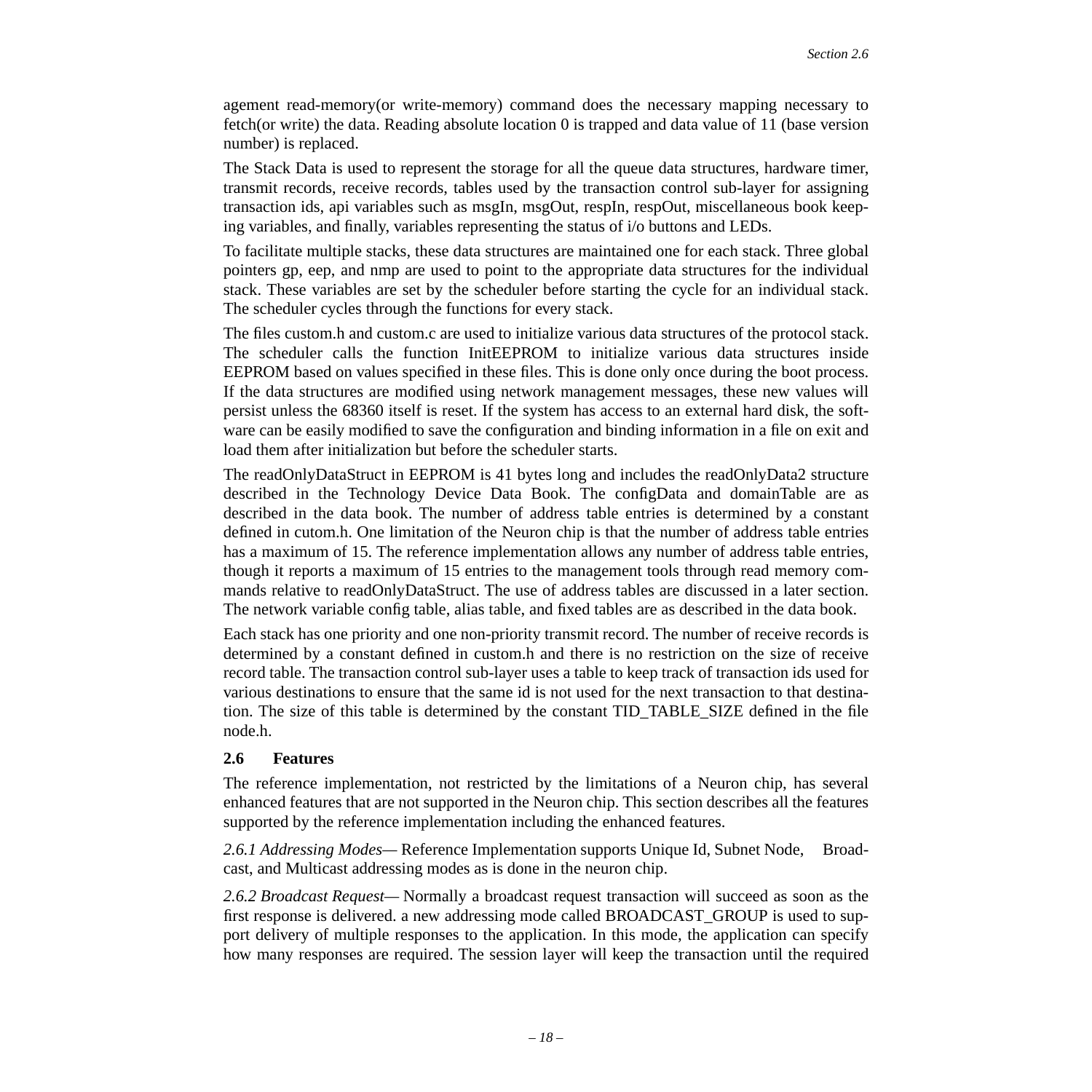number of responses are delivered or transmission time expires. In any case, the transaction itself will succeed if at least one response is received.

*2.6.3 Group Size Compatibility Issue —* In Neuron C application programs, the group size for multicast messages where the node is not a member of the group should be set to actual group size + 1 for it to work. In Reference Implementation, this can be set to actual group size unless compatibility is needed in which case it can also be set group size  $+1$ . This is basically a cleaner approach as setting the group size to true group size  $+1$  is too artificial and is done so that transport or session layer will work properly. The constant GROUP\_SIZE\_COMPATIBILITY controls this behavior.

*2.6.4 Duplicate Detection—* Reference Implementation uses a enhanced version of duplicate detection algorithm. For assigning transaction ids, the transaction control sub-layer uses a table in which we remember the last TID for each unique destination address. When a new transaction id is requested for a destination, this table is searched for that destination. If a match is found, we make sure that we don't assign the same id used for that destination. If the destination is not found, we make a new entry in the table. We have an entry in the table for each subnet/node, group, broadcast (subnet or domainwide) and unique id. When a table entry is assigned, we remember the time stamp too. If the table does not have space for a new destination address, we get rid of one which has remained in the table for more than 24 (modifiable in tcs.c) seconds. If no such entry, then we fail to allocate the new transaction id. The table size is configurable. This new algorithm enables client nodes from falsely detecting duplicate transactions from this node. The table is maintained after a software reset to enable the node to remember the transaction ids. This is needed as the time taken to reset could be shorter than maximum receive timer value for all the destinations. For power-up or external reset, we delay transport and session layers by a default value of 2 seconds (configurable in custom.h) to enable the destinations nodes to get rid of all pending receive records from this node.

Another enhancement to the duplicate detection that helps this node is in the way the receive record is handled. Since memory is not a limitation for 68360, we store the entire APDU in the receive records for better duplicate detection. When a new message is received and a matching receive record is searched, we also use the APDU in the matching process to perform better duplicate detection. When authentication is involved, this becomes more important. Neuron chips use a check sum computed from the APDU to make sure that responses for authenticated duplicate requests are sent only when the check sum matches. Matching the whole APDU is certainly better than just using the checksum.

*2.6.5 Services—* LonTalk Protocol Provides four basic types of message services: *Unacknowledge, Unacknowledged Repeated, Acknowledged, and Request/Response*. The reference implementation provides all these message services with a a few minor enhancements.

*2.6.6 Null Response—* The reference implementation supports a new response mechanism known as *null-response*. The purpose of the null-response is for the application to indicate to the session layer that it does not want to respond to a request it received earlier. One of the reason an application may not want to respond is that the request needs authentication and the authentication process failed. Null-responses are not sent over the network. A null-response is a cleaner and better solution than not responding at all. The application looks cleaner and friendly! There is however no harm if the application does not respond as the session layer will get rid of the receive record when the timer expires anyway.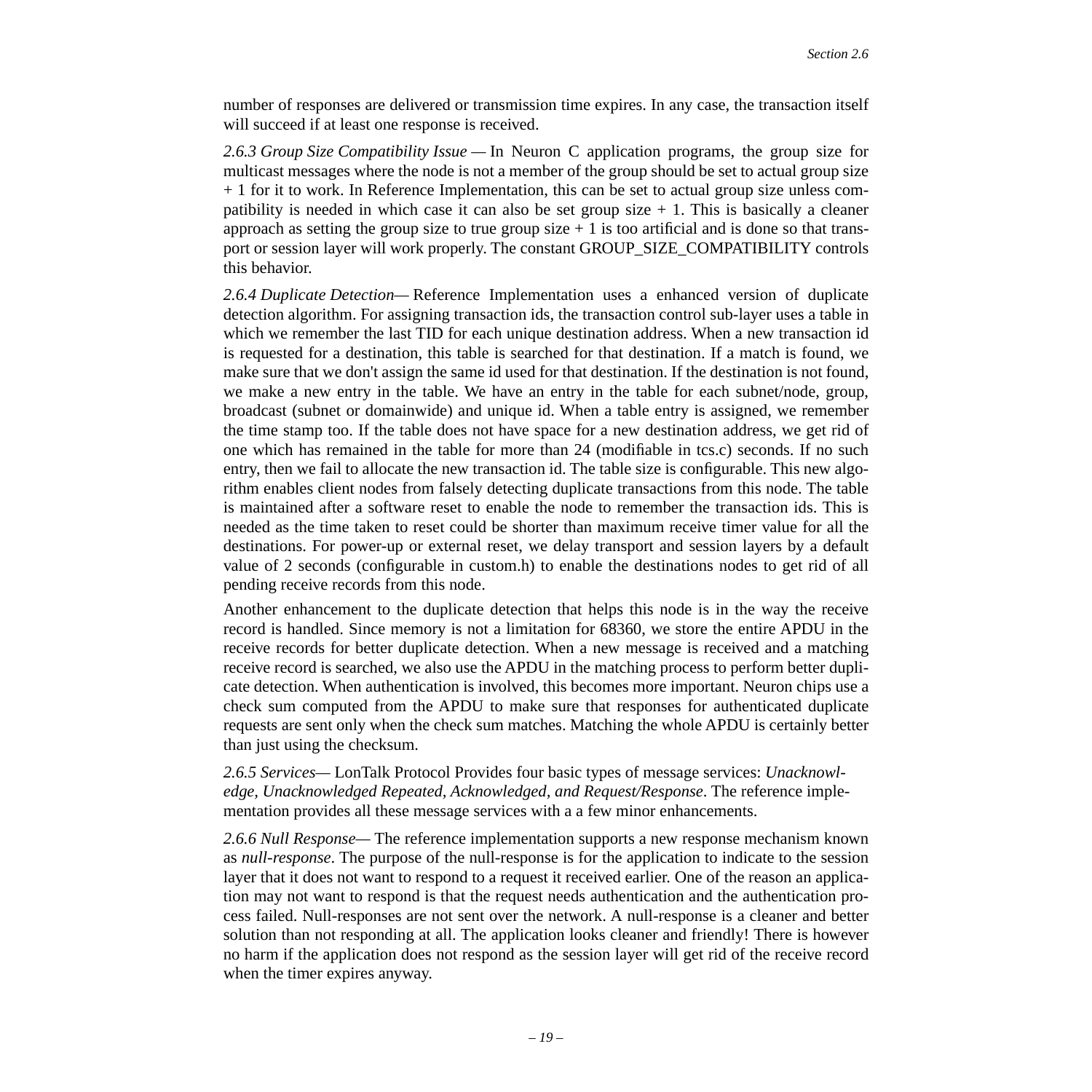*2.6.7 Context Dependent Response—* In several applications it may be important to make sure that the responses are matched with the correct request to ensure that the response goes to the right destination. The Reference Implementation supports this by assigning a unique request id to each request so that it can be used by the app pgm when sending responses for proper match. Thus there is no need for locking up receive records corresponding to requests without a response yet when the timer expires. As soon as receive timer expires, the corresponding record is released as later responses can be identified as stale with the request id.

*2.6.8 Less Traffic to Application Program—* In the Neuron Chip implementation, duplicate requests for idempotent responses (> 1 byte) are sent to the application program to respond again. In the Reference Implementation, all responses are saved by the session layer so that duplicate requests are directly responded to by the session layer. If this is undesirable for an application, it is easy to add a field in respIn to indicate this so that session layer can pass duplicate requests back to the application program for a fresh response.

*2.6.9 Routing—* The reference implementation does not support the functionality of a router node.

*2.6.10 Explicit Messages—* The reference implementation supports explicit messages with both explicit as well as implicit addressing. For implicit addressing, the application declares bindable tags and uses them as tags for implicit addressing when forming an explicit message. These tags should be bound to msg\_in tag of another node for it to have a valid address table entry. For explicit addressing, the application can use non-bindable tags. When using bindable tags, the application can use explicit addressing to override implicit addressing. In other words, if addr field in gp->msgOut (or msg\_out) is neither unbound nor turnaround, then it will override any implicit addressing for this tag. gp->msgOut (or msg\_out) is re-initialized after each message and hence the address field should be unbound by default. Explicit messages cannot use turnaround addressing.

<span id="page-19-0"></span>*2.6.11 Address Table Entries—* The reference implementation supports more than 15 address table entries. The constant NUM\_ADDR\_TBL\_ENTRIES in custom.h can be used to define the size of the table. The field addressCnt in readOnlyDataStruct has only 4 bits and hence a maximum of only 15 can be reported in this field. Network management tools may only support 15 address table entries. Another problem with using more than 15 address table entries is the limitation of 4 bits for address table index in network variable configuration structure. Thus, network variables cannot use more than 15 address table entries unless these structures are modified somehow to be backward compatible and at the same time allowing new management tools to handle them properly. The only use of these additional entries at present is with implicit addressing for explicit messages. Again, there is a minor problem with this. Normally, bindable tags are used for implicit addressing. Tags in reference implementation are nothing but a 2 byte integer. Non-bindable tags start with the number NUM\_ADDR\_TBL\_ENTRIES. Bindable tags are in the range 0..NUM\_ADDR\_TBL\_ENTRIES -1. The one byte field mtagCount in SNVTStruct keeps track number of bindable tags in a node and this field is used by the management tools. This introduces an upper bound of 255 for the number of bindable tags. Thus, the true limit on number of bindable tags is min(NUM\_ADDR\_TBL\_ENTRIES -1, 255). Since bindable tags are normally associated with address table entries by the management tools, they cannot handle more than 15 entries. Thus, the only way to use these extra entries is to somehow manage them internally. As long as the application program uses bindable tags, the reference implementation will use implicit addressing. The options are either to fool the management tool into thinking that we have less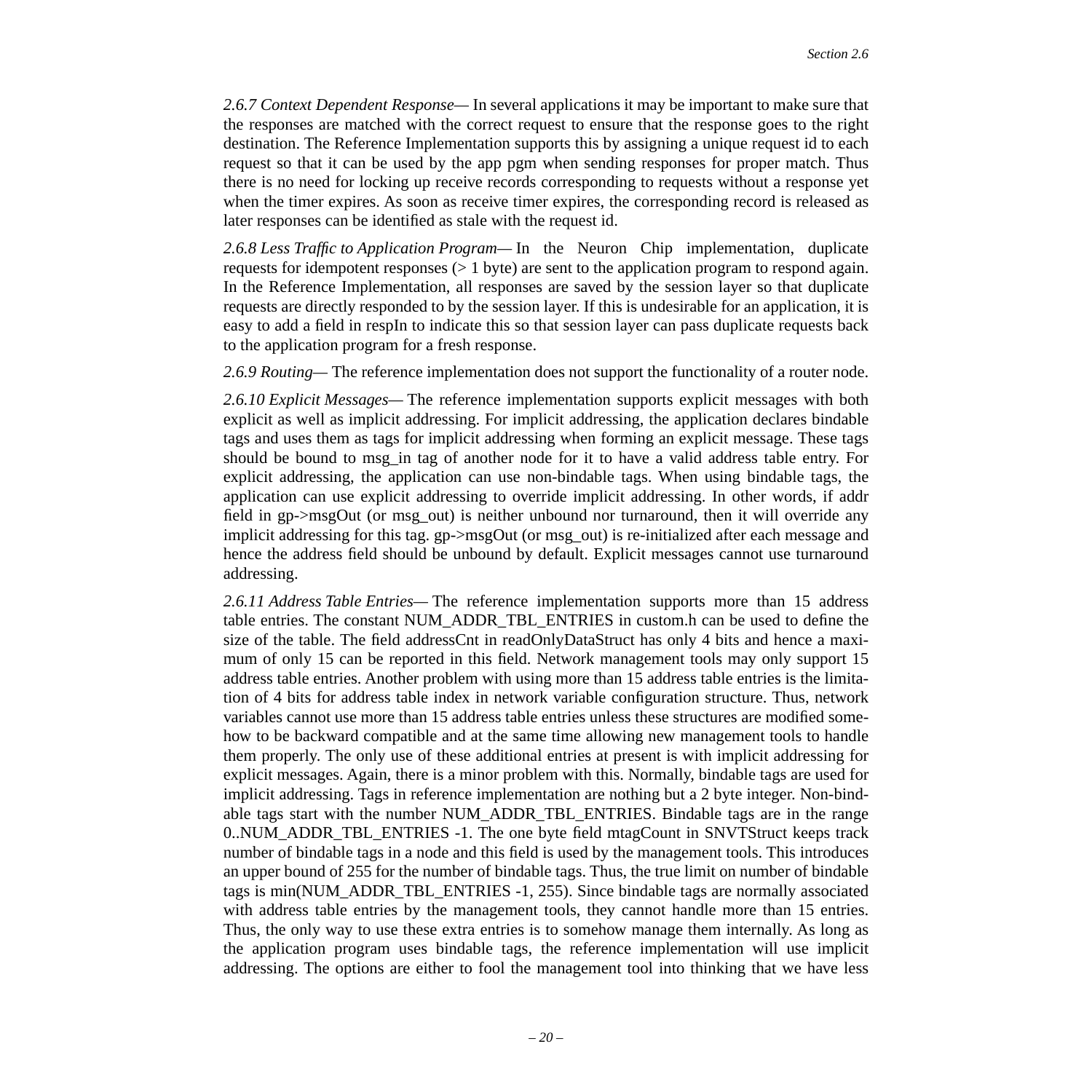bindable tags than we actually have (by changing mtagCount) or to introduce a new type of tag for internal use explicitly for this purpose. The function NewMsgTag can be modified to handle this. Yet another way is to use a tag (in the range 16..NUM\_ADDR\_TBL\_ENTRIES-1) in the application program without actually declaring it using NewMsgTag. It is not the purpose of the Reference Implementation to support more than 15 address table entries.

*2.6.12 Network Variables or Implicit Messages —* The reference implementation supports network variables and all the related features as found in Neuron C programming manuals. Since the reference implementation does not use a Neuron C like compiler, the application program depends on function calls for registering and updating network variables. Synchronous variables, polling of variables, arrays are also supported. The details are explained in the API section.

*2.6.13 Neuron C Compatibility.—* Since the reference implementation uses modern naming conventions, the data structure names and field names are different from the ones found in Neuron C. However compatible structures and functions have been defined to minimize the porting of Neuron C code to run on the reference implementation.To enable the use of such variables, the constant NEURON STRUCTURES NEEDED is defined in lontalk.h. If you do not need this feature, you can comment this constant. If this constant is defined, variables such as msg\_in, msg\_out etc. are defined and used by the reference implementation. When functions such as msg send() are called, these structures are copied into corresponding structures in reference implementation (gp->msgOut, gp->respOut etc.) before actual processing. Similarly, when functions such as resp\_receive() are called, the reference implementation copies the native structures (such as gp->respIn) to Neuron C like structures (such as resp\_in). Thus, there is some overhead involved in using Neuron C like structures.

*2.6.14 When Statements —* Neuron C program is based on events. The when clauses specify events that are monitored by the scheduler and executed when the event happens. In reference implementation, the scheduler is much simpler. The scheduler simply calls the application program function DoApp(). In order to capture events such as completion of a message, the application program should provide some call back functions. Thus, the application defines several functions corresponding to the various events such as NVUpdateOccurs and the application layer will call these functions to communicate with the application. The application program itself can be written using a sequence of if statements to mirror the sequence of when statements. There is no concept of priority when clauses. It is up to the application program to manage the order of execution of these if statements. For instance, the application program can use a state variable to determine what to do when the application program is called by the scheduler next time. Timer events are handled with a call to MsTimerExpired() function to check for timer expiry.

*2.6.15 Extended Statistics—* The reference implementation collects some additional statistics that are not available in a Neuron Chip based node. To allow room for expansion in the list of original list of statistics collected, the reference implementation defines space for 11 new statistics. This expansion region is followed by some extended statistics. Read/Write memory command with stat relative can be used to retrieve/update these values.

*2.6.16 Explicit Network Management Messages—* If the application program generates an explicit request message that is a network management or diagnostic command, the corresponding response is forwarded to application program to handle the response. This is unlike Neuron C where the responses to network management/diagnostic commands are handled by the application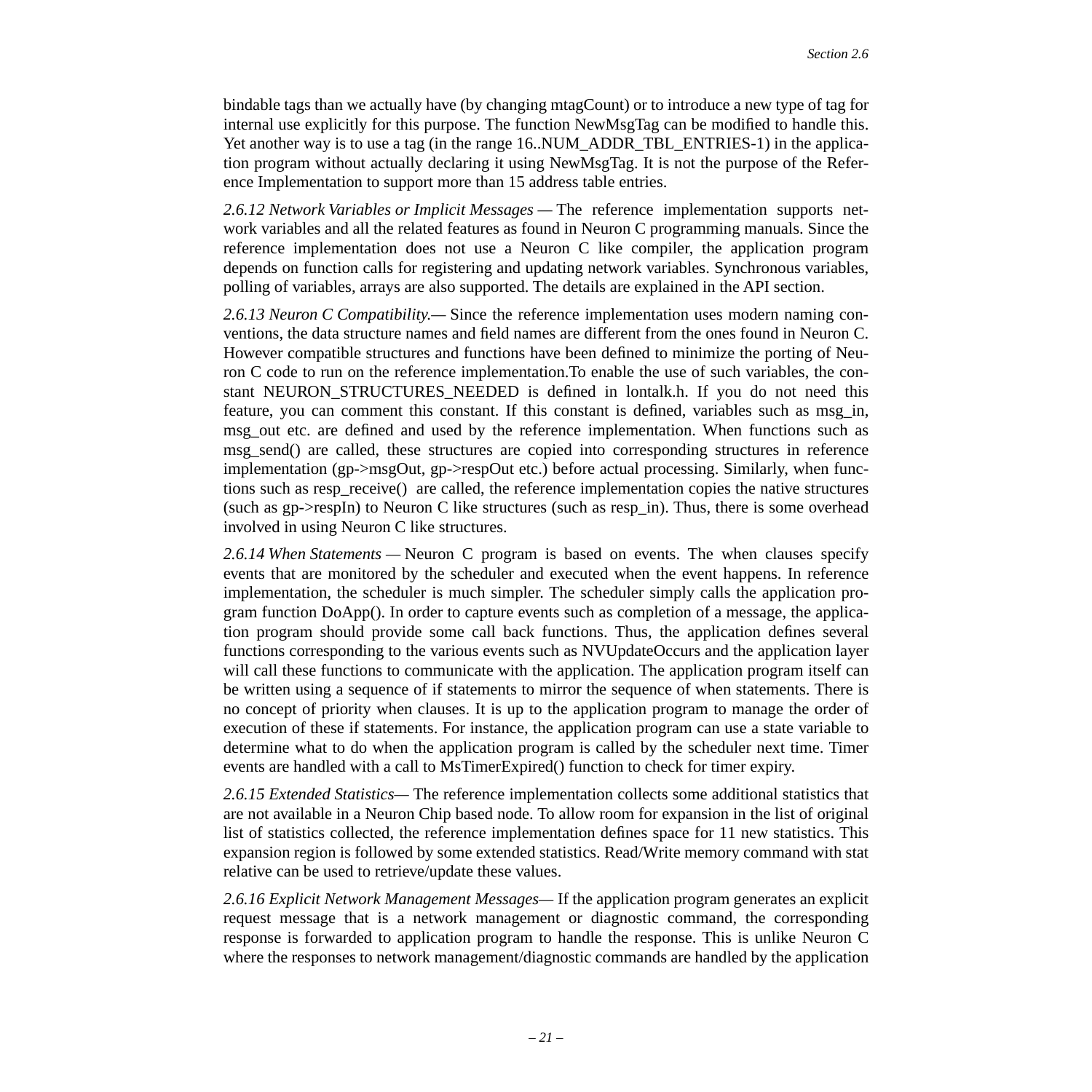layer itself. The application program can call already existing functions to handle such messages, if needed.

*2.6.17 Handling of Address Table Entries—* When explicit messages are sent, any implicit address table entries (through the use of bindable tags) are copied at the time msg\_send() function is called. Thus, while the message is waiting in the queue, if the node is goes unconfigured, address table entry is changed, and becomes configured again, the new entry will not affect the message already in the queue. However, for network variables, the reference implementation only schedules these variables for generating NVUpdate messages. This message generation is suppressed when the node is unconfigured. If the address table entries are changed in the mean time, these new address table entries will be used for the network variables in the nv queue when the node goes configured. Again, the new entries do not affect those messages already generated using old entries (which will be in transport or session or network layer queue). To get a predictable behavior, it is recommended that the application is off-line for a while to enable all pending messages to be flushed out before bringing it back on-line.

*2.6.18 Flex Domain—* The reference implementation supports any number of flex domain messages outstanding at any point of time. For example, it can receive several request messages in flex domain and the responses for these messages will use the flex domain in the corresponding request.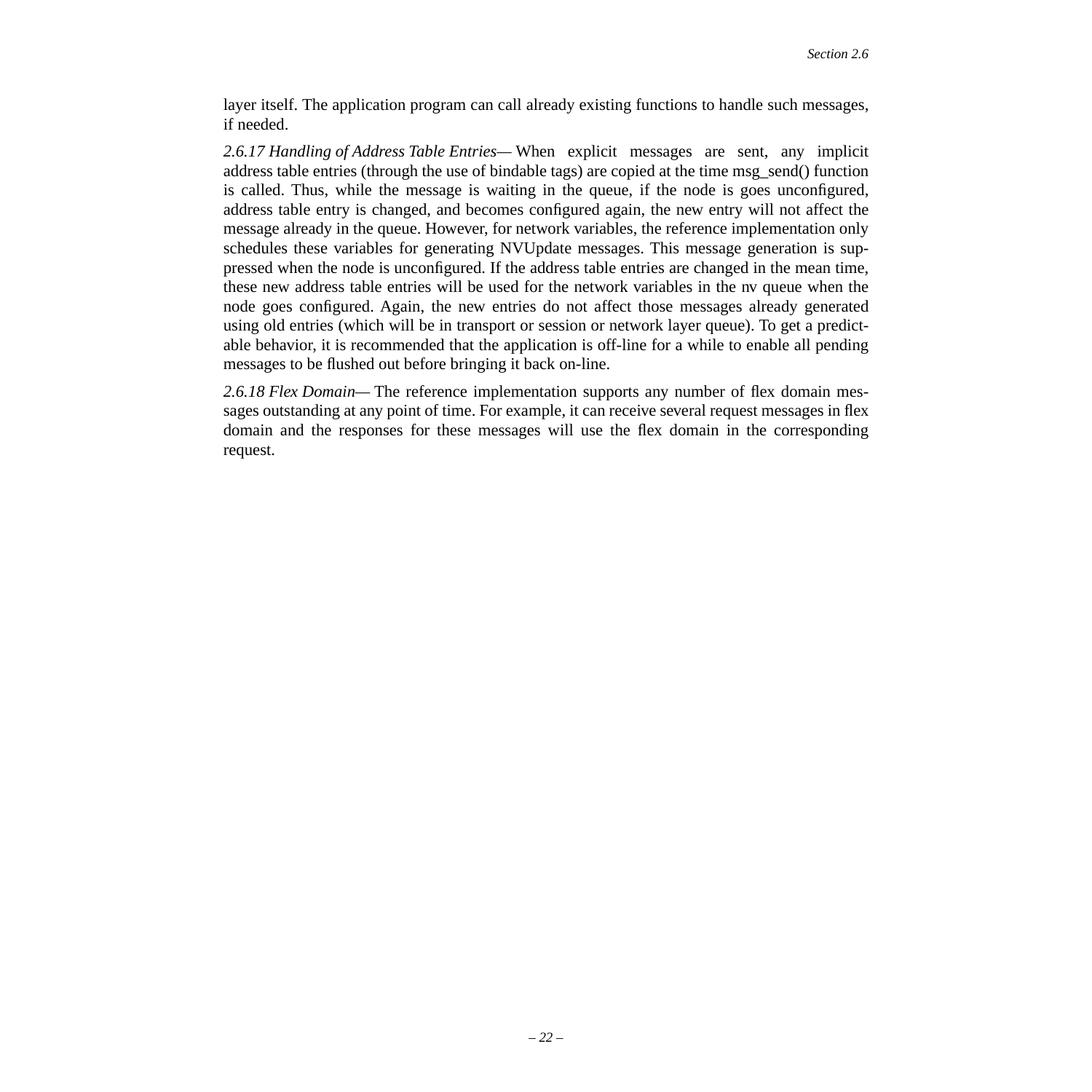# <span id="page-22-0"></span>**3 MC68360 IMPLEMENTATION**

This section describes the interface to the physical layer. These functions are primarily the interrupt driven portions of the MAC layer and its interface to the Link layer. The following section describes the overall software design.

The Neuron Chip communication port supports 3 different modes of operation: single ended mode, differential ended mode, and special purpose mode. The single and differential ended modes both involve direct access to the channel through analog circuitry in a transceiver. The special purpose mode requires a smart transceiver that executes a digital serial handshake protocol with the Neuron and the nature of the signal on the channel is hidden from the Neuron Chip's communications port. The difference between the single ended and differential ended modes is that the Neuron Chip's communications port has an additional analog stage built in for the differential mode that includes driver circuitry. The 68360 does not have any similar analog circuitry. To implement the differential mode will require external circuitry to replicate the Neuron Chip's additional analog stage. Echelon makes an interface pod for the PCC-10 card that can provide this capability. Otherwise the single ended and differential ended implementations are identical and will henceforth be referred to together as direct mode.

### <span id="page-22-1"></span>**3.1 Special Purpose Mode**

In special purpose mode the 68360 and the smart transceiver simultaneously and continuously exchange a sequence of 16 bit words over a synchronous serial interface [\[Echelon 91\]](#page-44-2). In each word the first 8 bits include status and control information and the second 8 bits contain data if any. The interface on the 68360 (transceiver) consists of a transmit (receive) pin, receive (transmit) pin, clockout (clockin) pin, and frame clockout (frame clockin) pin. Each 16 bit word is delimited by the framing clock signal. The SPI port on the 68360 provides most of the needed functionality for this interface. Specifically the SPI port provides for simultaneous clocked double buffered send and receive with the 68360 acting as master. Two significant differences in the Neuron Chip operation from standard SPI interfaces create complications in the implementation.

*3.1.1 Continuous Transfer—* One is the requirement for *continuous transfer*. Normally SPI processing would have the Master initiate a transfer by enabling its output clock. Once the correct number of bits have been transferred, the Master stops the output clock thereby stopping transfer. The Master can then process the transferred data and prepare for another transfer. With continuous transfer the Master never stops sending and receiving. This means storage must always exist for new receptions and valid data is always ready and waiting for transmit. Processing of data must occur during subsequent transfers.

The 68360 provides a facility for direct memory access from the SPI port through the SDMA controller. The SDMA controller provides circular queues into memory. Local transmit and receive registers in the SPI allow continuous transfers to/from memory to the SPI port. Continuous transfer can be achieved by appropriate use of the circular queues. Each queue must have at least 3 buffers. Each buffer in the queue will be 16 bits wide.

In the original approach a design was developed that attempted to support continuous mode. The configuration is as follows: The transmit buffer queue on the 360 is initialized with a default transmit status byte. The receive queue should be initialized to be ready for reception. The circular buffer queues should be initialized so that the SPI port will instantly move on to the next buffer as soon as it has transmitted (received) a buffer (continuous mode). Upon completion of a buffer the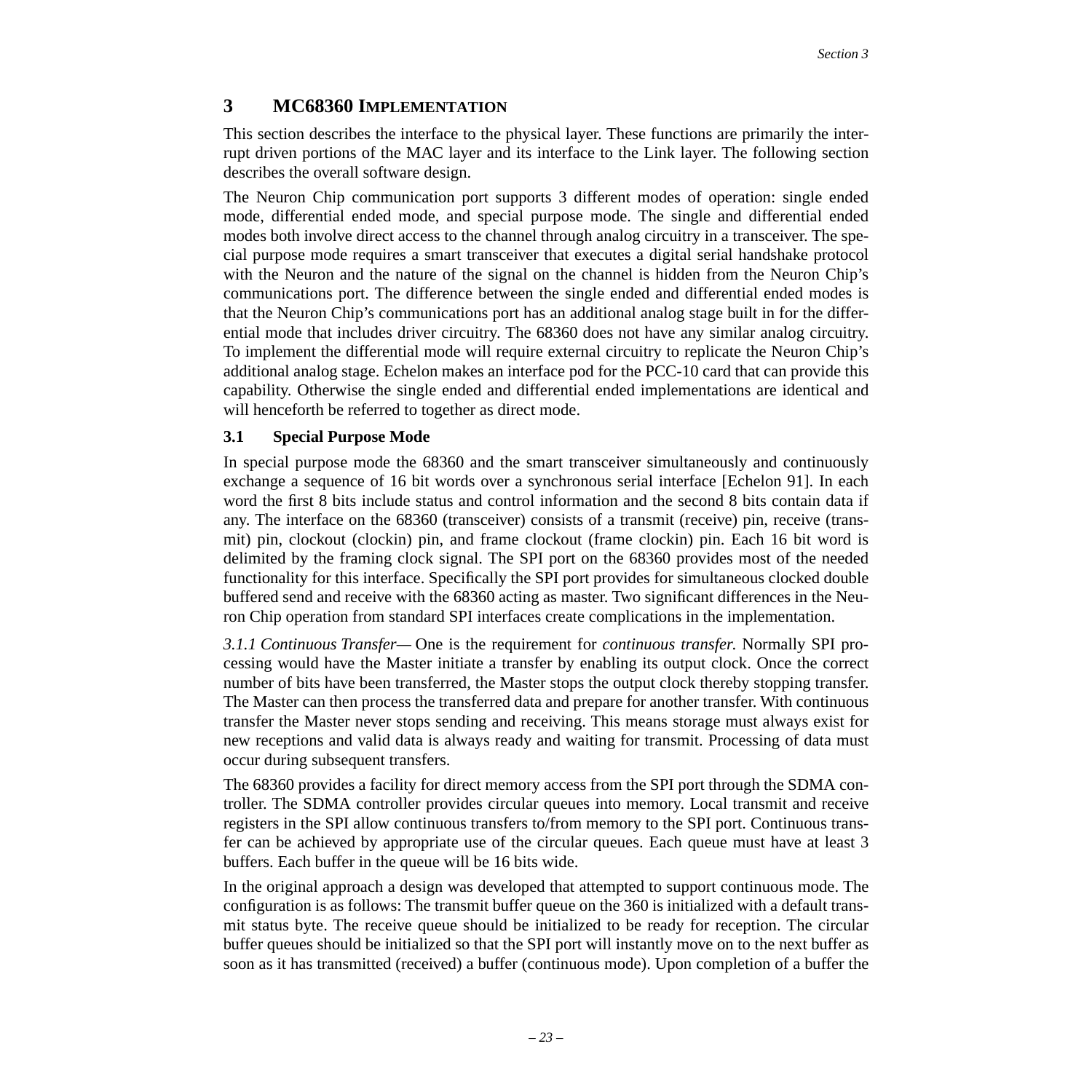SPI will generate an interrupt and simultaneously start onto the next pair of buffers (one receive and one transmit). The interrupt service routine must read the status and data of the last received buffer and then write an appropriate status and data for the transmit buffer following the one currently being transmitted. Where appropriate more than one transmit buffer can be written such as in the case of the transmit of a packet. But each word transfer must be checked to see if the transmission must be aborted due to a collision. For data reception the interrupt service routine has to copy out and splice together the data bytes of each transfer to make a packet. For data transmission the interrupt service routing has to segment the packet and fill in status bytes.the interrupt service routine has to execute in much less than the time to transfer one word (16 bit times).

*3.1.2 Continuous Transfer Problems—* Continuous transfers do not work however due to a combination of features in the 68360 and thee state machine logic in the PL-20 powerline transceiver used to test special purpose mode. The xcvr requires that when it sets the CTS bit in one frame, a valid data byte must be sent in the very next frame. In the continuous transfer approach, a prediction was made as to which frame a valid data byte would be required. This frame was written to a buffer prior to receiving the frame with the CTS. The assumption being that if the xcvr did not send a CTS in the preceding frame that the xcvr would ignore the Data\_Valid bit. Instead the xcvr locks up if it gets a Data\_Valid in any frame not following a CTS. This makes continous transfer of frames impossible.

A second approach was tried in which only 8 bytes were transferred at a time. Altenating between status and data. In this approach, the status byte of one frame could be processed and the status byte of the next frame written while the data byte of the first frame was being transferred. However the SPI FIFO is 2 bytes long and is double buffered. The SPI pre–fetches the next word before it finishes sending the current word. This makes it impossible to write the next status byte while reading in the previous data byte.

A third approach was tried by using one of the SCC ports. The FIFO arrangement of the SCC ports, however, results in a similar problem.

*3.1.3 Non-Continuous Transfer Mode—* Finally it was determined that the powerline transceiver could still communicate with the 68360 even if the transfers are non-continuous. In non-continous mode the bit clock and frame clock pause at the end of each frame. This stops transfers. The last frame transferred is then processed by the 68360. The next frame is then loaded and the clocks restarted. Only one buffer is required thus obviating the circular buffer queues. This is a much simpler approach and is easier to implement. In fact any microprocessor with an SPI port of sufficient speed could implement non-continous special purpose mode. However it is a variance from the official Special Purpose Mode specification. It is recommended that the Special Purpose Mode specification be changed to allow non-continuous transfers. The major difficulty with non-continuous mode is it introduces complications in the channel access algorithm timing.

The non-continuous mode configuration is diagrammed in [Fig. 3.1](#page-25-0) and the timing is shown in [Fig. 3.2](#page-26-0). The pin mapping for SPM is given in [Tbl. 3.1:](#page-24-0)

The LonTalk protocol specifies certain channel characteristics and time periods such as Beta1 and Beta2 that are important to the channel access algorithm. The non-continuous nature of the reference implementation's special purpose mode requires some modification to make it compatible with Neuron Chips operating on the same channel. In special purpose mode any actions taken by the host processor with respect to the transceiver happen on a frame by frame basis. Consequently any timing of say starting packet transmission or reception is rounded to the nearest frame. There-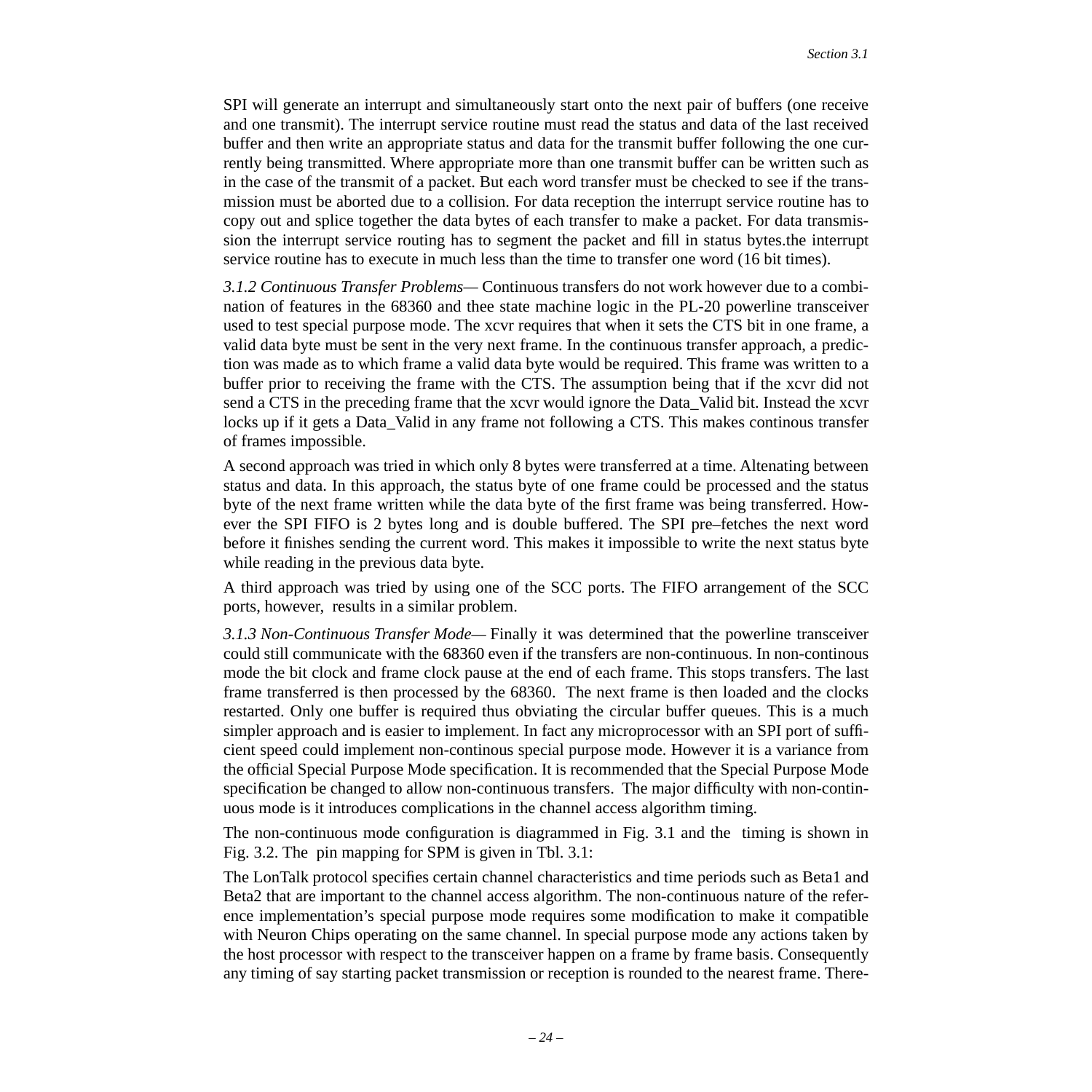<span id="page-24-0"></span>

| 68360                          | Neuron Equivalent        |
|--------------------------------|--------------------------|
| <b>SPICIK</b>                  | CP2 (Bit Clock Output)   |
| <b>SPIMOSI</b>                 | $CP1$ (TX Input)         |
| <b>SPIMISO</b>                 | CPO (RX Input)           |
| TCLK (CLK2) (connected to CP2) |                          |
| TXD2                           | CP4 (Frame Clock Output) |

#### TABLE 3.1 PIN MAPPING

fore the effective frame rate is the critical parameter and not the bit rate at which data is transferred. In non-continuous mode the effective frame period is equal to the actual time to shift out 16 bits plus the time it takes for the interrupt service routine to process the frame. For a given desired frame period, the bit rate must be sped rate up so that the effective frame period is the same or less than the desired frame period. The basic Idea is to make the period between frame syncs in non continous mode equivalent to the period between frame syncs in continous mode. For example the slowest allowed bit rate according to the protocol specification for SPM is 156.25 kbps. This has a frame rate of  $156.25/16 = 9.7656$  kfps. To match this with non-continuous transfer means that the SPI bit clock must be sped up when transferring frames so that the total time period (= 16 bit clocks + ISR processing time) is the same or less than 16 bit clocks in continuous mode. For a bit rate of 156.25 Khz the frame period is  $16 * 6.4$  usec = 102.4 usec. Suppose the worst case time for ISR is 58 micro seconds then the time left over for the actual frame is 102.4 -  $58 = 44.4$  usec. This corresponds to a bit rate of  $16 * 1/(44.4 \text{ usec}) = 360.36 \text{ kbps}$ . The closest bit rate greater than this that the 360 supports is 390.625 kbps. The effective frame period becomes 58 usec +  $(16 * (1/390.625 \text{ kbps}))$  = 58 usec + 40.96 usec = 98kbps and the effective frame rate is 6.12 kfps. Unless the ISR time can be shortened to less than half its current duration there is no way to run the bit rate fast enough to make it to the next LONWORKS<sup>®</sup> compatible step which is the 312.5 Kbps rate.

*3.1.4 Frame Clock—* The other major implementation detail is to provide the framing clock. The framing clock comes on at the start of a data transfer and turns off one bit time later. It is not simply a divide by 16 of the SPI clock. In other processors that support pulse width modulation it is possible to have one timer change the state of another timer. The 360 does not provide any direct implementation of such an approach. The most straightforward way to generate the framing clock is to use one of the SCC ports on the 360. In this case the SCC is configured in transparent NRZ mode without preamble or CRC. It continuously transmits 1000000000000000 (1 and fifteen 0's) synchronized to the output clock of the SPI. The SPM XCVR interface provides that the Rx input to the host from the XCVR is valid on falling edge of the bitclock and requires that the Tx output from host to the XCVR is valid on next positive edge of the bitclock. The 68360 SPI, however, both provides and requires that inputs and outputs are valid on the same edge of the bitclock. The particular edge (pos or neg) is configurable. This mismatch requires that the SPI output (Tx) be delayed one half clock period. This requires some external hardware consisting of a D flip flop triggered on the rising edge of ~bitclock to delay the Tx output.

*3.1.5 SPM Interrupt Service Routine—* An interrupt service routine was used to implement the SPM Mac sublayer functions. This was the most effective approach given the timing critical nature of the SPI to power line transceiver interface. The ISR served 3 main funtions: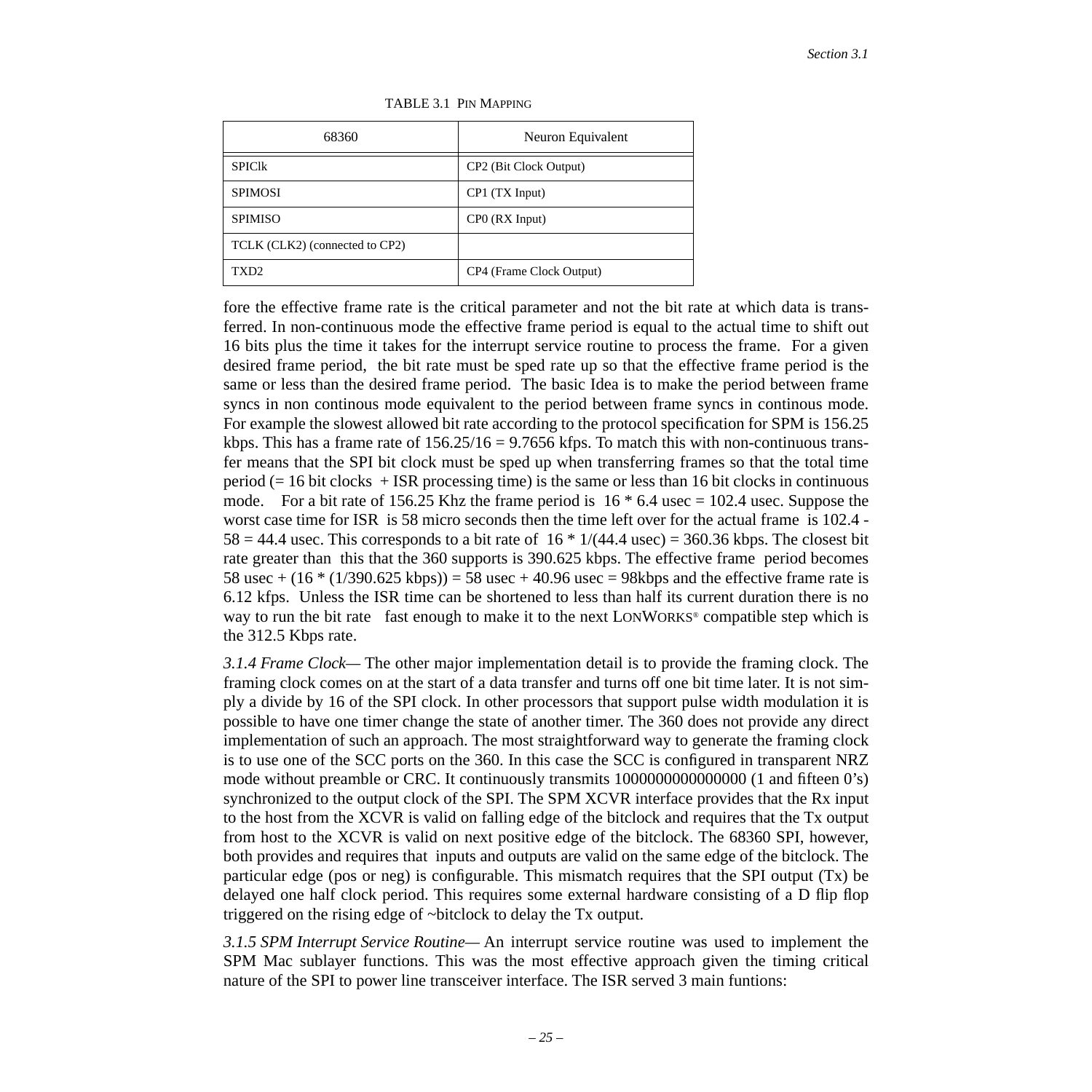

<span id="page-25-0"></span>

- *a)* SPI transfers
- *b)* SPM transceiver handshake state machine
- *c)* Channel access algorithm state machine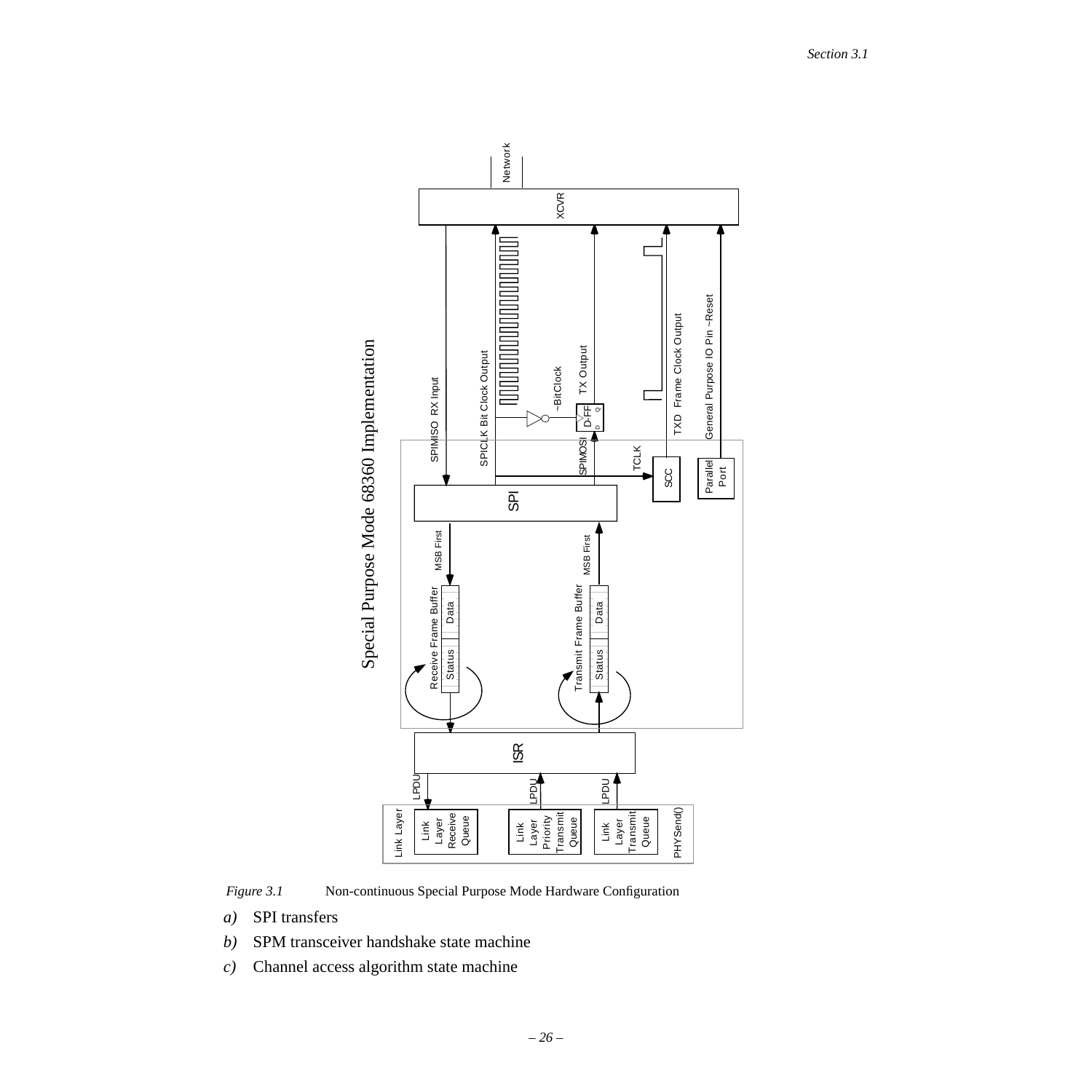

<span id="page-26-0"></span>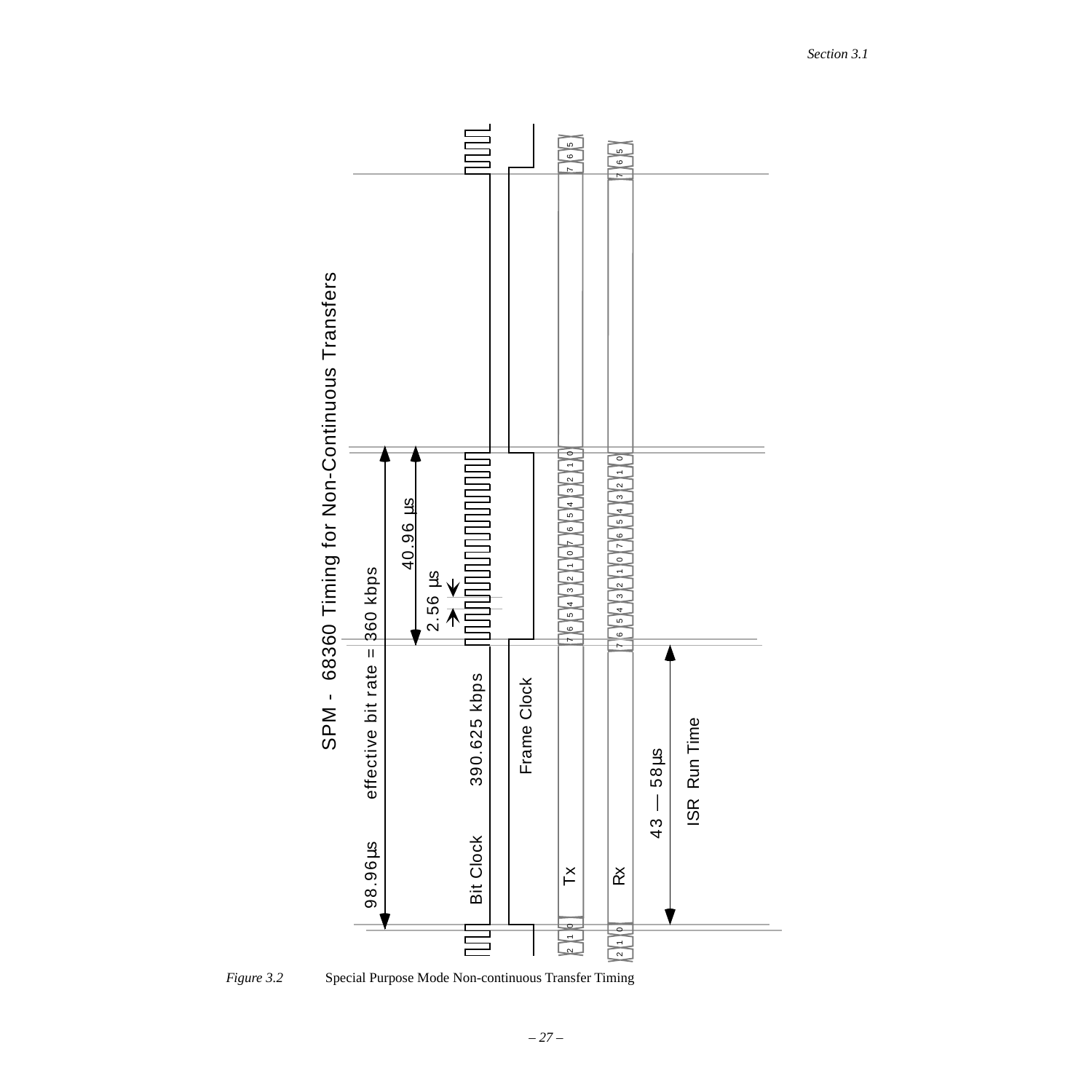The ISR would run at the end of each completed SPM frame transfer. The order of execution of each of the ISR functions is as follows: First the received SPI/SPM frame is read in, second the channel access algorithm state machine is executed including the cycle timer code, third the SPM handshake state machine is executed, and finally the transmit SPI/SPM frame is written and and SPI transfer is initiated. The order of execution is important as the interaction between the channel access algorithm state machine and SPM state machine assumes that the channel access algorithm will go first. A diagram of the channel access algorithm state machine is shown in [Fig. 3.3](#page-28-0). The SPM state machine is shown in [Fig. 3.4.](#page-29-0)

### <span id="page-27-0"></span>**3.2 Direct Mode (Single Ended)**

The Neuron chip uses Bi-Phase space encoding with variable length bit sync preambles (all 1's) and a single bit (0) for a byte sync preamble. Bi-Phase space encoding uses one transition at the beginning of each bit time for a 1 and a second transition at the midpoint of a bit time for a 0. Each packet ends with a 16 bit CRC and  $> 2$  bit times of line code violation (no transitions).

The 68360 has four SCC ports. Each port can be configured to automatically support a variety of protocols although LONTalk is not one of them. However, most of the functionality needed for the LONTalk protocol is provided by the SCC ports. An SCC port includes a digital phase locked loop (DPLL) that can be used for synchronizing clocks. The SCC port can also provide carrier sense, encoding and decoding functions and preamble pattern matching. The SCC also provides SDMA access to memory through circular queues.

The attempted 68360 implementation is as follows: The SCC is configured to operate in transparent mode with the DPLL enabled to provide encoding and decoding of FM0 format (same as Biphase space encoding). An internal baud rate generator will be used for the nominal bit time clock. The DPLL will use that for transmission and as the basis for generating the receive synchronization clock. The DPLL can be configured to have a base clock rate of 16 times the sync clock at 1.25 Mbps and maximum 32 times for slower channels.

For reception, the preamble sync pattern is set to 1110. The SCC will start dumping bits to a receive buffer as soon as it detects that pattern on the channel. Since LONTalk preambles consist of a variable (depending on the channel type) number of 1's followed by a zero, the SCC will wait until the 0. Each receive buffer should be as large as the largest anticipated packet.

The DPLL can be configured so that a idle is indicated after 1.5 bit times of line code violation. An idle channel is indicated by the CS bit in the SCCS register. A change in CS sets the DCC bit in the SCCE and can cause an interrupt. The SCC does not have a direct way of terminating a packet by noticing line code violations. Consequently it could continue dumping bits into the receive buffer during an idle. The interrupt service routine must manually terminate packet reception and then remove any spurious bits on the end of the packet due to the latency between when the packet really ended and the service routine executed. The latency for entering and interrupt service routine on the 68360 is on the order of 30 clock cycles. This is greater than 1 bit time for the 1.25 Mbps channel (25MHz clock). This makes 1.25 Mbps second operation problematic without external hardware. The interrupt service routine may not be able to resolve the true end of the packet.

The Idle interrupt service routine must also start checking and timing the length of the idle in the case that an outgoing packet is waiting. If the required idle time is reached then it can manually initiate transmission of a packet. It must also copy to a transmit buffer any waiting PPDU's. A multipurpose I/O pin on one of the 68360 ports can be configured for the collision detect input.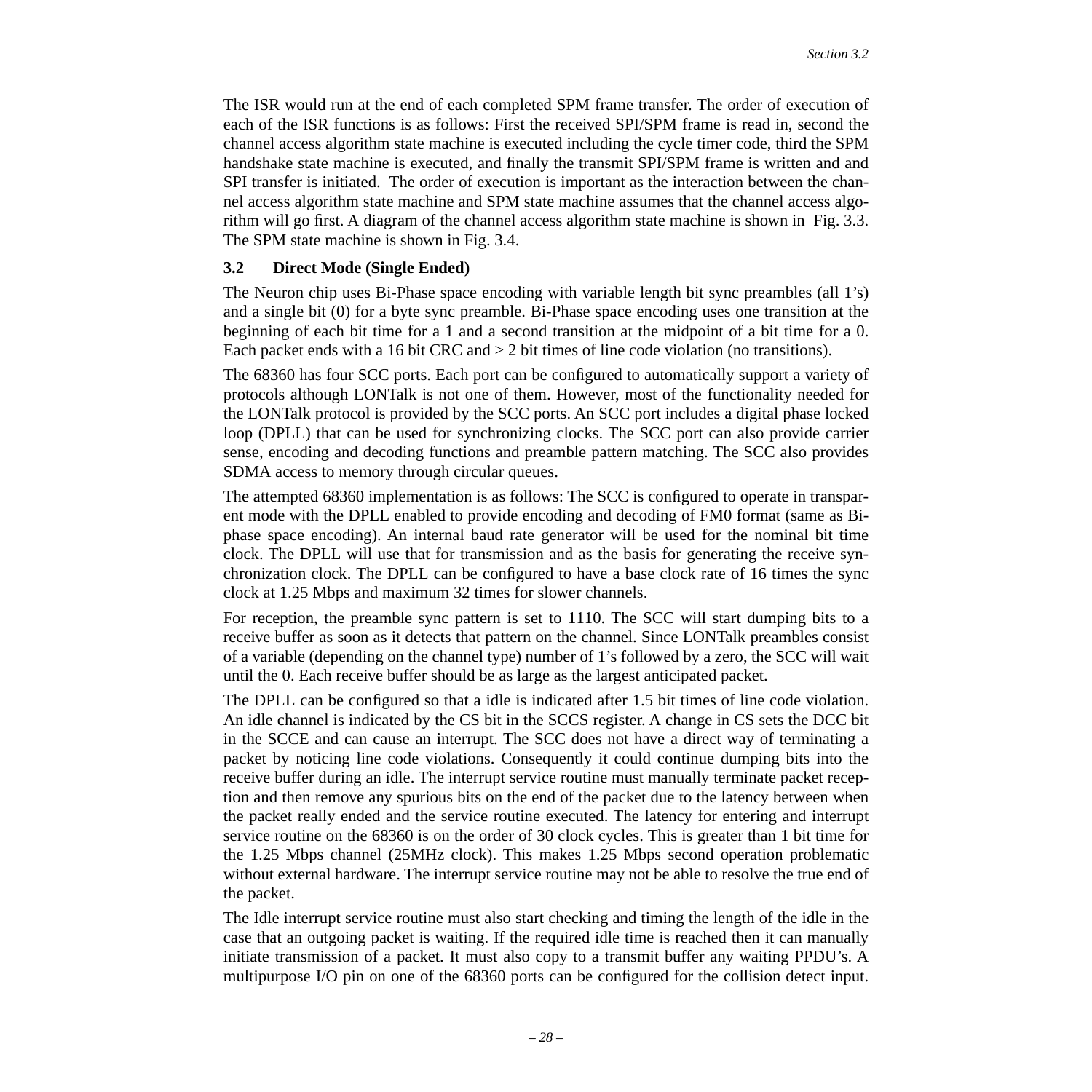

#### **Special Purpose Mode Channel Access Algorithm State Machine**

<span id="page-28-0"></span>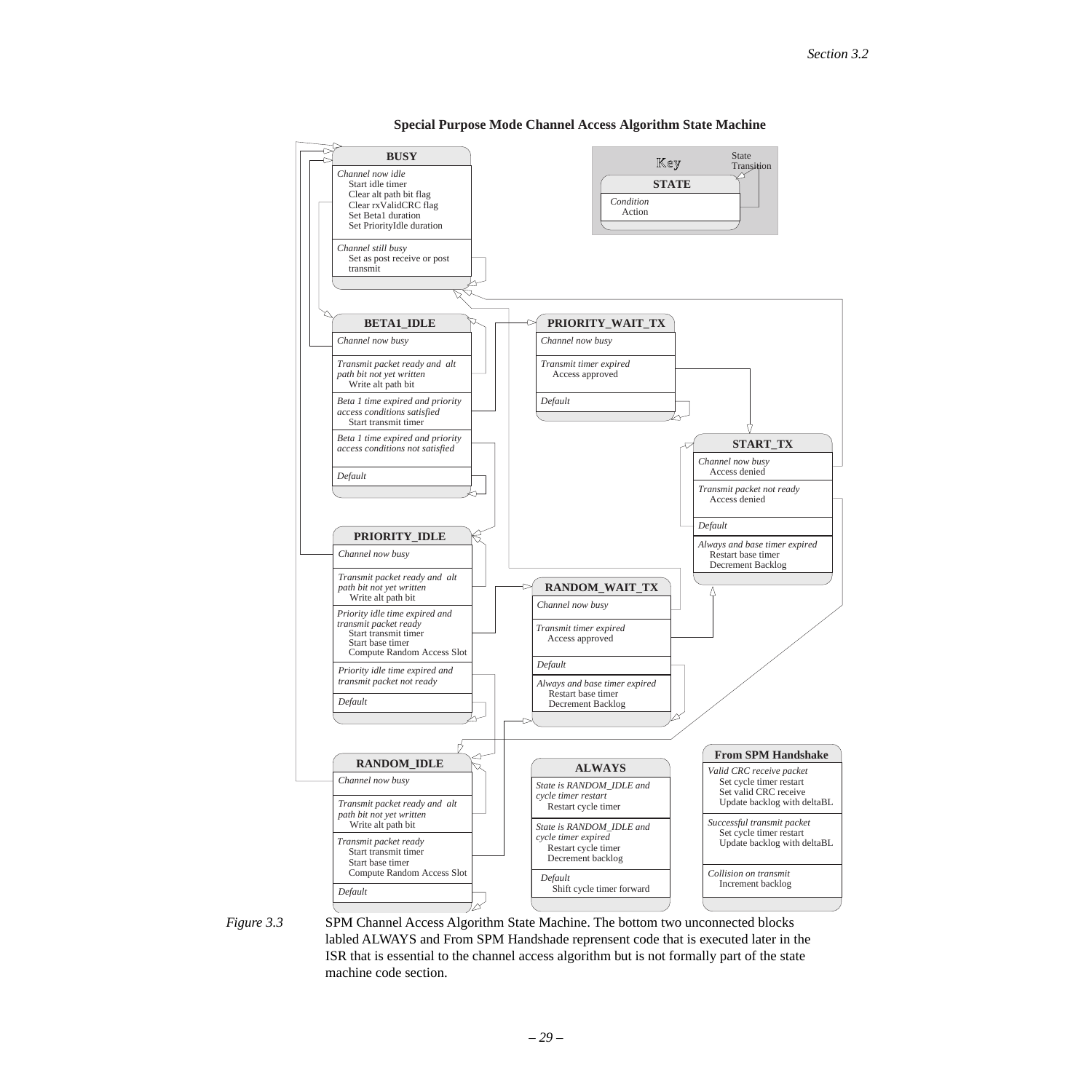

**MAC Sub-layer to Special Purpose Mode XCVR State Machine**

<span id="page-29-0"></span>*Figure 3.4* Special Purpose Mode 68360 to Transceiver Frame Transfer Handshake State Machine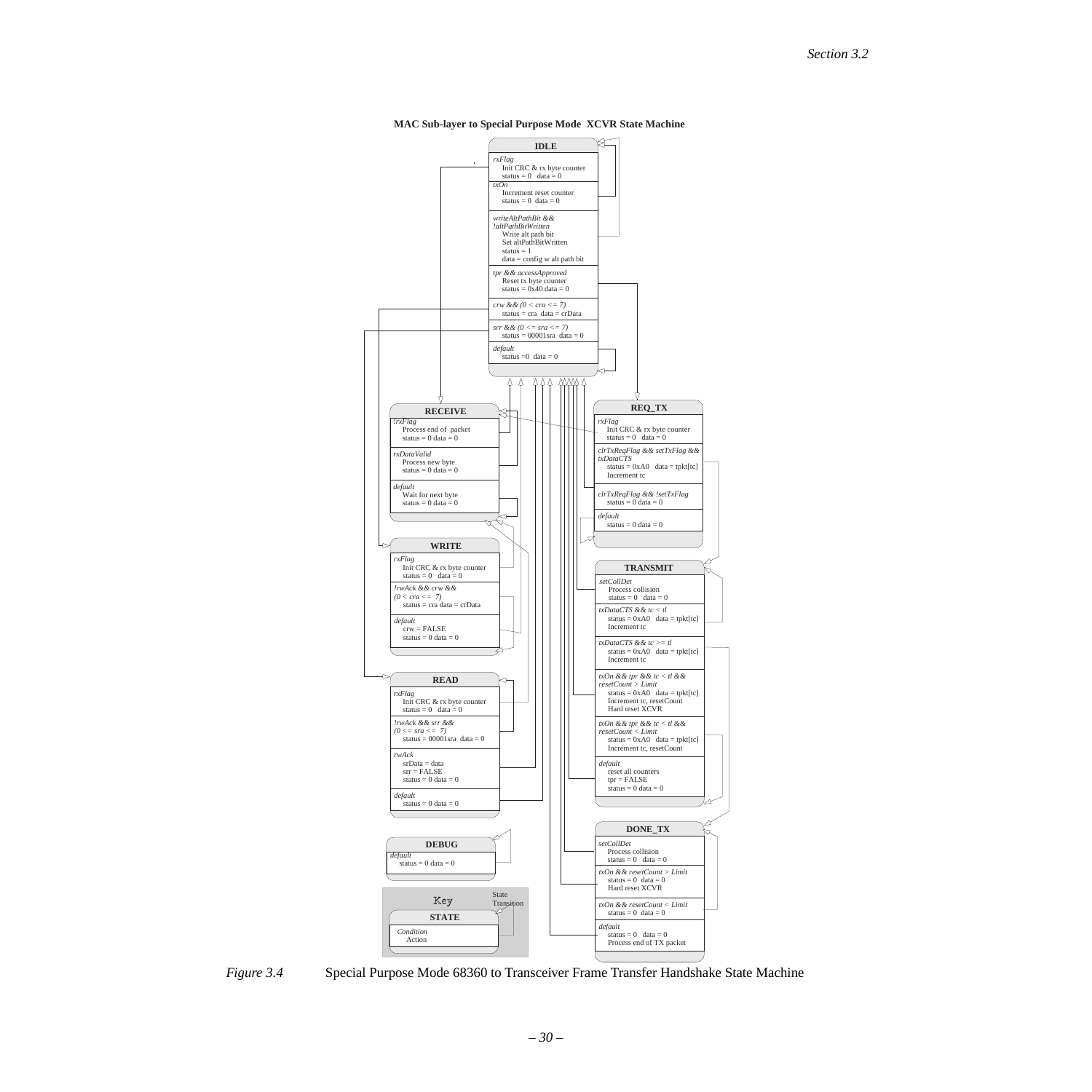This pin would be set up to generate an interrupt. The interrupt service routine would manually terminate packet reception..

| 68360            | Neuron Equivalent            |
|------------------|------------------------------|
| RXD <sub>2</sub> | CPO (Data Input)             |
| TXD <sub>2</sub> | CP1 (Data Output)            |
| RTS <sub>2</sub> | CP2 (Transmit Enable Output) |
| CTS <sub>2</sub> | CP3 (Sleep Output)           |
| CD2.             | CP4 (Collision Detect Input) |

Due to hardware bugs in the current revision of the 68360 processor several of the required features of transparent mode do not work as documented. Consequently there is no way to implement a reasonable level of performance of direct mode without external hardware.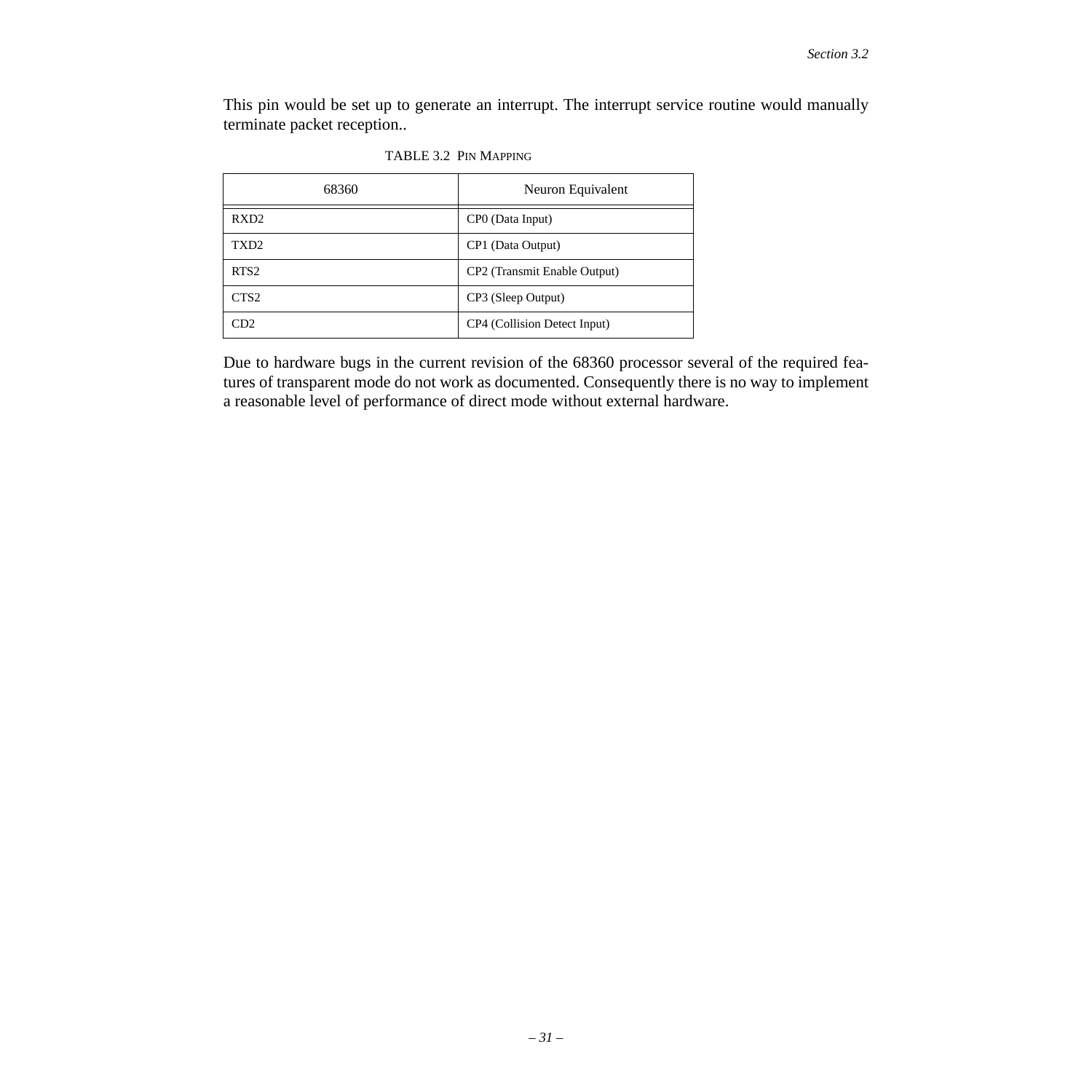# <span id="page-31-0"></span>**4 APPLICATION PROGRAMMER'S INTERFACE (API) DESCRIPTION**

## <span id="page-31-1"></span>**4.1 Overview**

The reference implementation supports most of the important features of a Neuron C program such as explicit messages, implicit addressing, network variables, and alias variables. Every effort has been made to make the porting of Neuron C programs to run under reference implementation easier. The reference implementation uses modern naming conventions and has hooks for supporting multiple stacks running on a single processor. Thus, there are differences in the naming of structures and fields. For compatibility, structures similar to those in Neuron C are also defined and functions to copy data between the Neuron C format and Reference Implementation format are provided. Thus an application program can use Neuron C like structures or Reference Implementation defined structures, but not both at the same time. This section describes all the details needed to understand how to write application programs for the reference implementation.

# <span id="page-31-3"></span>**4.2 Compilation**

The reference implementation uses several .c and .h files. The application programmer normally needs to change only custom.h custom.c and apppgm.c files. The reference implementation includes a make facility to re-compile everything to create the loadable image. See readme file for details regarding compilation, loading, and execution of application program.

## <span id="page-31-2"></span>**4.3 Pragmas**

There are no Neuron C equivalent pragma declarations for the reference implementation program. All pragma related initialization can be done using the files custom.h and custom.c. Edit these files and change appropriate values before compiling the code. This section describes each of these constants and their proper use. Most of the constants defined are either related to some pragma or related to fields in readOnlyDataStruct. See Technical Device Data book for more details.

- *a)* MODEL\_NUM Every node has a model number and reference implementation has been assigned 128. Normally, there is no need to change this constant unless you need a different model number.
- *b)* MINOR\_MODEL\_NUM This is the minor model number. Default is 0. Normally, there should be no need to change this value.
- *c)* READ\_WRITE\_PROTECT Used to protect areas of memory from read or write using network management commands. See Data Book for more details.
- *d)* RUN\_WHEN\_UNCONF This is used to indicate whether the application program should run even if the node is in un-configured state. The default is 0 (Do not run). Set it to 1 to run when un-configured.
- *e)* NUM\_ADDR\_TBL\_ENTRIES This specifies number of address table entries. The maxi-mum value is bounded by 0xFFFF. See [Sec. 2.6.11](#page-19-0) for more details.
- *f)* RECEIVE\_TRANS\_COUNT This specifies number of receive transaction records allocated for this node. For larger incoming traffic, increase the value. If this value is too small, incoming packets could get discarded due to unavailable entry in the receive record pool. If it is too large, then the search time for transport, session, and auth layers will increase every time TPReceive or SNReceive or AuthReceive are called and then the performance degrades.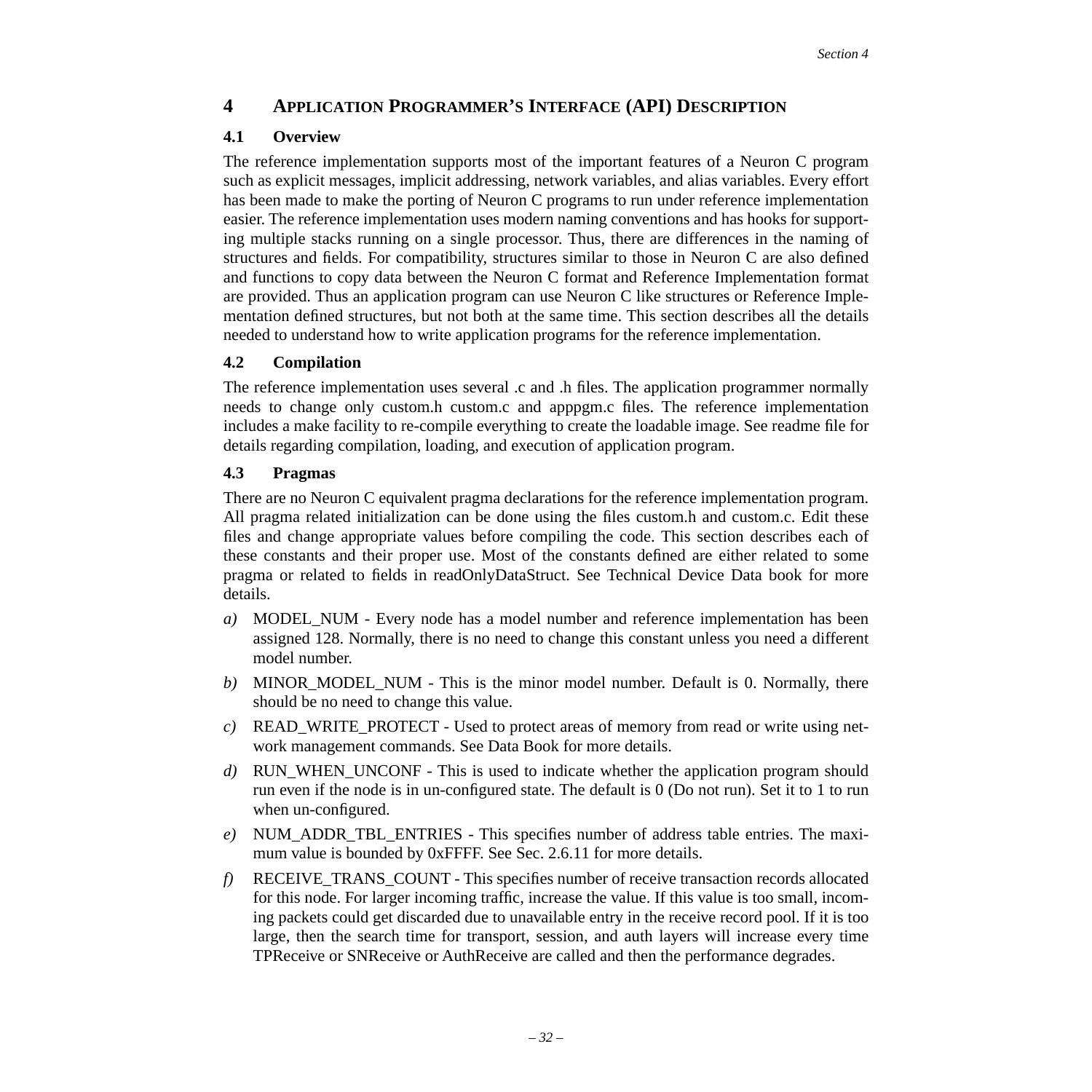- *g)* NV\_TABLE\_SIZE This specifies the number of network variable table entries. Set this based expected number of network variables used in the application program. For arrays, each entry will consume one network variable table entry. Reference implementation is like host based node and hence you have up to 4096 entries.
- *h*) NV\_ALIAS\_TABLE\_SIZE This specifies the number of alias table entries used by the node. Alias table entries are used for creating alias entries for primary network variables. These alias entries can have their own selector numbers and helps to resolve some binding problems that are not allowed otherwise. Unless the binding tool can make use of alias tables, there is no use for these entries unless the binding is done manually.
- *i*) SNVT SIZE This specifies the number of bytes allocated for snvt structures. If the node has lot of network variables, you need to increase this space to allow information about these variables to be recorded in these structures. See section A.5 of Data Book for more details.
- *j)* APP\_OUT\_BUF\_SIZE This specifies the number of bytes allocated for application output buffers. This field is encoded using the table on page 9-9 of Data Book Rev. 4.
- *k*) APP\_IN\_BUF\_SIZE This specifies the number of bytes allocated for application input buffers.
- *l)* NW OUT BUF SIZE This specifies the number of bytes allocated for network output buffers.
- *m*) NW\_IN\_BUF\_SIZE This specifies the number of bytes allocated for network input buffers.
- *n*) APP\_OUT\_Q\_CNT This specifies the number of entries allocated for application output buffers. This field is encoded using table on page 9-10 of Data Book Rev. 4.
- *o*) APP OUT PRI O CNT This specifies the number of entries allocated for application priority output buffers.
- *p)* APP\_IN\_Q\_CNT This specifies the number of entries allocated for application input buffers.
- *q)* NW\_OUT\_Q\_CNT This specifies the number of entries allocated for network output buffers.
- *r)* NW\_OUT\_PRI\_Q\_CNT This specifies the number of entries allocated for network priority output buffers.
- *s*) NW IN Q CNT This specifies the number of entries allocated for network input buffers.
- *t*) NGTIMER SPCL VAL This specifies the receive timer value in seconds used for messages having unique id (i.e. Neuron Id) addressing.
- *u)* NON\_GROUP\_TIMER This specifies the receive timer value to be used for messages that do not use group or unique id addressing. This value is encoded using the table on page 9-17 of Data Book Rev. 4. This field is stored in config data structure and hence can be changed by management tools.
- *v)* NM\_AUTH indicates whether network management commands are to be authenticated or not.  $0 \Rightarrow$  no,  $1 \Rightarrow$  yes.
- *w*) NODE DOC This is used to store a nodes self documentation string. It should be a C string. The maximum size is 1023 bytes.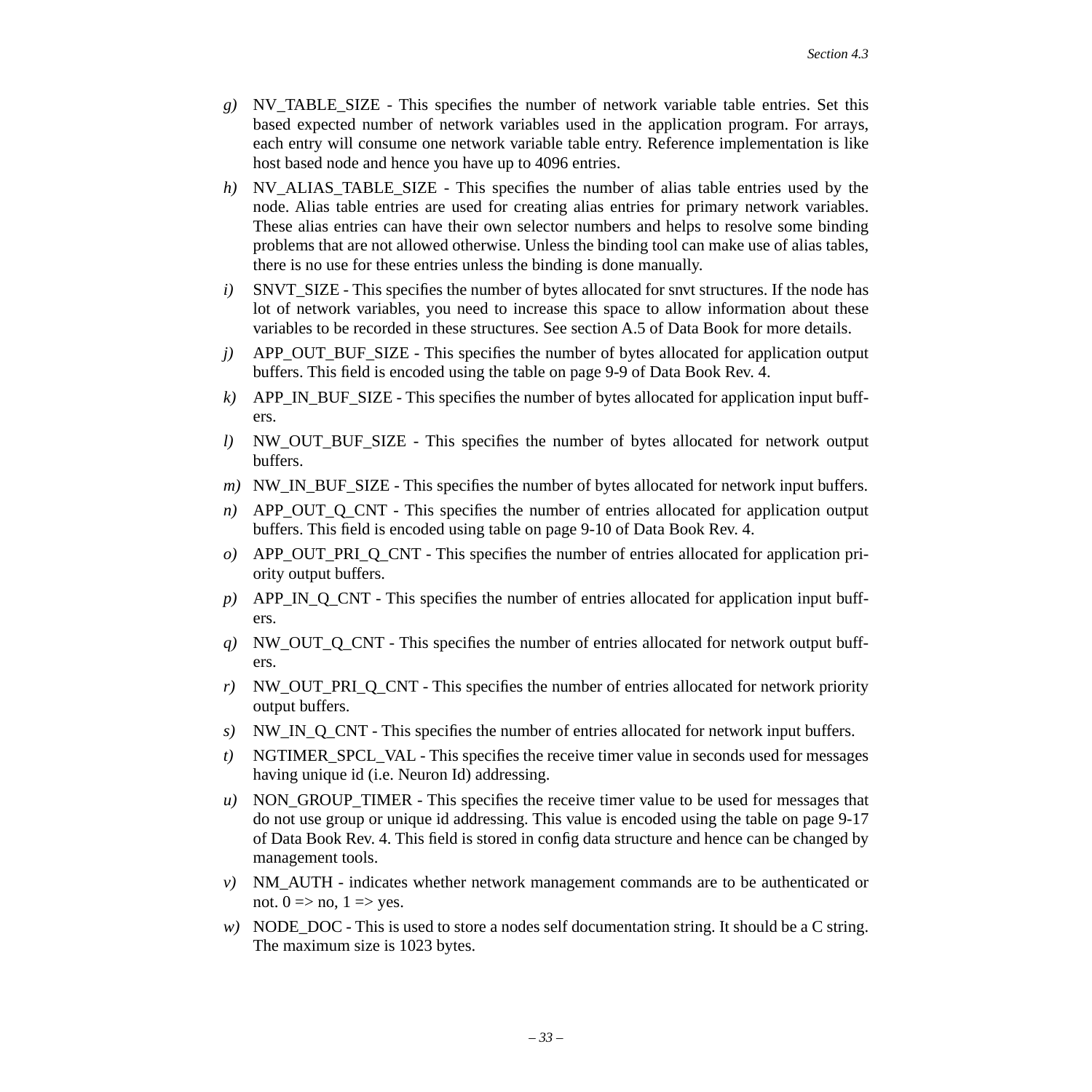- *x)* GROUP\_SIZE\_COMPATIBILITY This indicates whether the value of group size indicated in destination address for explicit messages is (actual group size  $+ 1$ ) or actual group size, when the node is not a member of the group. Since the firmware protocol in Neuron Chips always reduce the value by 1 to determine the number of responses or acks expected, the value should be set to (actual group size  $+ 1$ ). In reference implementation, this can be set to either (actual group size  $+ 1$ ) or actual group size depending on whether this constant is defined or not.
- *y)* MAX\_NV\_ARRAYS This specifies the maximum number of array network variables that will be used in this node. This is needed to help the protocol allocate some space for storing a table for its internal use.
- *z)* MAX\_NV\_OUT This specifies the maximum number of outstanding network output variables that are scheduled due to Propagate function calls at any point of time. A queue with this size is used to schedule network variable updates. If this queue becomes full, further network variable update messages (using Propagate) cannot be processed until space becomes available in this queue.
- *aa)* MAX\_NV\_LENGTH This specifies the maximum number of bytes allocated to capture the value of network value variables that are declared as synchronous. When such a variable is updated and propagated, the current value of the variable is copied into the queue and hence this value is useful to indicate maximum size. Note that reference implementation does not use malloc for dynamic allocation after node reset.
- *ab)* MAX\_NV\_IN This specifies the maximum number of network input variables that can be scheduled for polling. Every time the application program wants to poll a network input variable, it is placed in a queue whose size is determined by this constant.
- *ac)* MAX\_DATA\_SIZE This specifies the maximum size of data array in gp->msgOut or msg\_out structure which is used to from explicit messages. This size is independent of APP\_OUT\_BUF\_SIZE but does not make sense for this to be any larger.
- *ad)* TS\_RESET\_DELAY\_TIME This specifies the timer value in milliseconds used in delaying the transport and session layers for sending any new messages after a power-up or external reset. This is done to avoid sending messages that could be considered as duplicates and tossed by receiving nodes.
- *ae)* MALLOC\_SIZE This specifies the size of array used for allocating storage for all the queues, receive record pools etc. by the protocol. Clearly, the proper value depends on many of the values defined in custom.h and hence only the application programmer can determine this value. If this value is too small, some layer will be unable to do a proper Reset forcing the node to return from main. One can set this to a large value, run the application, and then check the value of gp->mallocUsedSize to compute a more accurate value. Alternatively, once can go through Reset functions of all layers and compute the appropriate value manually. Trial and error approach is probably easier.

In addition to the constants defined in custom.h, the application programmer can also indicate other information about a node in custom.c. This includes information such as the Neuron Id of the node, the number of domains for the node, the subnet/node number, authentication key, etc. These are self-explanatory and the details of the structure definition can be found in custom.h.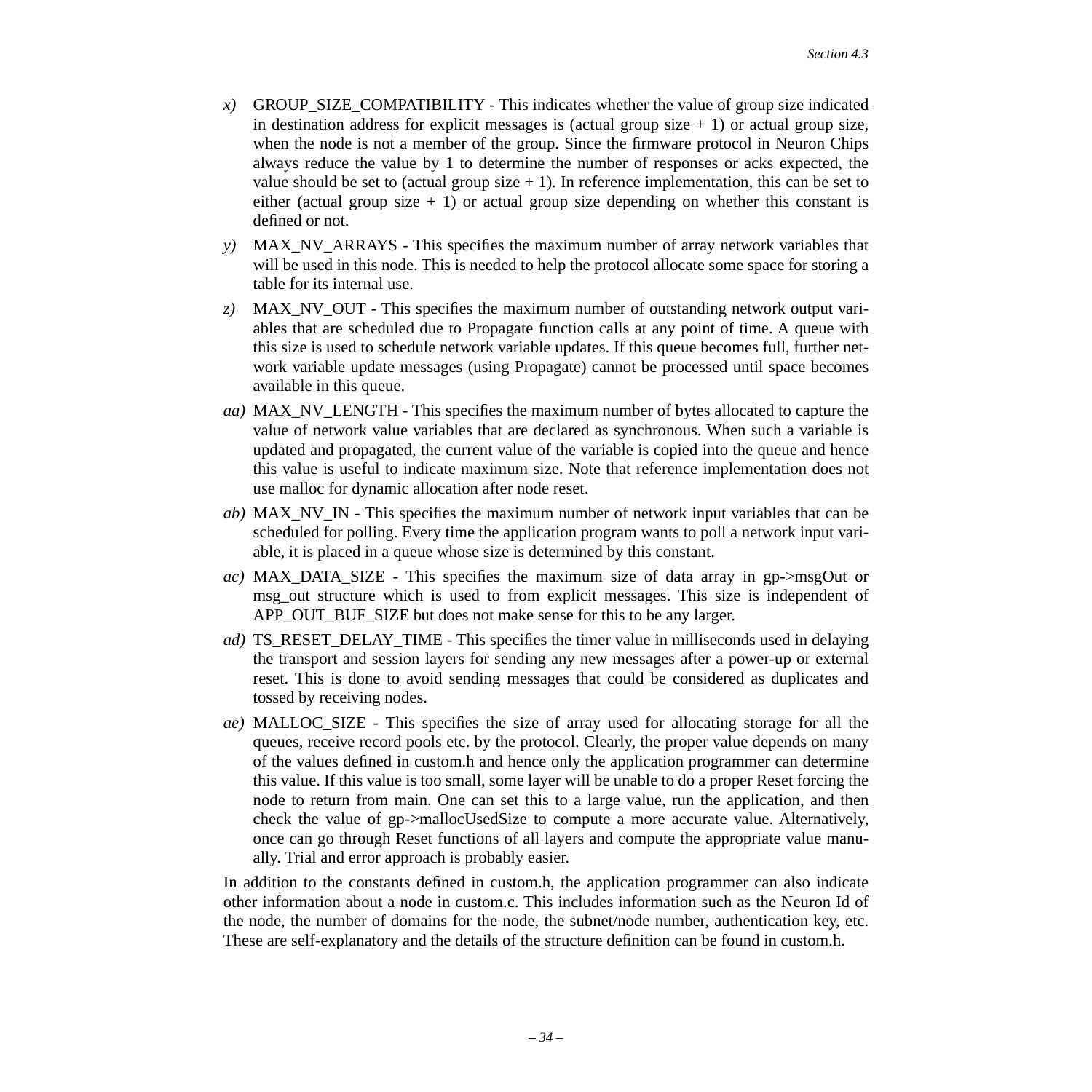### <span id="page-34-0"></span>**4.4 Initialization**

Every application program should provide a function called AppInit that will be called once by the main.

```
void AppInit(void);
```
The purpose of this function is to initialize variables, register network variables, tags etc. once during power-up. These initialization are such that they are not performed after every reset.

### <span id="page-34-2"></span>**4.5 Reset**

Every application program should provide a function called AppReset that will be called every time the node is reset.

```
 void AppReset(void);
```
The purpose of this function is to initialize variables after every reset or do any other work the application program finds appropriate.

### <span id="page-34-1"></span>**4.6 Application Program**

Every application program should include <node.h> header file and provide a function called DoApp.

```
 void DoApp(void);
```
This function is the entry point for the actual application program. The scheduler calls  $D\circ App()$ once per pass through the round robin schedule loop. The  $\Delta_{\rm DApp(1)}$  function has four responsibilities:

*a)* Process incoming messages, if any. Upon completion of processing a message, call msgFree().

*b)* Process incoming responses, if any. Upon completion of processing a response, call respFree().

- *c)* Perform application specific processing. (e.g sending messages, responses, updating network variables etc.)
- *d)* Return to the round robin scheduler quickly. This is necessary to allow the protocol stack to process new messages. If the application needs to perform a large amount of processing, it must break the processing up into small pieces, and process one piece per call.

Messages and responses must be processed in a timely function, preferably on each pass through DoApp. If the application messages are not processed quickly enough, messages may be lost because all application input buffers are full.

The user application **must not** define the entry point "main()". The reference implementation scheduler defines the entry point.

In addition to the above two functions, the application program must define the following functions:

void MsgCompletes(Status stat, MsgTag tag);

This function is called whenever a transaction initiated by the application is completed. stat will be either SUCCESS or FAILURE. This function has the same role as the msg\_completes event of the Neuron C program.

void NVUpdateCompletes(Status stat, int16 nvIndex, int16 nvArrayIndex); This function is called whenever a network variable update or poll either succeeds or fails. stat will be either SUCCESS or FAILURE. nvIndex is the index of the network variable. nvArrayIndex is the array index if nvIndex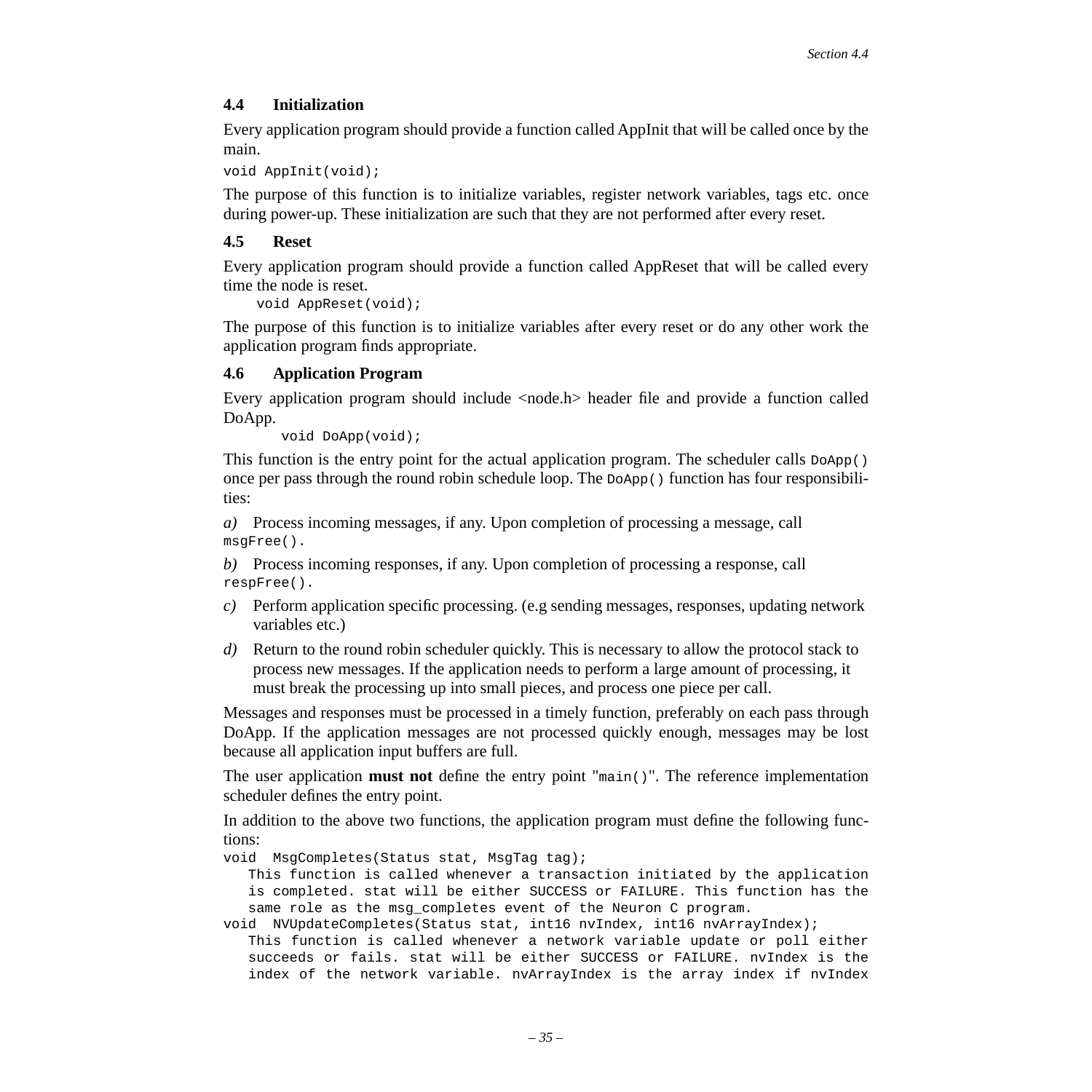corresponds to a network array variable.

void NVUpdateOccurs(int16 nvIndex, int16 nvArrayIndex);

This function is called whenever a network variable has been updated. The nvIndex is the index of the variable that was updated. nvArrayIndex is array index if nvIndex corresponds to an array network variable. void Wink(void);

This function is called when the node receives the wink network management message. The application can do whatever it wants.

```
void OfflineEvent(void);
```
This function is called just before the application is placed offline. void OnlineEvent(void);

This function is called just before the application is placed online.

#### <span id="page-35-0"></span>**4.7 Explicit Messages and Responses**

Since the reference implementation has hooks for supporting multiple stacks, a global structure is used for each stack. Before calling any function, the scheduler sets pointers gp, eep, and nmp to point to the global stack data, EEPROM data, and neuron memory mapped data. Within the global stack data, the reference implementation has variables msgIn, msgOut, respIn, respOut, msgReceive, and respReceive. These are similar to the ones defined in Neuron C. msgReceive is a boolean variable that is set to true whenever there is a message available in msgIn. Similarly, respReceive is true if there is a response to be received in respIn.

To make porting of existing Neuron C programs easier, the reference implementation can create variables such as msg\_in, msg\_out etc if the constant NEURON\_STRUCTURES\_NEEDED is defined in lontalk.h. If this constant is defined then the application program should only use variables similar to the ones defined for Neuron C. Otherwise, the application programs should variables defined in reference implementation (gp->msgIn, gp->msgOut etc). Some of these structures have additional fields in reference implementation that should be filled by the application program (for example, len field is required for msg\_out). See api.h for details of these structures. The following descriptions use Neuron C variables but the same holds for variables such as gp->msgOut that are unique to reference implementation.

```
extern msg_in_type msg_in; // For incoming message
extern msg_out type msg_out; // For outgoing explicit message
extern resp_in_type resp_in; // For incoming response
extern resp_out_type resp_out; // For outgoing response
extern nv_in_addr_type nv_in_addr; // The source address of incoming message
extern int16 nv_{array\_int} index; // array index for nv array var update
Boolean MsgAlloc(void); // Returns TRUE if explicit message can be formed.
Boolean msg alloc(void); // For Neuron C compatibility. Same as MsgAlloc.
Boolean MsgAllocPriority(void); // Similar to MsgAlloc for priority messages.
Boolean msg alloc priority(void); // For Neuron C Compatibility.
void MsgSend(void); // To send an explicit message.
void msg send(void); // For Neuron C Compatibility.
void MsgCancel(void); // Does nothing. For backward compatibility.
void msg_cancel(void); // For Neuron C Compatibility.
void MsgFree(void); \sqrt{2} Releases data in msgIn to receive new one.
void msg_free(void); // For Neuron C Compatibility.
Boolean msgReceive(void); // TRUE if there is msg in msgIn.
Boolean msg_receive(void); // For Neuron C Compatibility.
```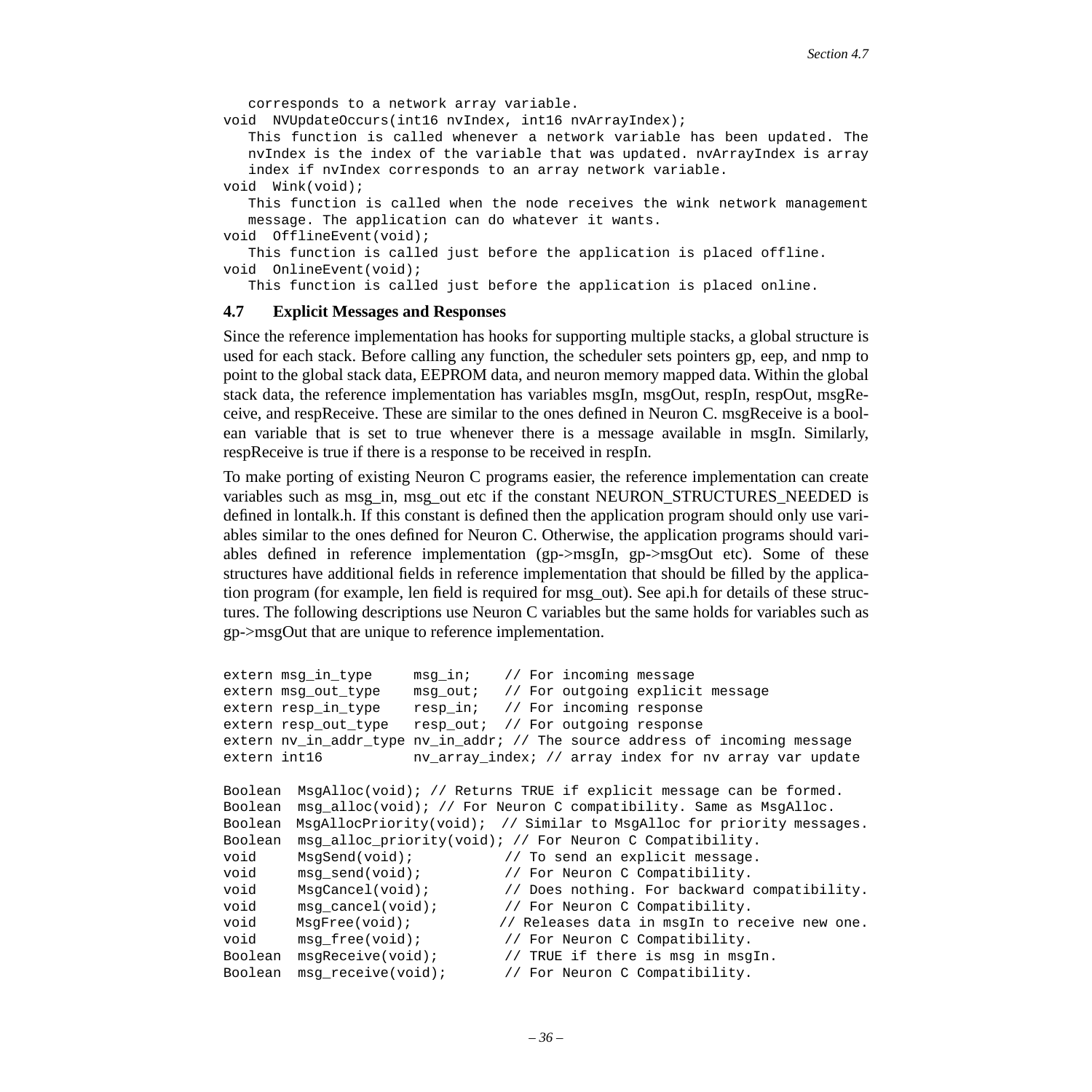| Boolean | RespAlloc(void);        | // Returns TRUE if response can be formed.     |
|---------|-------------------------|------------------------------------------------|
| Boolean | resp_alloc(void);       | // For Neuron C Compatibility.                 |
| void    | $RespSend(void)$ ;      | // Send the response in resp_out.              |
| void    | $resp\_send(void);$     | // For Neuron C Compatibility.                 |
| void    | RespCancel(void);       | // Does nothing. For backward compatibility.   |
| void    | $resp \ncancel(void)$ ; | // For Neuron C Compatibility.                 |
| void    | RespFree(void);         | // Releases data in respIn to receive new one. |
| void    | $resp\_free(void);$     | // For Neuron C Compatibility.                 |
| Boolean | RespReceive(void);      | // Check if there is any response to receive.  |
| Boolean | resp receive(void);     | // For Neuron C Compatibility.                 |
|         |                         |                                                |

#### *4.7.1 Receiving Messages—*

```
extern msg_in_type msg_in; // For incoming message
Boolean msg_receive(void); // For Neuron C Compatibility.
void msg_free(void); // For Neuron C Compatibility.
```
When the protocol receives a message addressed to this node, the data from the message is written to the msg in structure, and the next call to function msg receive() will return TRUE. The application uses the data in msg in, and then calls msg  $free()$ . The msg  $free$  function enables a new message to be placed in *msg. in*. When another message is received, or if a message is already buffered, it is placed in  $\text{msg}_i$ n, and the next call to the funciton  $\text{msg}_i$  receive() will return TRUE. Thus the application can get at most one message per cycle. If the application calls *msg\_receive*() but does not call *msg\_free*(), the reference implementation will automatically call *msg\_free*().

*4.7.2 Receiving Responses—* 

```
extern resp_in_type resp_in; // For incoming response
Boolean resp receive(void); // For Neuron C Compatibility.
void resp_free(void); // For Neuron C Compatibility.
```
When the protocol receives a response to a request made by this node, the data from the response is written to the resp\_in structure, and the next call to function resp\_receive() will return TRUE. The application uses the data in resp in, and then calls resp free(). The resp free function enables a new response to be placed in *resp\_in*. When another response is received, or if a response is already buffered, it is placed in resp\_in, and the next call to the function resp\_receive() will return TRUE. Thus the application can get at most one response per cycle. If the application calls *resp\_receive*() but does not call *resp\_free*(), the reference implementation will automatically call *resp\_free*().

### *4.7.3 Sending Messages—*

```
extern msg_out_type msg_out;// For outgoing explicit message
Boolean msg_alloc(void); // For Neuron C compatibility. Same as MsgAlloc.
Boolean msg_alloc_priority(void); // For Neuron C Compatibility.
void msg_send(void); // For Neuron C Compatibility.
```
Before sending a message, the application calls msg\_alloc() or msg\_alloc\_priority() for a priority message. If the allocation function returns FALSE, then an application output buffer is not available, and application must try again later. These functions simply check if the corresponding application output buffer has space for storing a message or not.

When the allocation function returns TRUE, an application message out buffer is allocated for the current message. The application sets various fields in msg\_out to construct the message. The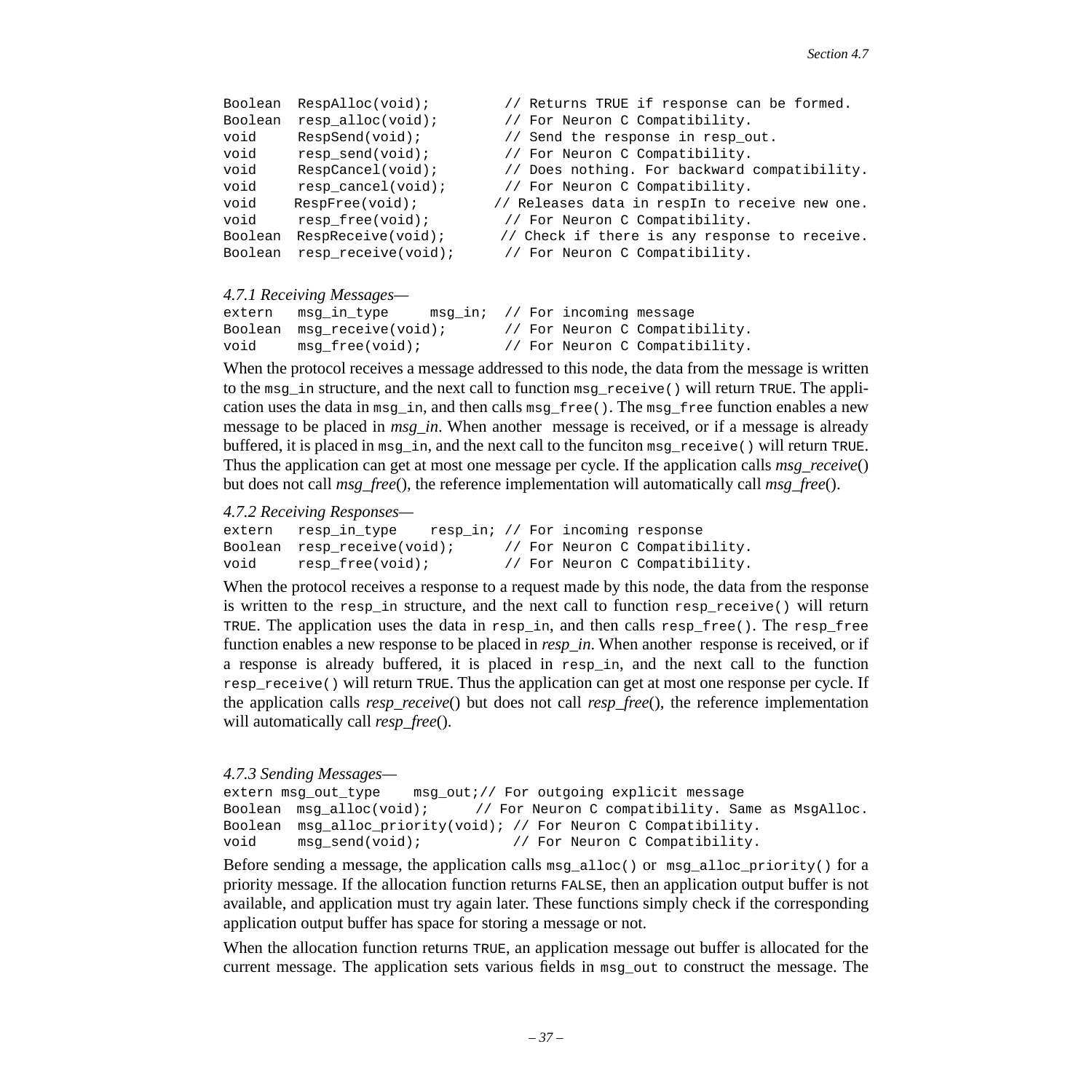field *len* is new and is **required**. The value of *len* is the number of bytes stored in data array. The remaining fields are as done in Neuron C. When the message in msg\_out is ready to be sent, the application calls msg\_send(), and the message is sent. There is no need to call the function *msg\_cancel*() as it does nothing. The structure *msg\_out* is re-initialized by the reference implementation after each *msg\_send*().

In order for the application program to receive message completion, the application program should define the function:

void MsgCompletes(Status stat, MsgTag tag);

When a message completes, the API calls the user defined function  $\text{MsqCompletes}$  () to return the completion status of the message. The tag parameter is the value from the tag field of the msg\_out structure.

*4.7.4 Sending Responses—* 

```
extern resp out type resp out; // For outgoing response
Boolean resp_alloc(void); // For Neuron C Compatibility.
void resp send(void); // For Neuron C Compatibility.
```
When the application receives a message containing a request, the application returns a response. Before sending a response, the application calls  $resp\_alloc()$ . If  $resp\_alloc()$  returns FALSE, then an application response buffer is not available, and application must try again later. The function simply checks if there is space for a new response in the response queue for session layer.

When  $resp\_alloc()$  returns TRUE, the application can send a response. The application sets various fields in resp\_out to construct the response. The field *len* is required and represents the number of bytes in data array of the response. The field *req\_id* is used to indicate the request id of the corresponding request. This is used for retrieving the matching request from the receive record pool. The value of 0 is an invalid request id and is used by the reference implementation to detect the fact that the application program did not initialize this field and hence it automatically sets it to the request id of the request last received in *msg\_in*. The field *null\_response* can be set to true to indicate that it is a null response (one which is not sent out). This field is used by the session layer to mark the request as done. A well behaved application program is expected to respond to every request. A null response is provided for this purpose. The reference implementation will continue to work without any problem even if a response is not sent by the application program.When the response in resp out is ready to be sent, the application calls resp send(), and the response is sent. There is no need to call the function *resp\_cancel*() as it does nothing. The structure *resp\_out* is re-initialized by the reference implementation after each *resp\_send*().

### <span id="page-37-0"></span>**4.8 Network Variables**

Network variables are declared in the application program in a different way than done in the Neuron C program. The API defines the following structure to help the declaration of network variables.

```
typedef struct 
{ 
   Bits priority : 1; /* TRUE or FALSE */
   Bits direction : 1; /* NV INPUT or NV OUTPUT */
   Bits selectorHi : 6; /* Present only for non-bindable */
```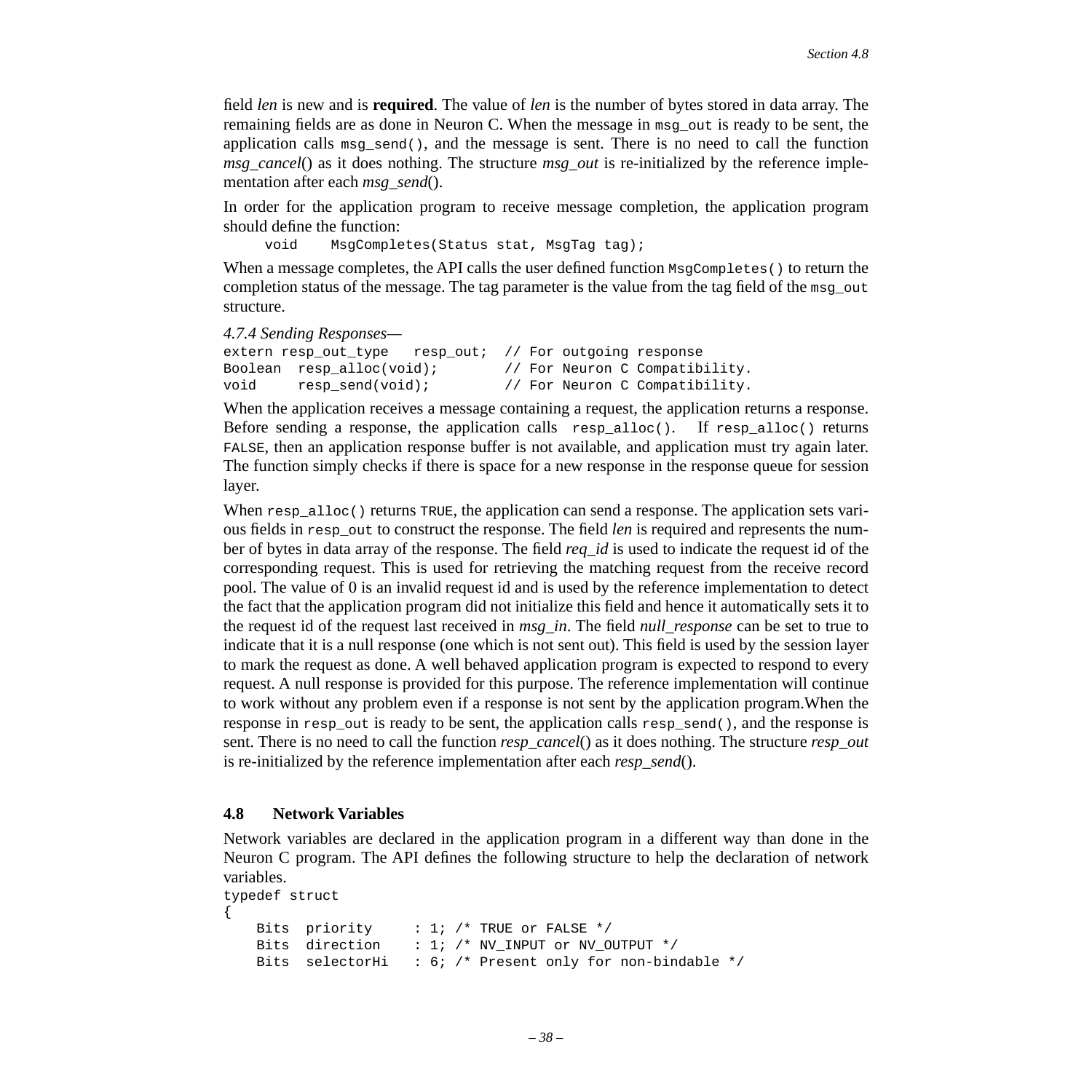```
Bits selectorLo : 8; /* Present only for non-bindable */
   Bits bind : 1; /* 1 => bindable 0 ==> nobindable */
   Bits turnaround : 1; /* TRUE or FALSE */Bits service : 2; /* ACKD, UNACKD_RPT, UNACKD */
   Bits auth : 1; /* TRUE or FALSE */Bits : 3; /* Unused */
    Bits explodeArray : 1; /* Explode arrays in SNVT structure */
    Bits nvLength : 7; /* Length of network variable in bytes. 
                              For arrays, give the size of each item. */
   uint8 snvtDesc; \frac{1}{2} /* snvtDesc_struct in byte form. Big_Endian */
   uint8 snvtExt; \frac{1}{2} /* Extension record. Big_Endian. */
   uint8 snvtType; / /* 0 => non-SNVT variable. */
    uint8 rateEst;
    uint8 maxrEst;
   uint16 arrayCnt; \frac{1}{2} /* 0 for simple variables. dim for arrays. */
    char *nvName; /* Name of the network variable */
    char *nvSdoc; /* Sel-doc string for the variable */
    void *varAddr; /* Address of the variable. */
} NVDefinition;
```
For each network variable, the application must define a structure and initialize it with appropriate values. This structure is similar to the network variable declarations with bind information. There are no defaults and hence you should provide all the values. For each network variable, the application should also declare storage for that variable and an index to communicate with API. For example,

```
nint intIn; /* Polled network input variable. */
NVDefinition intInDef = 
\left\{ \right. FALSE, NV_INPUT, 0, 0, 1, FALSE, ACKD, FALSE, 
    0, sizeof(nint), 0xA0, 0x30, 0, 0, 0, 
    0, "intIn", "intInSD", &intIn
};
int16 intInIndex;
```
Note that the type *nint* is used. In place of *nint*, one can use almost any type. The following predefined types are convenient to use to declare neuron equivalent types.

```
typedef char int8;
typedef short int intl6;
typedef long int int32;
typedef unsigned char uint8;
typedef unsigned short int uint16;
typedef unsigned long int uint32;
/* Neuron C Definitions for int long etc. */
typedef int8 nshort;
typedef int8 nint;
typedef uint8 nuint;
typedef uint8 nushort;
typedef int16 mlong;
```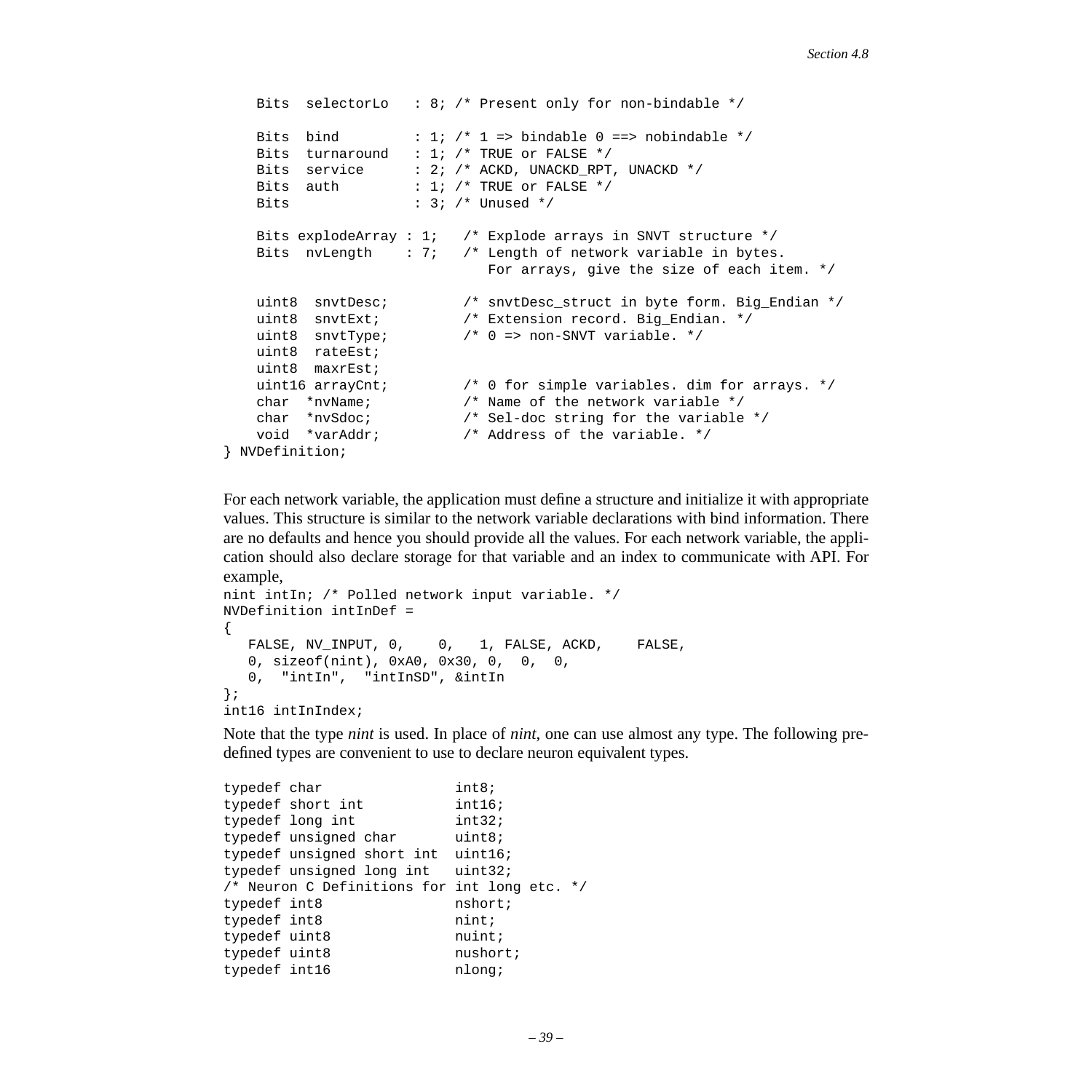```
typedef uint16 mulong;
```
The network variable must be registered explicitly using the function *AddNV* in AppInit function. Even though you can initialize the storage for the variable in the declaration statement, you should also do it in AppReset function to ensure that the variable has those values after every node reset (unless the logic calls for otherwise). The following code illustrates this procedure.

```
Status AppInit(void)
{
    /* Register Network variables */
   \qquad \qquad \texttt{ind}\texttt{C} = \texttt{Add}\texttt{N}(\texttt{C}\texttt{int}\texttt{Out}\texttt{Def});longOutIndex = AddNV(&longOutDef);
    intArrayOutIndex = AddNV(&intArrayOutDef);
   intInIndex = AddNV(&intInDef);
    longInIndex = AddNV(&longInDef);
   intArrayInIndex = AddNV(\&intArrayInDef);/* Make sure we were successful in registering all variables */<br>if (intOutIndex == -1 ||
   if (intOutIndex
       longOutIndex == -1 ||
       intArrayOutIndex == -1 ||intInIndex == -1 ||
       longInIndex == -1 ||
        intArrayInIndex == -1)
    {
       return(FAILURE);
    }
   tag0 = NewMsgTag(BINDABLE);
   tag1 = NewMsqTaq(BINDABLE);
    /* Make sure we got the tags successfully */
   if (tag0 == -1 || tag1 == -1) {
       return(FAILURE);
    }
    return(SUCCESS);
}
```
*AddNV* returns -1 if it fails to register. It is a good idea to test for this and return FAILURE for AppInit to indicate to the scheduler that there was a problem.

### <span id="page-39-0"></span>**4.9 Network Variable Related Functions**

There are several functions in the API to support registering, updating, polling, propagating of network variables. They are defined below:

```
/*************************************************************************
  Adds a new network variable. This involves adding an entry into nvConfig-
  Table, nvFixedTable, SNVT information, if present etc. The return value is 
  the index assigned to the variable. For arrays, each element is like a sep-
  arate network variable. So, multiple entries are added to the
```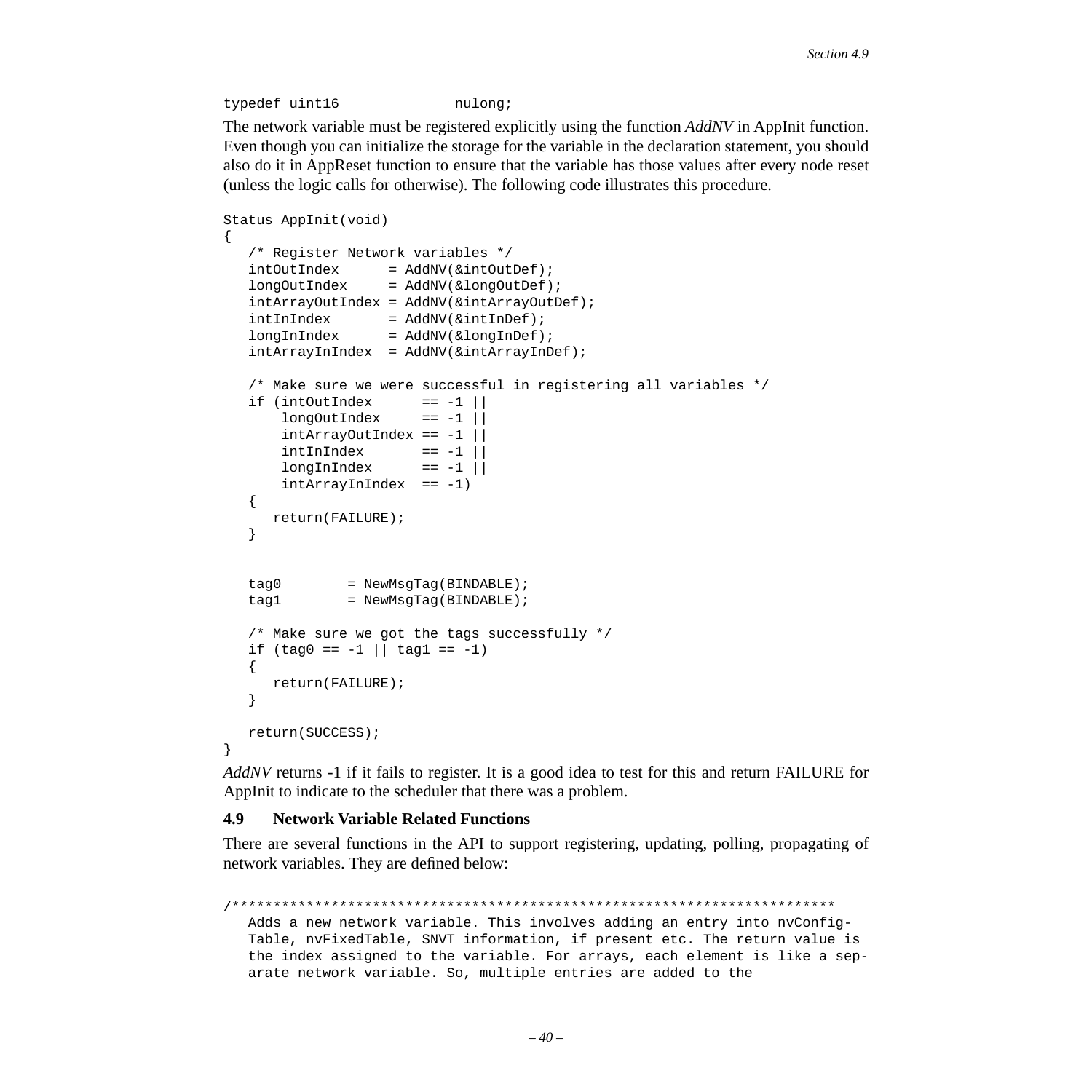```
tables. However, only the base index is returned.
**************************************************************************/
int16 AddNV(NVDefinition *dp);
/* NVUpdateCompletes is called when an nv update or nv poll completes. The 2nd
   parameter is the array index for array variables, 0 for simple variables. */
void NVUpdateCompletes(Status stat, int16 nvIndex, int16 nvArrayIndex);
/* NVUpdateOccurs is called when an input nv has been changed. The 2nd
   parameter is the array index for array variables, 0 for simple variables. */
void NVUpdateOccurs(int16 nvIndex, int16 nvArrayIndex);
/* To send all network output variables in the node.
    Polled or not, Use Propagate function. */
void Propagate(void);
/* To send one simple network variable or a whole array */
void PropagateNV(int16 nvIndex); 
/* To send an array element or any other simple variable.*/
void PropagateArrayNV(int16 arrayNVIndex, int16 index);
/* To poll all input network variables */
void Poll(void);
/* To poll a specific simple input network variable or an array */
void PollNV(int16 nvIndex);
/* Poll a specific array element or any other simple variable. */
void PollArrayNV(int16 arrayNVIndex, int16 index);
```
The reference implementation supports implicit messages only through the use of explicit calls to one of the three Propagate functions. Since there is no Neuron C like compiler, there is no way to modify the code based on the fact that a variable got updated and hence the need for these explicit calls. The Poll functions are as used in Neuron C.

A network variable update may involve one primary and 0 or more alias entries. For each, the address table entry can have difference address formats. Thus, it is possible that several nv update messages are sent for one network variable update. A network variable update is said to succeed if every transaction scheduled for that variable succeeds. The value of the parameter *stat* in *NVUpdateCompletes* indicates whether the network variable update succeeded or failed. Note that it is not a boolean variable but rather of type Status. So, you should compare against SUCCESS or FAILURE.

A network variable poll may involve one primary and 0 or more alias entries. For each, the address table entry can have different address formats. Thus, it is possible that several nv poll messages are sent for one network variable poll. A network variable poll is said to succeed if it is turnaround only or every transaction (not including turnaround) succeeds and at least one response contains valid data. Thus, a turnaround only poll will always succeed. As another example, if a network variable poll is both turnaround and connected to a network output variable in another node and that node returns null data, then the poll will fail. The value of the parameter *stat* in *NVUpdateCompletes* indicates whether the network variable poll succeeded or failed. Note that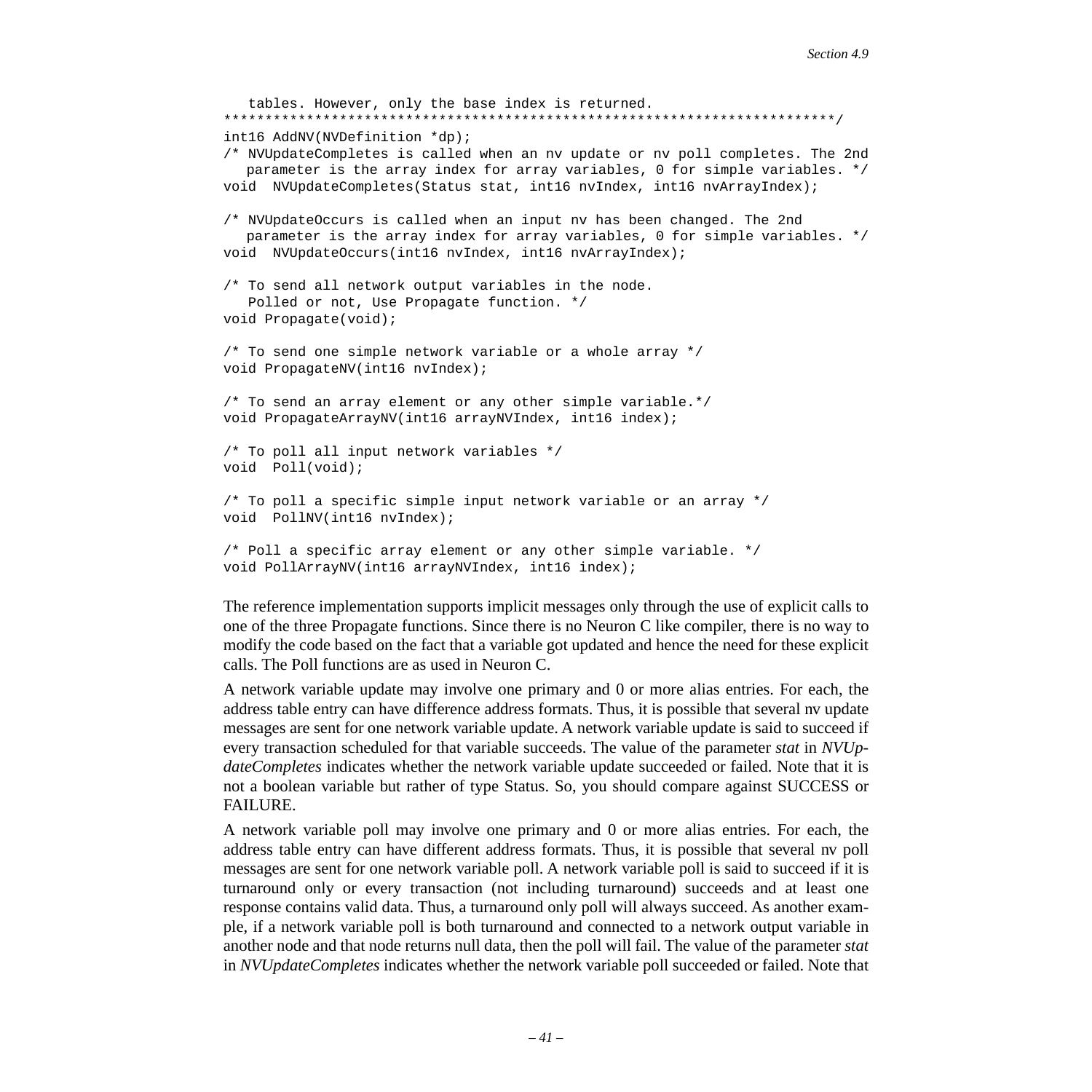it is not a boolean variable but rather of type Status. So, you should compare against SUCCESS or **FAILURE.** 

### <span id="page-41-1"></span>**4.10 Network Variables and Address Table Entries**

Due to limitation of 4 bits for address table index in network variable config structure and the fact that network management tools may not support more than 15 address table entries, the reference implementation does not support implicit addressing for network variables using address table entries beyond the 15th entry. It is conceivable for someone to modify the code so that this is possible and at the same time the code is backward compatible. One easy way this can possibly be done is to use an additional table for the network variables and store only the index of the address table entry that should be used for each network variable. This entry can be used only if the original network variable table indicates that the network variable is not bound to any address table entry. If both indices are unbound, then the network variable is not bound to an address table entry. The functions that handle nv update and poll should be modified to take care of this change by setting a local variable representing the address table index appropriately. Note that the address table entries should be initialized by the application program somehow (either using custom.c or some other way). This is just a suggestion and there is no guarantee that this technique work well as it has not been tried. Even if it works, care should be taken to make the code inter-operable with existing tools and neuron nodes. It is best to use this for internal use when the situation demands the use of network variables with lots of address table entries.

### <span id="page-41-2"></span>**4.11 Message Tags**

The application program can define either bindable tags or non-bindable tags in the application program. The following function is used to declare new tags.

```
/* To get a new message tag. NewMsgTag(BIND) or NewMsgTag(NOBIND) */
MsgTag NewMsgTag(BindNoBind bindStatusIn);
```
The number of bindable tags is usually bounded by 15 but can be up to 0xFF. The number of bindable tags declared in a node is stored in a field in SNVT structures and is accessible to management tools. Thus, one should limit the number of bindable tags to no more than 15 for the purpose of interoperability. Each bindable tag consumes an address table entry and hence it is wise not to use up all these entries if you also want to bind network variables. Bindable tags are used for implicit addressing. An application program can use large number of non-bindable tags. The limit on number of non-bindable tags is 0xFFFF - NUM\_ADDR\_TBL\_ENTRIES.

The reference implementation will use implicit addressing if the tag value supplied in *msg\_out* structure is less than NUM\_ADDR\_TBL\_ENTRIES and the destination address in *msg\_out* is unbound or turnaround. Since tag is just a number, an application can use tag values  $> 15$  but less than NUM\_ADDR\_TBL\_ENTRIES to use implicit addressing. Such tags should be declared explicitly. However, these address table entries should be explicitly initialized by the application program either using custom.c or some other way. Non-bindable tags are primarily used for correlation with message completion.

### <span id="page-41-0"></span>**4.12 Miscellaneous Functions**

The following are some miscellaneous functions that an application program can call.

```
/* Application can call this fn to put itself offline */
void GoOffline(void);
/* Appplication can call this fn to put itself unconfigured */
void GoUnconfigured(void);
```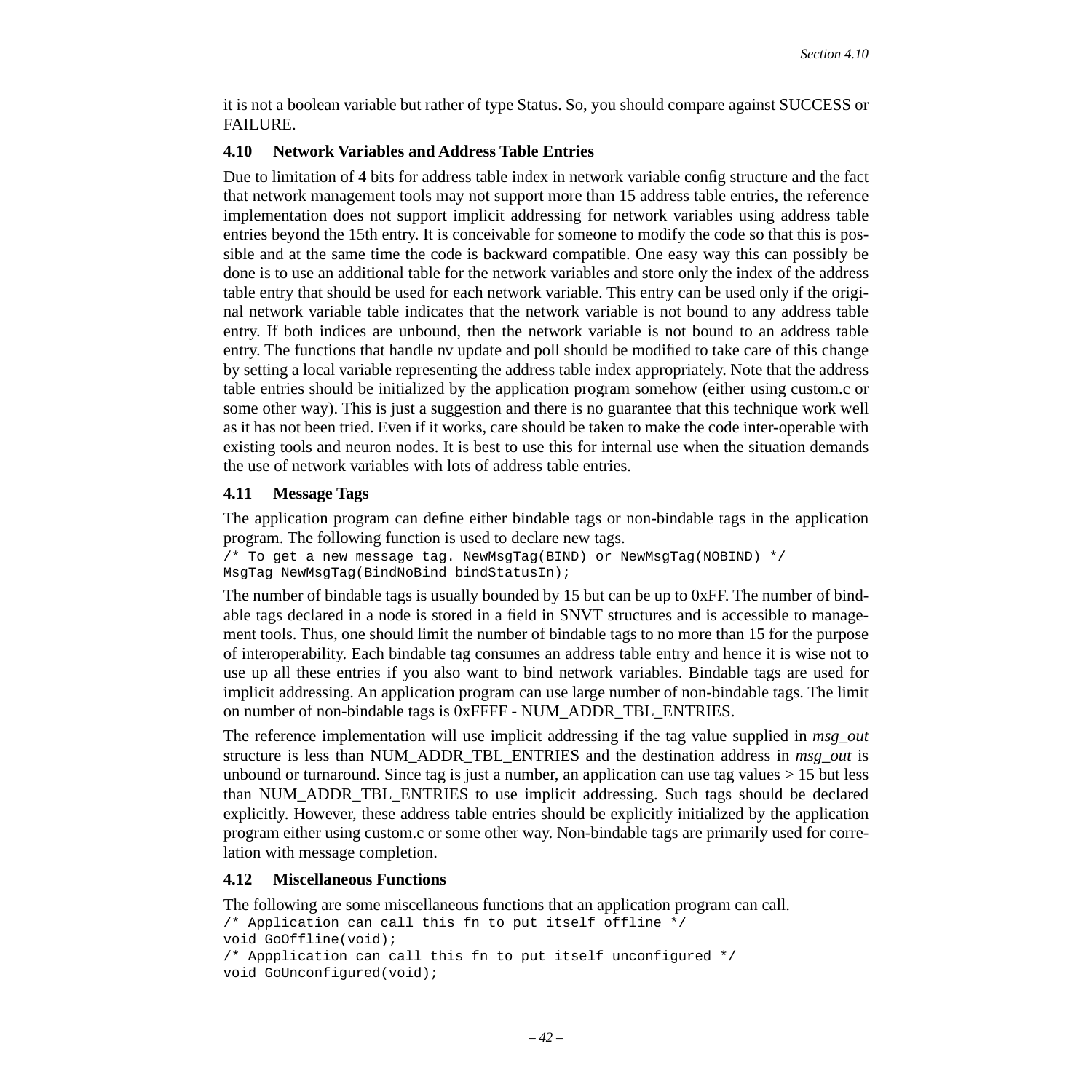```
/* To send a service pin message */
Boolean ServicePinMessage(void);
```
### <span id="page-42-1"></span>**4.13 Alias Tables**

The reference implementation does support the concept of alias tables that are used to perform more complex binding of network variables. Some older tools may not support the use of alias tables. However, an application can initialize the alias tables based on known indices (Network variables are registered in the order in which they are given starting with an index value of 0) using custom.c file. Alternatively, a modern management tool that supports alias tables can be used. In either case, the application program should define the number of alias table entries available in custom.h. This information is stored in SNVT structures and is available to network management tools.

### <span id="page-42-0"></span>**4.14 Software Timers**

The reference implementation allows the application program to use any number of software timers. All software timers are maintained using a single hardware timer. The software timers are not automatically updated. The application needs to call either UpdateMsTimer or MsTimerExpired. Only millisecond timers are supported. The following is the definition for the software timer structure.

```
/* Software Timer definition. */
typedef struct
{
    uint32 curTimerValue; /* Number of clock ticks left in timer. */
    uint32 lastUpdatedTime; /* The time when the timer was last updated. */
   Boolean expired; \overline{\hspace{1cm}} /* TRUE => it has already expired. \overline{\hspace{1cm}} */
} MsTimer;
The functions that are related to the use of software timers are:
void SetMsTimer(MsTimer *timerOut, uint16 initValueIn);
void UpdateMsTimer(MsTimer *timerInOut);
Boolean MsTimerExpired(MsTimer *timerInOut);
```
*SetMsTimer* is used to initialize the timer to given number of milliseconds. *UpdateMsTimer* is used to update the timer. There is no harm to update a timer that has already expired. The field *curTimerValue* indicates the number of milliseconds left before expiry. Instead of using *UpdateMsTimer*, an application program can use *MsTimerExpired* (similar to timer expiration event in Neuron C) to check if a timer has expired. *MsTimerExpired* will return true only during the first time the timer expired. If the timer has already expired, the function *MsTimerExpired* will return false. *MsTimerExpired* calls *UpdateMsTimer* and checks the curTimerValue to determine whether the timer expired or not. The reference implementation does not support repeating timers. The application program should re-initialize the timer upon expiry.

```
Example:
       MsTimer myTimer;
       SetMsTimer(&myTimer, 1000); /* For 1 second */
        /* Do some processing */
: 1999 (Particular)
       if (MsTimerExpired(&myTimer))
```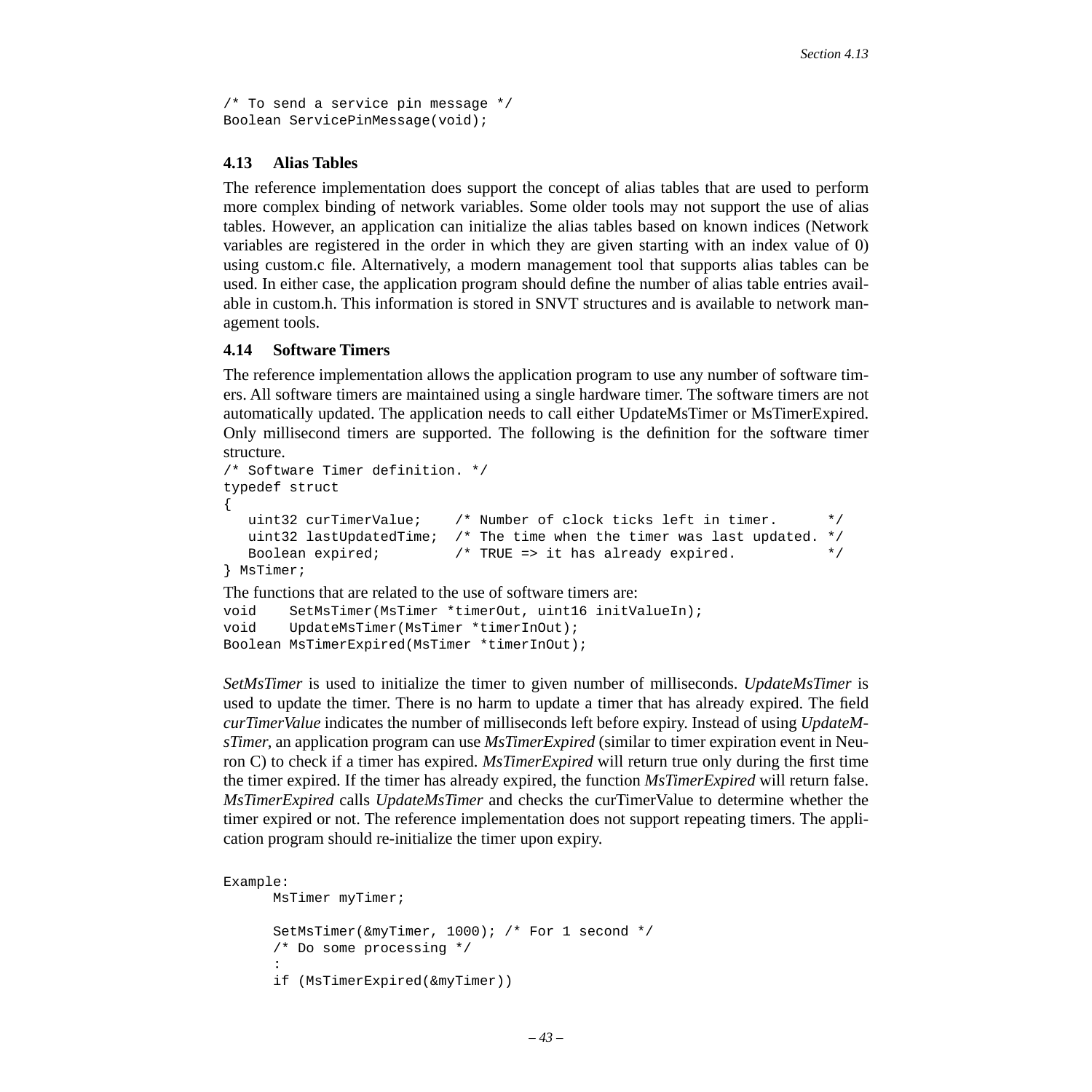```
 {
   /* Do whatever you want */
    :
   SetMsTimer(&myTimer, 1000); /* Reset if needed */
 }
```